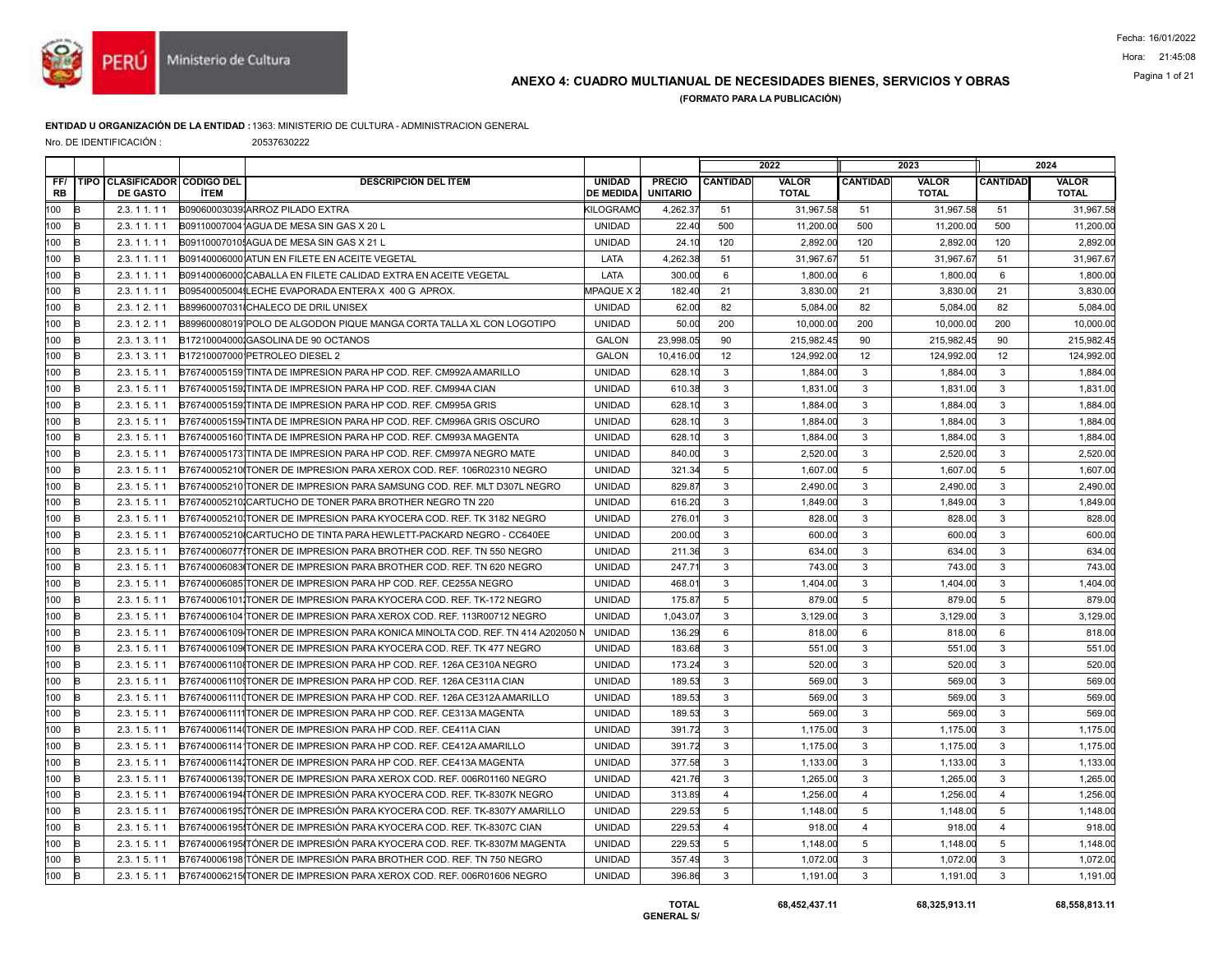

## ANEXO 4: CUADRO MULTIANUAL DE NECESIDADES BIENES, SERVICIOS Y OBRAS Pagina 2 of 21

(FORMATO PARA LA PUBLICACIÓN)

### ENTIDAD U ORGANIZACIÓN DE LA ENTIDAD :1363: MINISTERIO DE CULTURA - ADMINISTRACION GENERAL

Nro. DE IDENTIFICACIÓN : 20537630222

|                  |                                                 |             |                                                                            |                                   |                                  |                 | 2022                  |                 | 2023                         |                 | 2024                         |
|------------------|-------------------------------------------------|-------------|----------------------------------------------------------------------------|-----------------------------------|----------------------------------|-----------------|-----------------------|-----------------|------------------------------|-----------------|------------------------------|
| FF/<br><b>RB</b> | TIPO CLASIFICADOR CODIGO DEL<br><b>DE GASTO</b> | <b>ÍTEM</b> | <b>DESCRIPCIÓN DEL ÍTEM</b>                                                | <b>UNIDAD</b><br><b>DE MEDIDA</b> | <b>PRECIO</b><br><b>UNITARIO</b> | <b>CANTIDAD</b> | VALOR<br><b>TOTAL</b> | <b>CANTIDAD</b> | <b>VALOR</b><br><b>TOTAL</b> | <b>CANTIDAD</b> | <b>VALOR</b><br><b>TOTAL</b> |
| 100              | 2.3.15.11                                       |             | B767400062221TONER DE IMPRESION PARA HP COD. REF. CF281A NEGRO             | <b>UNIDAD</b>                     | 568.35                           | 3               | 1,705.00              | 3               | 1,705.00                     | 3               | 1,705.00                     |
| 100<br>R         | 2.3.15.11                                       |             | B76740006228 TÓNER DE IMPRESIÓN PARA XEROX COD. REF. 006R01573 NEGRO       | <b>UNIDAD</b>                     | 200.00                           | 3               | 600.00                | 3               | 600.00                       | 3               | 600.00                       |
| 100              | 2.3.15.11                                       |             | B767400062501TONER DE IMPRESION PARA KYOCERA COD. REF. TK 8517K NEGRO      | <b>UNIDAD</b>                     | 305.93                           | $\overline{2}$  | 612.00                | 2               | 612.00                       | 2               | 612.00                       |
| 100              | 2.3.15.11                                       |             | B76740006250 TONER DE IMPRESION PARA KYOCERA COD. REF. TK 8517Y AMARILLO   | <b>UNIDAD</b>                     | 350.14                           | $\overline{2}$  | 700.00                | $\overline{2}$  | 700.00                       | $\overline{2}$  | 700.00                       |
| 100              | 2.3.15.11                                       |             | B76740006250 TONER DE IMPRESION PARA KYOCERA COD. REF. TK 8517M MAGENTA    | <b>UNIDAD</b>                     | 350.14                           | $\overline{2}$  | 700.00                | $\overline{2}$  | 700.00                       | 2               | 700.00                       |
| 100              | 2.3.15.11                                       |             | B76740006250 TONER DE IMPRESION PARA KYOCERA COD. REF. TK 8517C CIAN       | <b>UNIDAD</b>                     | 350.14                           | 3               | 1.050.00              | 3               | 1.050.00                     | 3               | 1.050.00                     |
| 100              | 2.3.15.11                                       |             | B76740006268 TÓNER DE IMPRESIÓN PARA HP COD. REF. CF500A NEGRO             | <b>UNIDAD</b>                     | 221.64                           | 3               | 665.00                | $\mathbf{3}$    | 665.00                       | $\mathbf{3}$    | 665.00                       |
| 100              | 2.3.15.11                                       |             | B76740006268 TONER DE IMPRESION PARA XEROX COD. REF. 106R03396 NEGRO       | <b>UNIDAD</b>                     | 276.56                           | $\overline{5}$  | 1,383.00              | $5\phantom{.0}$ | 1,383.00                     | $5\phantom{.0}$ | 1,383.00                     |
| 100              | 2.3.15.11                                       |             | B76740006269ITONER DE IMPRESION PARA KYOCERA COD. REF. TK 8527K NEGRO      | <b>UNIDAD</b>                     | 227.80                           | 3               | 683.00                | 3               | 683.00                       | $\mathbf{3}$    | 683.00                       |
| 100              | 2.3.15.11                                       |             | B76740006269 TONER DE IMPRESION PARA KYOCERA COD. REF. TK 8527C CIAN       | <b>UNIDAD</b>                     | 359.55                           | $\overline{2}$  | 719.00                | $\overline{2}$  | 719.00                       | $\overline{2}$  | 719.00                       |
| 100<br>B         | 2.3.15.11                                       |             | B767400062691TONER DE IMPRESION PARA KYOCERA COD. REF. TK 8527M MAGENTA    | <b>UNIDAD</b>                     | 359.55                           | $\overline{2}$  | 719.00                | $\overline{2}$  | 719.00                       | $\overline{2}$  | 719.00                       |
| 100              | 2.3.15.11                                       |             | B767400062691TONER DE IMPRESION PARA KYOCERA COD. REF. TK 8527Y AMARILLO   | <b>UNIDAD</b>                     | $244.0^{\circ}$                  | $\overline{2}$  | 488.00                | 2               | 488.00                       | 2               | 488.00                       |
| 100              | 2.3.15.11                                       |             | B76740006269 CARTUCHO DE TÓNER CF501A                                      | <b>UNIDAD</b>                     | 261.07                           | 3               | 783.00                | 3               | 783.00                       | 3               | 783.00                       |
| 100              | 2.3.15.11                                       |             | B76740006269 CARTUCHO DE TÓNER CF502A                                      | <b>UNIDAD</b>                     | 259.50                           | 3               | 779.00                | $\mathbf{3}$    | 779.00                       | $\mathbf{3}$    | 779.00                       |
| 100              | 2.3.15.11                                       |             | B76740006270ICARTUCHO DE TÓNER TK-352                                      | <b>UNIDAD</b>                     | 400.00                           | 3               | 1.200.00              | $\mathbf{3}$    | 1.200.00                     | $\mathbf{3}$    | 1,200.00                     |
| 100              | 2.3.15.11                                       |             | B76740006275 CARTUCHO DE CILINDRO 113R00779 COLOR NEGRO                    | <b>UNIDAD</b>                     | 744.96                           | 3               | 2,235.00              | 3               | 2,235.00                     | 3               | 2,235.00                     |
| 100              | 2.3.15.11                                       |             | B76740006275 CARTUCHO DE TÓNER PARA LEXMARK NEGRO - 64015HA                | <b>UNIDAD</b>                     | 780.00                           | 3               | 2,340.00              | 3               | 2,340.00                     | 3               | 2,340.00                     |
| 100              | 2.3.15.11                                       |             | B76740006275ICARTUCHO DE TÓNER PARA XEROX NEGRO - 106R01530                | <b>UNIDAD</b>                     | 385.00                           | 3               | 1,155.00              | $\mathbf{3}$    | 1,155.00                     | $\mathbf{3}$    | 1,155.00                     |
| 100<br>R         | 2.3.15.11                                       |             | B76740006275 CARTUCHO DE TÓNER PARA KYOCERA NEGRO - TK-410                 | <b>UNIDAD</b>                     | 217.38                           | 3               | 652.00                | $\mathbf{3}$    | 652.00                       | $\mathbf{3}$    | 652.00                       |
| 100              | 2.3.15.11                                       |             | B76750012122 CARTUCHO DE TINTA P2V68A COLOR CIAN                           | <b>UNIDAD</b>                     | 750.00                           | $\overline{c}$  | 1.500.00              | 2               | 1.500.00                     | $\overline{2}$  | 1,500.00                     |
| 100              | 2.3.15.11                                       |             | B76750012122 CARTUCHO DE TINTA P2V69A COLOR MAGENTA                        | <b>UNIDAD</b>                     | 750.00                           | $\overline{2}$  | 1,500.00              | 2               | 1,500.00                     | 2               | 1,500.00                     |
| 100<br>R         | 2.3.15.11                                       |             | B76750012122 CARTUCHO DE TINTA P2V70A COLOR AMARILLO                       | <b>UNIDAD</b>                     | 750.00                           | $\overline{2}$  | 1,500.00              | $\overline{2}$  | 1,500.00                     | 2               | 1,500.00                     |
| 100              | 2.3.15.11                                       |             | B76750012122 CARTUCHO DE TINTA P2V71A NEGRO MATE                           | <b>UNIDAD</b>                     | 750.00                           | $\overline{2}$  | 1,500.00              | 2               | 1.500.00                     | 2               | 1,500.00                     |
| 100              | 2.3.15.11                                       |             | B76750012122 CARTUCHO DE TINTA P2V72A GRIS                                 | <b>UNIDAD</b>                     | 750.00                           | $\overline{2}$  | 1,500.00              | 2               | 1,500.00                     | 2               | 1,500.00                     |
| 100<br>R         | 2.3.15.11                                       |             | B76750012122 CARTUCHO DE TINTA P2V73A NEGRO FOTOGRAFICO                    | <b>UNIDAD</b>                     | 750.00                           | $\overline{2}$  | 1,500.00              | $\overline{2}$  | 1,500.00                     | 2               | 1,500.00                     |
| 100              | 2.3.15.11                                       |             | B76750014014ICABEZAL DE IMPRESION PARA HP COD. REF. CH648A NEGRO           | <b>UNIDAD</b>                     | 533.24                           | 3               | 1.600.00              | $\mathbf{3}$    | 1.600.00                     | $\mathbf{3}$    | 1,600.00                     |
| 100              | 2.3.15.11                                       |             | B76750014014 CABEZAL DE IMPRESION PARA HP COD. REF. CH645A AMARILLO        | <b>UNIDAD</b>                     | 547.93                           | 3               | 1.644.00              | 3               | 1.644.00                     | $\mathbf{3}$    | 1.644.00                     |
| 100              | 2.3.15.11                                       |             | B76750014015ICABEZAL DE IMPRESION PARA HP COD. REF. CH647A GRIS            | <b>UNIDAD</b>                     | 532.44                           | 3               | 1,597.00              | 3               | 1,597.00                     | 3               | 1,597.00                     |
| 100              | 2.3.15.11                                       |             | B76750014015 CABEZAL DE IMPRESION PARA HP COD. REF. CH646A MAGENTA CIAN    | <b>UNIDAD</b>                     | 532.44                           | 3               | 1.597.00              | $\mathbf{3}$    | 1.597.00                     | $\mathbf{3}$    | 1,597.00                     |
| 100              | 2.3.15.11                                       |             | B76750023041IFUSOR PARA XEROX COD, REF. 126K29404                          | <b>UNIDAD</b>                     | 1,301.49                         | 3               | 3.904.00              | 3               | 3.904.00                     | 3               | 3,904.00                     |
| 100              | 2.3.15.11                                       |             | B76750023042 FUSOR PARA LEXMARK COD. REF. 40X8017                          | <b>UNIDAD</b>                     | 1,000.00                         | 3               | 3,000.00              | 3               | 3,000.00                     | 3               | 3,000.00                     |
| 100              | 2.3.15.11                                       |             | B76750023042 CARTUCHO DE TÓNER CF503A                                      | <b>UNIDAD</b>                     | 261.07                           | 3               | 783.00                | 3               | 783.00                       | $\mathbf{3}$    | 783.00                       |
| 100              | 2.3.15.11                                       |             | B76750049096 TAMBOR DE IMAGEN PARA IMPRESORA BROTHER COD, REF. DR520       | <b>UNIDAD</b>                     | 621.79                           | 3               | 1,865.00              | $\mathbf{3}$    | 1,865.00                     | 3               | 1,865.00                     |
| 100              | 2.3.15.11                                       |             | B767500491641TAMBOR UNIDAD DE IMAGEN PARA IMPRESORA BROTHER COD. REF. DR62 | <b>UNIDAD</b>                     | 474.73                           | 3               | 1.424.00              | 3               | 1.424.00                     | 3               | 1,424.00                     |
| 100              | 2.3.15.11                                       |             | B76750049179 CARTUCHO DE MANTENIMIENTO PARA HP COD. REF. CH649A            | <b>UNIDAD</b>                     | 300.90                           | $\mathbf{3}$    | 903.00                | $\mathbf{3}$    | 903.00                       | $\mathbf{3}$    | 903.00                       |
| 100<br>R         | 2.3.15.11                                       |             | B76750062004 TAMBOR DE IMAGEN PARA XEROX COD. REF. 013R00591 NEGRO         | <b>UNIDAD</b>                     | 995.54                           | 3               | 2,987.00              | $\mathbf{3}$    | 2,987.00                     | 3               | 2,987.00                     |
| 100<br>R         | 2.3.15.11                                       |             | B76750062009 TAMBOR DE IMAGEN PARA KYOCERA COD. REF. DK 170 NEGRO          | <b>UNIDAD</b>                     | 449.44                           | 2               | 899.00                | 2               | 899.00                       | 2               | 899.00                       |
| 100              | 2.3.15.11                                       |             | B76750062032 TAMBOR DE IMAGEN COD. REF. DR-720 NEGRO                       | <b>UNIDAD</b>                     | 439.37                           | 3               | 1,318.00              | 3               | 1,318.00                     | 3               | 1,318.00                     |
| 100              | 2.3.15.11                                       |             | B76750062035(TAMBOR DE IMAGEN PARA SAMSUMG COD. REF. MLT-R307 NEGRO        | <b>UNIDAD</b>                     | 449.56                           | $\overline{4}$  | 1,798.00              | $\overline{4}$  | 1,798.00                     | $\overline{4}$  | 1,798.00                     |
| 100<br>R         | 2.3.15.11                                       |             | B76750062039 TAMBOR DE IMAGEN PARA XEROX COD. REF. 013R00670 NEGRO         | <b>UNIDAD</b>                     | 772.95                           | 3               | 2.319.00              | $\mathbf{3}$    | 2.319.00                     | $\mathbf{3}$    | 2,319.00                     |
| 100              | 2.3.15.11                                       |             | B76750062040 TAMBOR DE IMPRESIÓN PARA XEROX COD. REF. 013R00669 NEGRO      | <b>UNIDAD</b>                     | 673.04                           | 3               | 2,019.00              | 3               | 2.019.00                     | 3               | 2.019.00                     |
| 100<br>B         | 2.3.15.11                                       |             | B76750062040 TAMBOR DE IMAGEN PARA LEXMARK COD. REF. 520ZRO                | <b>UNIDAD</b>                     | 174.70                           | 6               | 1,048.00              | 6               | 1,048.00                     | 6               | 1,048.00                     |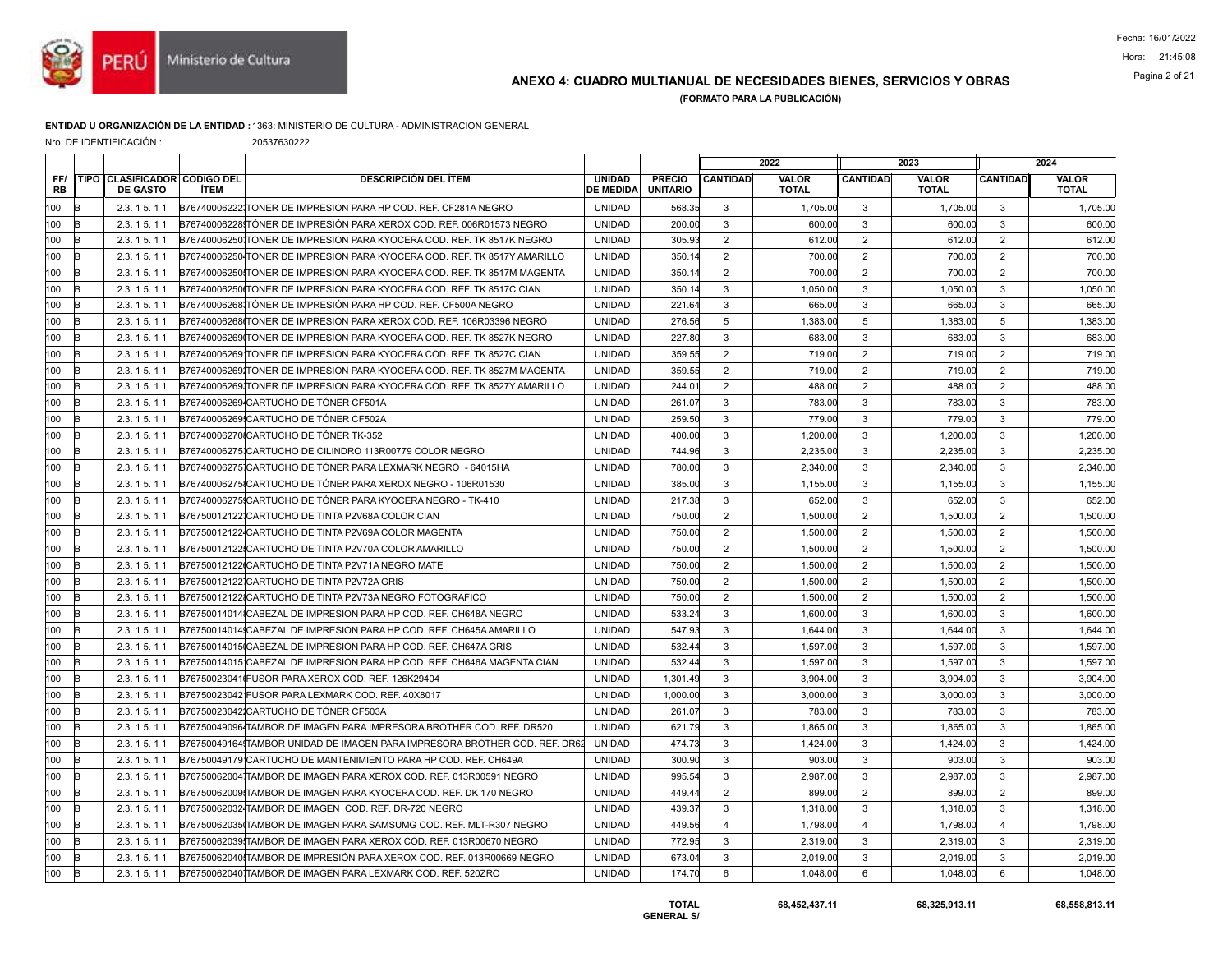

## ANEXO 4: CUADRO MULTIANUAL DE NECESIDADES BIENES, SERVICIOS Y OBRAS Pagina 3 of 21

(FORMATO PARA LA PUBLICACIÓN)

### ENTIDAD U ORGANIZACIÓN DE LA ENTIDAD :1363: MINISTERIO DE CULTURA - ADMINISTRACION GENERAL

Nro. DE IDENTIFICACIÓN : 20537630222

|                  |          |                                                 |             |                                                                                    |                                   |                                  |                 | 2022                         |                 | 2023                         |                 | 2024                         |
|------------------|----------|-------------------------------------------------|-------------|------------------------------------------------------------------------------------|-----------------------------------|----------------------------------|-----------------|------------------------------|-----------------|------------------------------|-----------------|------------------------------|
| FF/<br><b>RB</b> |          | TIPO CLASIFICADOR CODIGO DEL<br><b>DE GASTO</b> | <b>ÍTEM</b> | <b>DESCRIPCIÓN DEL ÍTEM</b>                                                        | <b>UNIDAD</b><br><b>DE MEDIDA</b> | <b>PRECIO</b><br><b>UNITARIO</b> | <b>CANTIDAD</b> | <b>VALOR</b><br><b>TOTAL</b> | <b>CANTIDAD</b> | <b>VALOR</b><br><b>TOTAL</b> | <b>CANTIDAD</b> | <b>VALOR</b><br><b>TOTAL</b> |
| 100              | B        | 2.3.15.12                                       |             | B44360012005 MICA PARA ANILLAR TIPO CATEDRAL TAMAÑO A4                             | <b>UNIDAD</b>                     | 0.27                             | 1000            | 270.00                       | 1000            | 270.00                       | 1000            | 270.00                       |
| 100              | B        | 2.3.15.12                                       |             | B64610001000 BANDEJA DE ACRILICO PARA ESCRITORIO DE 2 PISOS                        | <b>UNIDAD</b>                     | 16.72                            | 150             | 2,508.00                     | 150             | 2,508.00                     | 150             | 2,508.00                     |
| 100              | B        | 2.3.15.12                                       |             | B71030001004 CINTA ADHESIVA TRANSPARENTE 2 IN X 40 YD                              | <b>UNIDAD</b>                     | 1.80                             | 500             | 900.00                       | 500             | 900.00                       | 500             | 900.00                       |
| 100              | k        | 2.3.15.12                                       |             | B71030005016 ETIQUETA AUTOADHESIVA 4 IN X 1 1/2 IN X 100                           | <b>UNIDAD</b>                     | 2.28                             | 150             | 342.00                       | 150             | 342.00                       | 150             | 342.00                       |
| 100              | k        | 2.3.15.12                                       |             | B710300060051GOMA EN BARRA X 40 G APROX.                                           | <b>UNIDAD</b>                     | 1.90                             | 600             | 1,140.00                     | 600             | 1,140.00                     | 600             | 1,140.00                     |
| 100              | R        | 2.3.15.12                                       |             | B71030012011(INOTA AUTOADHESIVA 1 1/2 IN X 2 IN (3.8 CM X 5 CM) APROX. X 100 HOJAS | <b>UNIDAD</b>                     | 0.72                             | 400             | 288.00                       | 400             | 288.00                       | 400             | 288.00                       |
| 100              | k        | 2.3.15.12                                       |             | B710300120111NOTA AUTOADHESIVA 3 IN X 3 IN (7.6 CM X 7.6 CM) APROX. X 100 HOJAS    | <b>UNIDAD</b>                     | 1.50                             | 400             | 600.00                       | 400             | 600.00                       | 400             | 600.00                       |
| 100              | k        | 2.3.15.12                                       |             | B710300120111NOTA AUTOADHESIVA 2 IN X 3 IN (7.6 CM X 5 CM) APROX. X 100 HOJAS      | <b>UNIDAD</b>                     | 0.74                             | 400             | 296.00                       | 400             | 296.00                       | 400             | 296.00                       |
| 100              | R        | 2.3.15.12                                       |             | B71030012012 INOTA AUTOADHESIVA 3 IN X 3 IN X 100 HOJAS COLORES NEON X 5           | <b>UNIDAD</b>                     | 8.26                             | 400             | 3,304.00                     | 400             | 3,304.00                     | 400             | 3,304.00                     |
| 100              | k        | 2.3.15.12                                       |             | B71030012012(NOTA AUTOADHESIVA 4 IN X 6 IN (10.16 X 15.24) APROX.X 100 HOJAS       | <b>UNIDAD</b>                     | 2.54                             | 400             | 1,016.00                     | 400             | 1,016.00                     | 400             | 1,016.0                      |
| 100              | B        | 2.3.15.12                                       |             | B71030013002 BANDERITA SENALIZADORA 4.30 CM X 2.54 CM APROX. X 50 HOJAS            | <b>UNIDAD</b>                     | 3.89                             | 400             | 1,556.00                     | 400             | 1.556.00                     | 400             | 1,556.00                     |
| 100              | R        | 2.3.15.12                                       |             | B71030013002 BANDERITA SEÑALIZADORA 11.9 MM X 43.2 MM X 140                        | <b>UNIDAD</b>                     | 5.45                             | 400             | 2,180.00                     | 400             | 2,180.00                     | 400             | 2,180.00                     |
| 100              | k        | 2.3.15.12                                       |             | B71030016000 CINTA DE PAPEL PARA ENMASCARAR - MASKING TAPE 2 IN X 55 YD            | <b>UNIDAD</b>                     | 7.37                             | 300             | 2,211.00                     | 300             | 2,211.00                     | 300             | 2,211.00                     |
| 100              | <b>B</b> | 2.3.15.12                                       |             | B710300160011CINTA DE PAPEL PARA ENMASCARAR - MASKING TAPE 1 IN X 40 YD            | <b>UNIDAD</b>                     | 2.73                             | 300             | 819.00                       | 300             | 819.00                       | 300             | 819.00                       |
| 100              | B        | 2.3.15.12                                       |             | B71030016001 CINTA DE PAPEL PARA ENMASCARAR - MASKING TAPE 1 1/2 IN X 40 YD        | <b>UNIDAD</b>                     | 4.95                             | 300             | 1,485.00                     | 300             | 1,485.00                     | 300             | 1,485.00                     |
| 100              | R        | 2.3.15.12                                       |             | B71030016002 CINTA DE PAPEL PARA ENMASCARAR - MASKING TAPE 1/2 IN X 40 YD          | <b>UNIDAD</b>                     | 1.44                             | 300             | 432.00                       | 300             | 432.00                       | 300             | 432.0                        |
| 100              | <b>B</b> | 2.3.15.12                                       |             | B71060001007IARCHIVADOR PLASTIFICADO DE PALANCA LOMO ANCHO TAMAÑO OFICIO           | <b>UNIDAD</b>                     | 4.37                             | 3000            | 13.110.00                    | 3000            | 13,110.00                    | 3000            | 13,110.00                    |
| 100              | B        | 2.3.15.12                                       |             | B71060004003 FOLDER MANILA TAMAÑO A4 CON REFUERZO                                  | MPAQUE X 2                        | 6.08                             | 600             | 3,648.00                     | 600             | 3,648.00                     | 600             | 3,648.00                     |
| 100              | R        | 2.3.15.12                                       |             | B71060005010IFOLDER DE PLASTICO PARA PRESENTACION CON VARILLA LATERAL TAMA         | <b>UNIDAD</b>                     | 1.35                             | 300             | 405.00                       | 300             | 405.00                       | 300             | 405.00                       |
| 100              | B        | 2.3.15.12                                       |             | B710600050110FOLDER DE PLASTICO TAMAÑO A4 CON SUJETADOR                            | <b>UNIDAD</b>                     | 3.19                             | 400             | 1,276.00                     | 400             | 1,276.00                     | 400             | 1,276.00                     |
| 100              | B        | 2.3.15.12                                       |             | B71060007004 PIONER CON 2 ANILLOS TAMAÑO A4 PARA 150 HOJAS                         | <b>UNIDAD</b>                     | 7.92                             | 200             | 1,584.00                     | 200             | 1,584.00                     | 200             | 1,584.00                     |
| 100              | R        | 2.3.15.12                                       |             | B71060007006 PIONER CON 2 ANILLOS TAMAÑO A4 PARA 200 HOJAS                         | <b>UNIDAD</b>                     | 7.12                             | 200             | 1,424.00                     | 200             | 1,424.00                     | 200             | 1,424.0                      |
| 100              | B        | 2.3.15.12                                       |             | B71060008001 COLECTOR REVISTERO DE CARTON LOMO ANCHO TAMAÑO OFICIO                 | <b>UNIDAD</b>                     | 6.69                             | 360             | 2,408.00                     | 360             | 2,408.00                     | 360             | 2,408.00                     |
| 100              | k        | 2.3.15.12                                       |             | B71060012006 MICA PORTAPAPELES TAMAÑO A4                                           | <b>DECENA</b>                     | 2.79                             | 500             | 1,395.00                     | 500             | 1,395.00                     | 500             | 1,395.00                     |
| 100              | R        | 2.3.15.12                                       |             | B711100030005CORRECTOR LIQUIDO TIPO LAPICERO                                       | <b>UNIDAD</b>                     | 1.18                             | 200             | 236.00                       | 200             | 236.00                       | 200             | 236.00                       |
| 100              | B        | 2.3.15.12                                       |             | B711100040007LIMPIATIPO X 35RG                                                     | <b>UNIDAD</b>                     | 2.65                             | 50              | 133.00                       | 50              | 133.00                       | 50              | 133.00                       |
| 100              | k        | 2.3.15.12                                       |             | B715000110008ENGRAPADOR GRANDE DE OFICINA (240 HOJAS                               | <b>UNIDAD</b>                     | 62.23                            | 30              | 1,867.00                     | 30              | 1,867.00                     | 30              | 1,867.00                     |
| 100              | k        | 2.3.15.12                                       |             | B715000110054ENGRAPADOR DE METAL TIPO ALICATE CON MANGO SUPERIOR DE PLAST          | <b>UNIDAD</b>                     | 25.84                            | 200             | 5,168.00                     | 200             | 5,168.00                     | 200             | 5,168.00                     |
| 100              | в        | 2.3.15.12                                       |             | B71500019000 REGLA DE PLASTICO 30 CM                                               | <b>UNIDAD</b>                     | 0.46                             | 500             | 230.00                       | 500             | 230.00                       | 500             | 230.00                       |
| 100              | R        | 2.3.15.12                                       |             | B71500020000ISACAGRAPA DE METAL                                                    | <b>UNIDAD</b>                     | 1.09                             | 200             | 218.00                       | 200             | 218.00                       | 200             | 218.00                       |
| 100              | k        | 2.3.15.12                                       |             | B71500028004 CALCULADORA SOLAR Y A PILAS DE 12 DIGITOS                             | <b>UNIDAD</b>                     | 20.90                            | 30              | 627.00                       | 30              | 627.00                       | 30              | 627.00                       |
| 100              |          | 2.3.15.12                                       |             | B71500030002 DISPENSADOR DE CINTA ADHESIVA DE 3/4 IN X 36 YD                       | <b>UNIDAD</b>                     | 4.92                             | 50              | 246.00                       | 50              | 246.00                       | 50              | 246.00                       |
| 100              | k        | 2.3.15.12                                       |             | B71500032000 CUCHILLAS PARA CORTAR PAPEL TAMAÑO GRANDE                             | <b>UNIDAD</b>                     | 4.08                             | 400             | 1,632.00                     | 400             | 1,632.00                     | 400             | 1,632.00                     |
| 100              | B        | 2.3.15.12                                       |             | B71600001000 BOLIGRAFO (LAPICERO) DE TINTA LIQUIDA PUNTA FINA COLOR NEGRO          | <b>UNIDAD</b>                     | 4.57                             | 500             | 2,285.00                     | 500             | 2,285.00                     | 500             | 2,285.00                     |
| 100              | R        | 2.3.15.12                                       |             | B716000010001BOLIGRAFO (LAPICERO) DE TINTA LIQUIDA PUNTA FINA COLOR ROJO           | <b>UNIDAD</b>                     | 4.57                             | 600             | 2,742.00                     | 600             | 2,742.00                     | 600             | 2,742.0                      |
| 100              | k        | 2.3.15.12                                       |             | B71600001002 BOLIGRAFO (LAPICERO) DE TINTA LIQUIDA PUNTA FINA AZUL                 | <b>UNIDAD</b>                     | 4.57                             | 600             | 2.742.00                     | 600             | 2,742.00                     | 600             | 2,742.0                      |
| 100              | в        | 2.3.15.12                                       |             | B71600001018 BOLIGRAFO (LAPICERO) DE TINTA SECA PUNTA FINA COLOR ROJO              | <b>UNIDAD</b>                     | 0.99                             | 1500            | 1,485.00                     | 1500            | 1,485.00                     | 1500            | 1,485.00                     |
| 100              | k        | 2.3.15.12                                       |             | B71600001020IBOLIGRAFO (LAPICERO) DE TINTA SECA PUNTA FINA AZUL                    | <b>UNIDAD</b>                     | 0.99                             | 1500            | 1,485.00                     | 1500            | 1,485.00                     | 1500            | 1,485.00                     |
| 100              | R        | 2.3.15.12                                       |             | B71600006044IPLUMON RESALTADOR PUNTA GRUESA BISELADA VERDE                         | <b>UNIDAD</b>                     | 1.72                             | 300             | 516.00                       | 300             | 516.00                       | 300             | 516.00                       |
| 100              | B        | 2.3.15.12                                       |             | B716000110031MINA DE LAPIZ DE 0.5 MM HB X 24                                       | <b>UNIDAD</b>                     | 0.96                             | 120             | 115.00                       | 120             | 115.00                       | 120             | 115.00                       |
| 100              | R        | 2.3.15.12                                       |             | B716000110039MINA DE LAPIZ DE 0.5 MM 2B X 24                                       | <b>UNIDAD</b>                     | 0.99                             | 120             | 119.00                       | 120             | 119.00                       | 120             | 119.00                       |
| 100              | B        | 2.3.15.12                                       |             | B717200010114BLOCK DE TAQUIGRAFIA TAMAÑO A5 X 70 HOJAS                             | <b>UNIDAD</b>                     | 2.92                             | 400             | 1,168.00                     | 400             | 1,168.00                     | 400             | 1,168.00                     |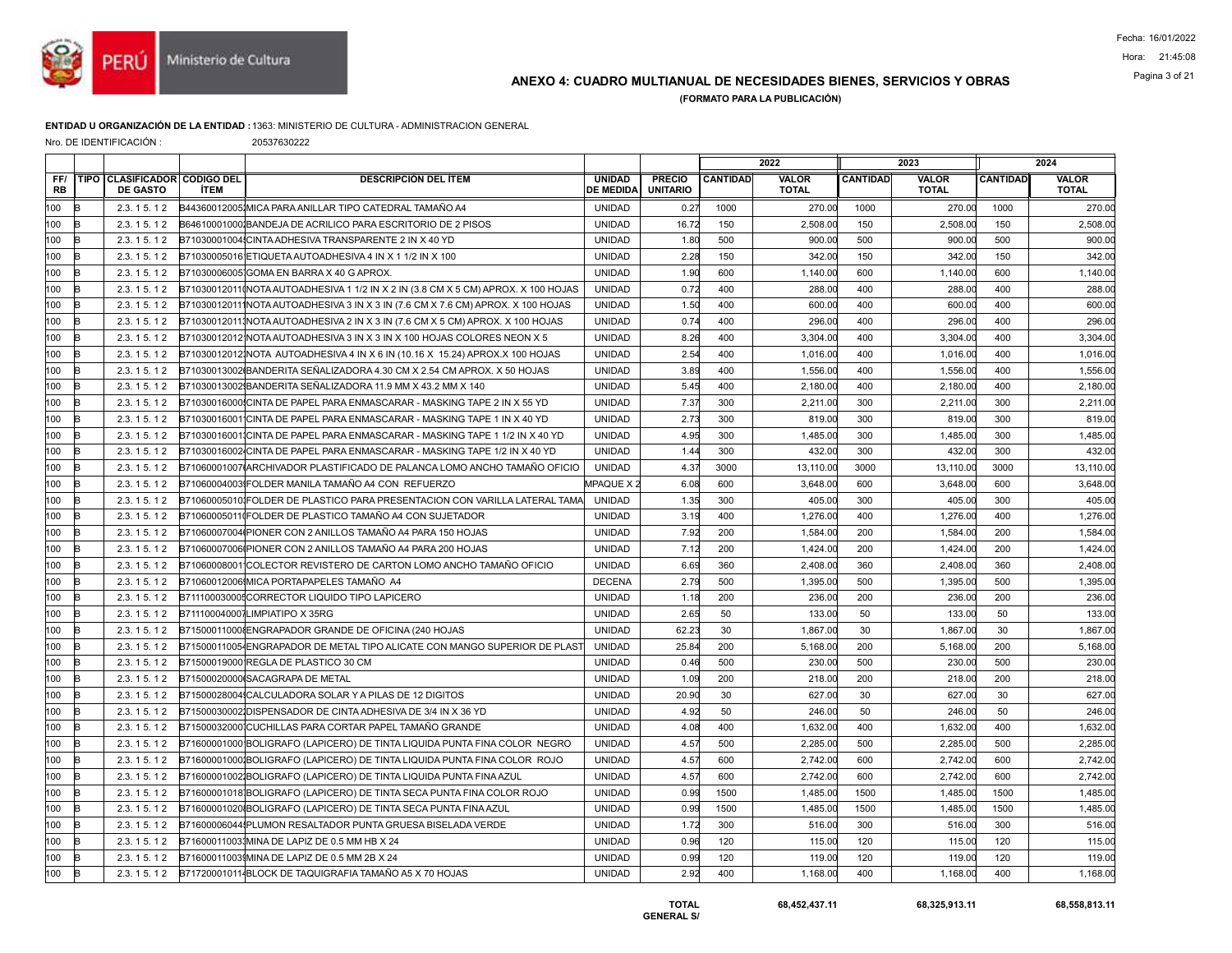

## ANEXO 4: CUADRO MULTIANUAL DE NECESIDADES BIENES, SERVICIOS Y OBRAS Pagina 4 of 21

(FORMATO PARA LA PUBLICACIÓN)

### ENTIDAD U ORGANIZACIÓN DE LA ENTIDAD :1363: MINISTERIO DE CULTURA - ADMINISTRACION GENERAL

Nro. DE IDENTIFICACIÓN : 20537630222

|           |              |                                                 |                         |                                                                               |                                   |                                  |                 | 2022                  |                 | 2023                         |                 | 2024                         |
|-----------|--------------|-------------------------------------------------|-------------------------|-------------------------------------------------------------------------------|-----------------------------------|----------------------------------|-----------------|-----------------------|-----------------|------------------------------|-----------------|------------------------------|
| FF/<br>RB |              | TIPO CLASIFICADOR CODIGO DEL<br><b>DE GASTO</b> | <b>ÍTEM</b>             | <b>DESCRIPCIÓN DEL ÍTEM</b>                                                   | <b>UNIDAD</b><br><b>DE MEDIDA</b> | <b>PRECIO</b><br><b>UNITARIO</b> | <b>CANTIDAD</b> | VALOR<br><b>TOTAL</b> | <b>CANTIDAD</b> | <b>VALOR</b><br><b>TOTAL</b> | <b>CANTIDAD</b> | <b>VALOR</b><br><b>TOTAL</b> |
| 100       | B            | 2.3.15.12                                       |                         | B717200010118BLOCK CUADRICULADO TAMAÑO A4 X 100 HOJAS                         | UNIDAD                            | 4.49                             | 300             | 1,347.00              | 300             | 1,347.00                     | 300             | 1,347.00                     |
| 100       | B            | 2.3.15.12                                       |                         | B71720003001 CUADERNO CUADRICULADO TAMAÑO A4 X 100 HOJAS                      | <b>UNIDAD</b>                     | 3.04                             | 300             | 912.00                | 300             | 912.00                       | 300             | 912.00                       |
| 100       | B            | 2.3.15.12                                       |                         | B71720003014 CUADERNO DE CARGO EMPASTADO TAMAÑO A5 X 200 HOJAS                | <b>UNIDAD</b>                     | 3.98                             | 120             | 478.00                | 120             | 478.00                       | 120             | 478.00                       |
| 100       | B            | 2.3.15.12                                       |                         | B71720003015 CUADERNO EMPASTADO CUADRICULADO TAMAÑO A5 X 100 HOJAS            | <b>UNIDAD</b>                     | 3.42                             | 300             | 1,026.00              | 300             | 1,026.00                     | 300             | 1,026.00                     |
| 100       | B            | 2.3.15.12                                       |                         | B71720003019 CUADERNO CON INDICE EMPASTADO RAYADO TAMAÑO A5 X 100 HOJAS       | <b>UNIDAD</b>                     | 2.87                             | 150             | 431.00                | 150             | 431.00                       | 150             | 431.00                       |
| 100       | B            | 2.3.15.12                                       |                         | B71720003020 CUADERNO DE CARGO EMPASTADO TAMAÑO A5 X 100 HOJAS                | <b>UNIDAD</b>                     | 3.46                             | 120             | 415.00                | 120             | 415.00                       | 120             | 415.00                       |
| 100       | R            | 2.3.15.12                                       |                         | B71720003022 CUADERNO DOBLE ESPIRAL CUADRICULADO TAMAÑO A4 X 100 HOJAS        | <b>UNIDAD</b>                     | 5.66                             | 300             | 1,698.00              | 300             | 1,698.00                     | 300             | 1,698.00                     |
| 100       | <b>B</b>     | 2.3.15.12                                       |                         | B71720014014 LIBRO DE ACTAS EMPASTADO RAYADO TAMAÑO OFICIO X 200 HOJAS        | <b>UNIDAD</b>                     | 9.26                             | 80              | 741.00                | 80              | 741.00                       | 80              | 741.00                       |
| 100       | B            | 2.3.15.12                                       |                         | B71720014014(LIBRO DE ACTAS EMPASTADO RAYADO TAMAÑO OFICIO X 100 HOJAS        | <b>UNIDAD</b>                     | 6.96                             | 80              | 557.00                | 80              | 557.00                       | 80              | 557.00                       |
| 100       | $\mathbb{P}$ | 2.3.15.12                                       |                         | B717300110051CARTULINA SATINADA 150 G DE 50 CM X 65 CM COLOR CELESTE          | <b>UNIDAD</b>                     | 0.28                             | 500             | 140.00                | 500             | 140.00                       | 500             | 140.00                       |
| 100       | B            | 2.3.15.12                                       |                         | B71730011005{CARTULINA SATINADA 150 G DE 50 CM X 65 CM COLOR VERDE            | <b>UNIDAD</b>                     | 0.28                             | 500             | 140.00                | 500             | 140.00                       | 500             | 140.00                       |
| 100       | k            | 2.3.15.12                                       |                         | B71730011009 CARTULINA SATINADA 150 G DE 50 CM X 65 CM COLOR BLANCO           | <b>UNIDAD</b>                     | 0.28                             | 500             | 140.00                | 500             | 140.00                       | 500             | 140.00                       |
| 100       | R            | 2.3.15.12                                       |                         | B71850005000 CLIP DE METAL CHICO Nº 1 X 100                                   | <b>UNIDAD</b>                     | 0.51                             | 2000            | 1,020.00              | 2000            | 1,020.00                     | 2000            | 1,020.00                     |
| 100       | B            | 2.3.15.12                                       |                         | B718500060001CHINCHE CON CABEZA DORADA X 100                                  | <b>UNIDAD</b>                     | 0.78                             | 200             | 156.00                | 200             | 156.00                       | 200             | 156.00                       |
| 100       | k            | 2.3.15.12                                       |                         | B71850008001 GRAPA 23/10 X 1000                                               | <b>UNIDAD</b>                     | 2.36                             | 100             | 236.00                | 100             | 236.00                       | 100             | 236.00                       |
| 100       | R            | 2.3.15.12                                       |                         | B71850008002 GRAPA 23/8 X 1000                                                | <b>UNIDAD</b>                     | 1.99                             | 100             | 199.00                | 100             | 199.00                       | 100             | 199.00                       |
| 100       | B            | 2.3.15.12                                       |                         | B76740004012 CD GRABABLE DE 700 MB CON ESTUCHE INDIVIDUAL DE ACRILICO         | <b>UNIDAD</b>                     | 1.35                             | 600             | 810.00                | 600             | 810.00                       | 600             | 810.00                       |
| 100       | k            | 2.3.15.12                                       |                         | B76740004013 CD REGRABABLE DE 700 MB CON ESTUCHE DE ACRILICO                  | <b>UNIDAD</b>                     | 2.39                             | 600             | 1,434.00              | 600             | 1,434.00                     | 600             | 1,434.00                     |
| 100       | k            | 2.3.15.12                                       |                         | B76740004013 DISCO DVD GRABABLE DE 4.7 GB CON ESTUCHE DE ACRILICO             | <b>UNIDAD</b>                     | 1.05                             | 600             | 630.00                | 600             | 630.00                       | 600             | 630.00                       |
| 100       | R            | 2.3.15.12                                       |                         | B76740004013IDISCO DVD REGRABABLE DE 4.7 GB CON ESTUCHE DE ACRILICO           | <b>UNIDAD</b>                     | 3.19                             | 600             | 1,914.00              | 600             | 1,914.00                     | 600             | 1,914.00                     |
| 100       | B            | 2.3.199.13                                      |                         | B47030006000 TRIPTICOS PROMOCIONALES 29.7 CM ANCHO * 21 CM ALTO (ABIERTO) Y 9 | <b>UNIDAD</b>                     | 2,500.00                         | $\overline{1}$  | 2,500.00              | $\mathbf{1}$    | 2,500.00                     | $\overline{1}$  | 2,500.00                     |
| 100       | k            | 2.3.199.13                                      |                         | B47400006000 GUIA METODOLOGICA                                                | <b>MILLAR</b>                     | 10,000.00                        | $\overline{1}$  | 10,000.00             | $\mathbf{1}$    | 10,000.00                    | $\overline{1}$  | 10,000.00                    |
| 100       | B            | 2.3.199.13                                      |                         | B54500001000IDIARIO EL COMERCIO                                               | <b>UNIDAD</b>                     | 2.00                             | 1752            | 3.504.00              | 1752            | 3,504.00                     | 1752            | 3,504.00                     |
| 100       | в            | 2.3.199.13                                      |                         | B54500001000 DIARIO EXPRESO                                                   | <b>UNIDAD</b>                     | 1.50                             | 264             | 396.00                | 264             | 396.00                       | 264             | 396.00                       |
| 100       | B            | 2.3.199.13                                      | B54500001001 DIARIO OJO |                                                                               | <b>UNIDAD</b>                     | 0.50                             | 264             | 132.00                | 264             | 132.00                       | 264             | 132.00                       |
| 100       | R            | 2.3.199.13                                      |                         | B54500001001 DIARIO LA REPUBLICA                                              | <b>UNIDAD</b>                     | 1.50                             | 1560            | 2,340.00              | 1560            | 2,340.00                     | 1560            | 2,340.00                     |
| 100       | k            | 2.3.199.13                                      |                         | B545000010011DIARIO GESTION                                                   | <b>UNIDAD</b>                     | 3.00                             | 1488            | 4,464.00              | 1488            | 4,464.00                     | 1488            | 4,464.00                     |
| 100       | B            | 2.3.199.13                                      |                         | B54500001001 DIARIO EL PERUANO                                                | <b>UNIDAD</b>                     | 2.00                             | 4140            | 8,280.00              | 4140            | 8,280.00                     | 4140            | 8,280.00                     |
| 100       | R            | 2.3.199.13                                      |                         | B54500001001 DIARIO CORREO                                                    | <b>UNIDAD</b>                     | 1.00                             | 720             | 720.00                | 720             | 720.00                       | 720             | 720.00                       |
| 100       | в            | 2.3.199.13                                      |                         | B54500001001 DIARIO EL TROME                                                  | <b>UNIDAD</b>                     | 0.70                             | 1776            | 1,243.20              | 1776            | 1,243.20                     | 1776            | 1,243.20                     |
| 100       | B            | 2.3.199.13                                      |                         | B54500001001IDIARIO LA RAZON                                                  | <b>UNIDAD</b>                     | 0.70                             | 264             | 184.80                | 264             | 184.80                       | 264             | 184.80                       |
| 100       | R            | 2.3.199.13                                      |                         | B54500001002 DIARIO PERU 21                                                   | <b>UNIDAD</b>                     | 1.50                             | 1392            | 2,088.00              | 1392            | 2,088.00                     | 1392            | 2,088.00                     |
| 100       | в            | 2.3.199.13                                      |                         | B54500001003 DIARIO EL COMERCIO (DOMINGO)                                     | <b>UNIDAD</b>                     | 3.50                             | 432             | 1,512.00              | 432             | 1,512.00                     | 432             | 1,512.00                     |
| 100       | $\mathsf B$  | 2.3.199.13                                      |                         | B54500001003 DIARIO LA REPUBLICA (DOMINGO)                                    | <b>UNIDAD</b>                     | 2.50                             | 288             | 720.00                | 288             | 720.00                       | 288             | 720.00                       |
| 100       | R            | 2.3.199.13                                      |                         | B545000010031DIARIO EXPRESO (DOMINGO)                                         | <b>UNIDAD</b>                     | 1.50                             | 96              | 144.00                | 96              | 144.00                       | 96              | 144.00                       |
| 100       | в            | 2.3.199.13                                      |                         | B54500001003 DIARIO OJO (DOMINGO)                                             | <b>UNIDAD</b>                     | 0.70                             | 120             | 84.00                 | 120             | 84.00                        | 120             | 84.00                        |
| 100       | B            | 2.3.199.13                                      |                         | B54500001005 DIARIO EL COMERCIO (SABADO)                                      | <b>UNIDAD</b>                     | 3.00                             | 383             | 1,149.00              | 383             | 1,149.00                     | 383             | 1,149.00                     |
| 100       | B            | 2.3.199.13                                      |                         | B54500001017 (DIARIO LA REPUBLICA (SABADO)                                    | <b>UNIDAD</b>                     | 1.50                             | 288             | 432.00                | 288             | 432.00                       | 288             | 432.00                       |
| 100       | в            | 2.3.199.13                                      |                         | B54500001017 DIARIO EXPRESO (SABADO)                                          | <b>UNIDAD</b>                     | 1.50                             | 96              | 144.00                | 96              | 144.00                       | 96              | 144.00                       |
| 100       | B            | 2.3.199.13                                      |                         | B54500001018 DIARIO EXITOSA                                                   | <b>UNIDAD</b>                     | 1.00                             | 492             | 492.00                | 492             | 492.00                       | 492             | 492.00                       |
| 100       | B            | 2.3.199.13                                      |                         | B54500001020 DIARIO UNO (DOMINGO)                                             | <b>UNIDAD</b>                     | 1.50                             | 72              | 108.00                | 72              | 108.00                       | 72              | 108.00                       |
| 100       | в            | 2.3. 199. 13                                    | B54500001020 DIARIO UNO |                                                                               | <b>UNIDAD</b>                     | 1.50                             | 72              | 108.00                | 72              | 108.00                       | 72              | 108.00                       |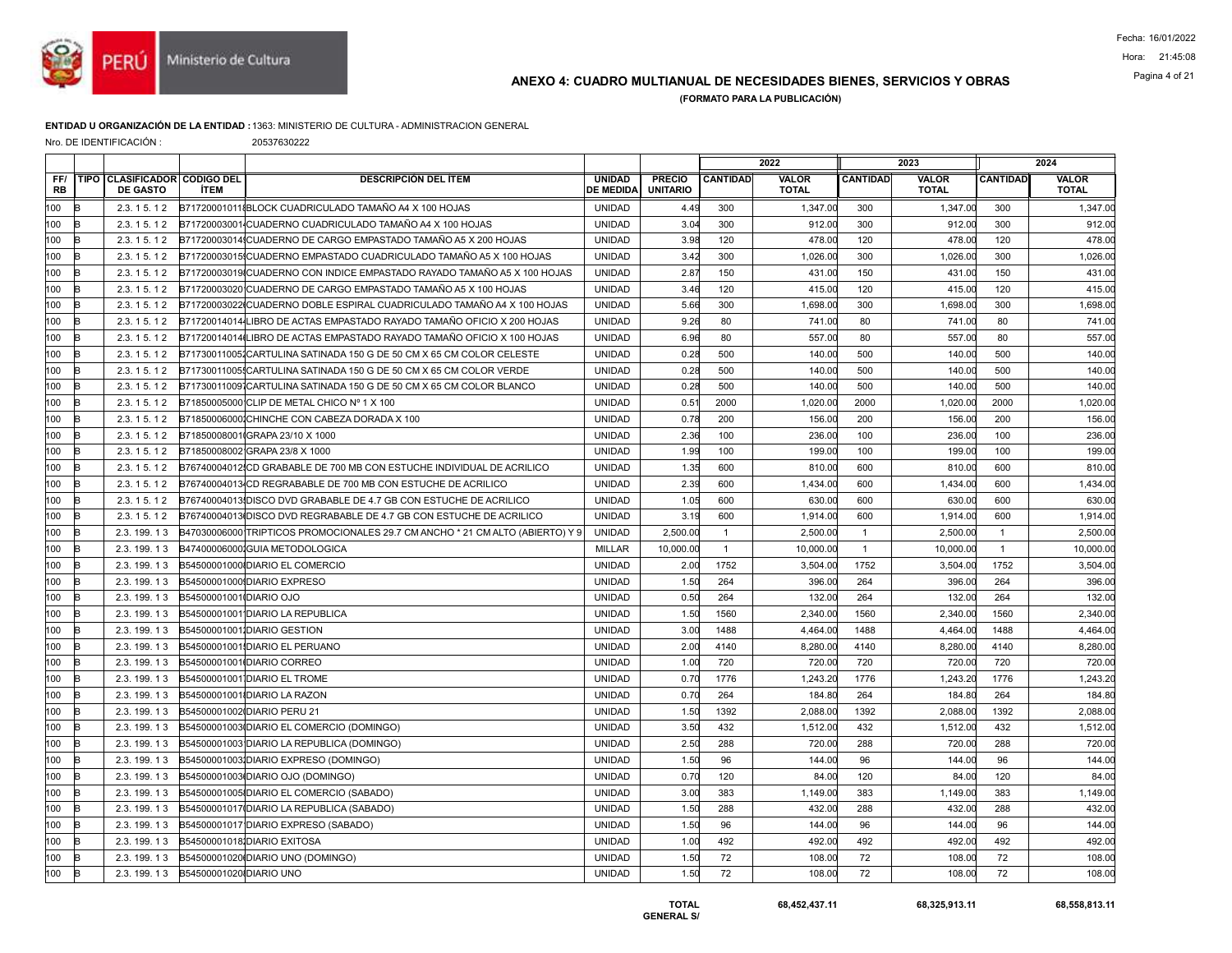

## ANEXO 4: CUADRO MULTIANUAL DE NECESIDADES BIENES, SERVICIOS Y OBRAS Pagina 5 of 21

(FORMATO PARA LA PUBLICACIÓN)

#### ENTIDAD U ORGANIZACIÓN DE LA ENTIDAD :1363: MINISTERIO DE CULTURA - ADMINISTRACION GENERAL

|  |  | Nro. DE IDENTIFICACIÓN : |  |
|--|--|--------------------------|--|
|--|--|--------------------------|--|

20537630222

|                  |    |                                                 |             |                                                                             |                                   |                                  |                 | 2022                         |                 | 2023                         |                 | 2024                  |
|------------------|----|-------------------------------------------------|-------------|-----------------------------------------------------------------------------|-----------------------------------|----------------------------------|-----------------|------------------------------|-----------------|------------------------------|-----------------|-----------------------|
| FF/<br><b>RB</b> |    | TIPO CLASIFICADOR CODIGO DEL<br><b>DE GASTO</b> | <b>İTEM</b> | <b>DESCRIPCIÓN DEL ÍTEM</b>                                                 | <b>UNIDAD</b><br><b>DE MEDIDA</b> | <b>PRECIO</b><br><b>UNITARIO</b> | <b>CANTIDAD</b> | <b>VALOR</b><br><b>TOTAL</b> | <b>CANTIDAD</b> | <b>VALOR</b><br><b>TOTAL</b> | <b>CANTIDAD</b> | VALOR<br><b>TOTAL</b> |
| 100              |    | 2.3.199.13                                      |             | B54500001020 DIARIO EL TROME (SABADO)                                       | <b>UNIDAD</b>                     | 0.70                             | 864             | 604.80                       | 864             | 604.80                       | 864             | 604.80                |
| 100              | R  | 2.3.199.13                                      |             | B54500001021 (DIARIO EL TROME (DOMINGO)                                     | <b>UNIDAD</b>                     | 0.70                             | 192             | 134.40                       | 192             | 134.40                       | 192             | 134.40                |
| 100              | R  | 2.3.199.13                                      |             | B54500001021 DIARIO PERU 21 (SABADO)                                        | <b>UNIDAD</b>                     | 1.50                             | 288             | 432.00                       | 288             | 432.00                       | 288             | 432.00                |
| 100              |    | 2.3.199.13                                      |             | B54500001021 DIARIO PERU 21 (DOMINGO)                                       | <b>UNIDAD</b>                     | 1.50                             | 288             | 432.00                       | 288             | 432.00                       | 288             | 432.00                |
| 100              |    | 2.3.199.13                                      |             | B54500001021IDIARIO EXITOSA (SABADO)                                        | <b>UNIDAD</b>                     | 1.00                             | 192             | 192.00                       | 192             | 192.00                       | 192             | 192.00                |
| 100              | в  | 2.3.199.13                                      |             | B54500001021 DIARIO EXITOSA (DOMINGO)                                       | <b>UNIDAD</b>                     | 1.00                             | 192             | 192.00                       | 192             | 192.00                       | 192             | 192.00                |
| 100              | R  | 2.3.199.13                                      |             | B54500001021 DIARIO CORREO (SABADO)                                         | <b>UNIDAD</b>                     | 1.00                             | 264             | 264.00                       | 264             | 264.00                       | 264             | 264.00                |
| 100              |    | 2.3.199.13                                      |             | B54500001021IDIARIO CORREO (DOMINGO)                                        | <b>UNIDAD</b>                     | 1.00                             | 264             | 264.00                       | 264             | 264.00                       | 264             | 264.00                |
| 100              | R  | 2.3.199.13                                      |             | B54500001047 DIARIO OJO (SÁBADO)                                            | <b>UNIDAD</b>                     | 0.70                             | 120             | 84.00                        | 120             | 84.00                        | 120             | 84.00                 |
| 100              |    | 2.3.199.13                                      |             | B545000010491DIARIO UNO (LUNES A VIERNES)                                   | <b>UNIDAD</b>                     | 1.50                             | 264             | 396.00                       | 264             | 396.00                       | 264             | 396.00                |
| 100              |    | 2.3.199.13                                      |             | B54500002004 REVISTA CARETAS                                                | <b>UNIDAD</b>                     | 15.00                            | 480             | 7,200.00                     | 480             | 7,200.00                     | 480             | 7,200.00              |
| 100              |    | 2.3.199.13                                      |             | B54500002040 REVISTA HILDEBRANT EN SUS TRECE                                | <b>UNIDAD</b>                     | 5.00                             | 312             | 1,560.00                     | 312             | 1,560.00                     | 312             | 1,560.00              |
| 100              | k  | 2.3.21.21                                       |             | S90100001000 PASAJES Y GASTOS DE TRANSPORTE                                 | <b>SERVICIO</b>                   | 142,805.22                       | 211             | 579,037.62                   | 248             | 604,937.62                   | 327             | 656,737.62            |
| 100              |    | 2.3.21.21                                       |             | S901000010001SERVICIO DE PASAJES NACIONALES E INTERNACIONALES               | <b>SERVICIO</b>                   | 1,400.00                         | 128             | 101,600.00                   | 13              | 9,600.00                     | 128             | 101,600.00            |
| 100              |    | 2.3.21.21                                       |             | S90100001000 TRASLADO PERSONAL - COMISION DE SERVICIO - PASAJES AEREOS NACI | <b>SERVICIO</b>                   | 23,750.00                        | 56              | 215,100.00                   | 56              | 215,100.00                   | 56              | 215,100.00            |
| 100              | R  | 2.3.21.21                                       |             | S90100001001¦SERVICIO DE AGENCIAMIENTO DE PASAJES AEREOS DE PERSONAS EXTEI  | <b>SERVICIO</b>                   | 45,400.00                        | 6               | 48,600.00                    | 6               | 48,600.00                    | 6               | 48,600.00             |
| 100              | ls | 2.3.21.299                                      |             | S90100001000 TRASLADO PERSONAL - COMISION DE SERVICIO - PASAJES AEREOS NACI | <b>SERVICIO</b>                   | 5,000.00                         | $\overline{7}$  | 13,000.00                    | 6               | 12,000.00                    | $\overline{7}$  | 13,000.00             |
| 100              |    | 2.3.22.11                                       |             | S87010002000 SERVICIO DE ENERGIA ELECTRICA                                  | <b>SERVICIO</b>                   | 274,166.00                       | 23              | 1,049,992.00                 | 23              | 1,049,992.00                 | 23              | 1,049,992.00          |
| 100              |    | 2.3.22.12                                       |             | S87010001000 SERVICIO DE AGUA POTABLE                                       | <b>SERVICIO</b>                   | 36,250.00                        | 23              | 150,000.00                   | 23              | 150,000.00                   | 23              | 150,000.00            |
| 100              | R  | 2.3.22.21                                       |             | S87050001000 SERVICIO DE TELEFONIA MOVILES (CELULAR)                        | <b>SERVICIO</b>                   | 14,750.00                        | 13              | 138,500.00                   | 13              | 138,500.00                   | 13              | 138,500.00            |
| 100              |    | 2.3.22.21                                       |             | S870500010001SERVICIO DE TELEFONIA SATELITAL                                | <b>SERVICIO</b>                   | 14,100.00                        | $\overline{2}$  | 14,100.00                    | $\overline{2}$  | 14,100.00                    | $\overline{2}$  | 14,100.00             |
| 100              |    | 2.3.22.22                                       |             | S87010003001 SERVICIO DE TELEFONIA FIJA                                     | <b>SERVICIO</b>                   | 2,208.00                         | 12              | 26,496.00                    | 12              | 26,496.00                    | 12              | 26,496.00             |
| 100              | IS | 2.3.22.23                                       |             | S87050003001 SERVICIO DE INTERNET                                           | <b>SERVICIO</b>                   | 101,224.95                       | 26              | 1,209,496.05                 | 26              | 1,209,496.05                 | 26              | 1,209,496.05          |
| 100              |    | 2.3.22.23                                       |             | S87050003002 SERVICIO DE REGISTRO DE DOMINIO EN INTERNET                    | <b>SERVICIO</b>                   | 3,000.00                         | $\overline{1}$  | 3,000.00                     | $\mathbf{1}$    | 3,000.00                     | $\overline{1}$  | 3,000.00              |
| 100              |    | 2.3.22.23                                       |             | S87050003004 SERVICIO DE WEB HOSTING                                        | <b>SERVICIO</b>                   | 34,000.00                        | $\overline{1}$  | 34,000.00                    | $\mathbf{1}$    | 34,000.00                    | $\overline{1}$  | 34,000.00             |
| 100              |    | 2.3.22.31                                       |             | S90010001000-SERVICIO DE COURIER NIVEL LOCAL Y NACIONAL                     | <b>SERVICIO</b>                   | 13,000.00                        | 12              | 156,000.00                   | 12              | 156,000.00                   | 12              | 156,000.00            |
| 100              | ls | 2.3.22.399                                      |             | S52600013013 SERVICIO DE CABLEADO DE ESTRUCTURA DE RED                      | <b>SERVICIO</b>                   | 100,000.00                       | $\overline{1}$  | 100,000.00                   | $\mathbf{1}$    | 100,000.00                   | $\overline{1}$  | 100,000.00            |
| 100              |    | 2.3.22.399                                      |             | S87050002000 SERVICIO DE TELEVISION POR CABLE O SATELITE                    | <b>SERVICIO</b>                   | 3,000.00                         | 12              | 36,000.00                    | 12              | 36,000.00                    | 12              | 36,000.00             |
| 100              |    | 2.3.22.51                                       |             | S15010001001IPUBLICACIONES OFICIALES EN EL DIARIO EL PERUANO                | <b>SERVICIO</b>                   | 39,166.66                        | 15              | 380,000.00                   | 15              | 380,000.00                   | 15              | 380,000.00            |
| 100              | R  | 2.3.23.11                                       |             | S06200001000 SERVICIO DE LIMPIEZA DE LOCALES                                | <b>SERVICIO</b>                   | 905,416.00                       | 37              | 4,264,992.00                 | 37              | 4,264,992.00                 | 37              | 4,264,992.00          |
| 100              | lS | 2.3.23.12                                       |             | S84050001001ISERVICIO DE SEGURIDAD Y VIGILANCIA                             | <b>SERVICIO</b>                   | 3,095,333.31                     | 133             | 20,643,999.88                | 133             | 20,643,999.88                | 133             | 20,643,999.88         |
| 100              |    | 2.3.23.12                                       |             | S84050001001 SERVICIO DE SEGURIDAD Y VIGILANCIA - SEDE AREQUIPA             | <b>SERVICIO</b>                   | 25,844.00                        | 12              | 310,128.00                   | 12              | 310,128.00                   | 12              | 310.128.00            |
| 100              |    | 2.3.23.12                                       |             | S84050001002 SERVICIO DE SEGURIDAD Y VIGILANCIA - SEDE TUMBES               | <b>SERVICIO</b>                   | 20,207.00                        | 12              | 242,484.00                   | 12              | 242,484.00                   | 12              | 242,484.00            |
| 100              | lS | 2.3.23.12                                       |             | S84050001002ISERVICIO DE SEGURIDAD Y VIGILANCIA - SEDE TACNA                | <b>SERVICIO</b>                   | 24.166.67                        | 12              | 290.000.00                   | 12              | 290.000.00                   | 12              | 290,000.00            |
| 100              |    | 2.3.23.12                                       |             | S84050001003 SERVICIO DE SEGURIDAD Y VIGILANCIA - SEDE CAJAMARCA            | <b>SERVICIO</b>                   | 91,600.50                        | 12              | 1,099,206.00                 | 12              | 1,099,206.00                 | 12              | 1,099,206.00          |
| 100              | R  | 2.3.24.21                                       |             | S021200010001ACONDICIONAMIENTO DE OFICINA                                   | <b>SERVICIO</b>                   | 33,000.00                        | $\overline{1}$  | 33,000.00                    | $\mathbf{1}$    | 33,000.00                    | $\overline{1}$  | 33,000.00             |
| 100              | lS | 2.3.24.21                                       |             | S02120001001(ADECUACION Y ACONDICIONAMIENTO DE INFRAESTRUCTURA              | <b>SERVICIO</b>                   | 45,000.00                        | $\overline{1}$  | 45,000.00                    | $\overline{1}$  | 45,000.00                    | $\overline{1}$  | 45,000.00             |
| 100              |    | 2.3.24.21                                       |             | S110500090024SERVICIO DE ALBAÑILERIA                                        | <b>SERVICIO</b>                   | 100,000.00                       | $\overline{4}$  | 400.000.00                   | $\overline{4}$  | 400,000.00                   | $\overline{4}$  | 400,000.00            |
| 100              |    | 2.3.24.21                                       |             | S60010002001IMANTENIMIENTO PREVENTIVO DEL SISTEMA DE PUESTA A TIERRA        | <b>SERVICIO</b>                   | 7,300.00                         | $\overline{1}$  | 7,300.00                     | $\mathbf{1}$    | 7,300.00                     | $\overline{1}$  | 7,300.00              |
| 100              | R  | 2.3.24.21                                       |             | S600100040119SERVICIO DE MEJORAMIENTO DE PISOS                              | <b>SERVICIO</b>                   | 31,000.00                        | $\overline{1}$  | 31,000.00                    | $\mathbf{1}$    | 31,000.00                    | $\overline{1}$  | 31,000.00             |
| 100              |    | 2.3.24.21                                       |             | S60010006000ISERVICIO DE MANTENIMIENTO DE INFRAESTRUCTURAS EN GENERAL       | <b>SERVICIO</b>                   | 30,000.00                        | 10              | 300,000.00                   | 10              | 300,000.00                   | 10              | 300,000.00            |
| 100              | lS | 2.3.24.21                                       |             | S60010006001 MANTENIMIENTO DE ESTRUCTURAS DE METAL                          | <b>SERVICIO</b>                   | 56,000.00                        | $\overline{1}$  | 56,000.00                    | $\overline{1}$  | 56,000.00                    | $\overline{1}$  | 56,000.00             |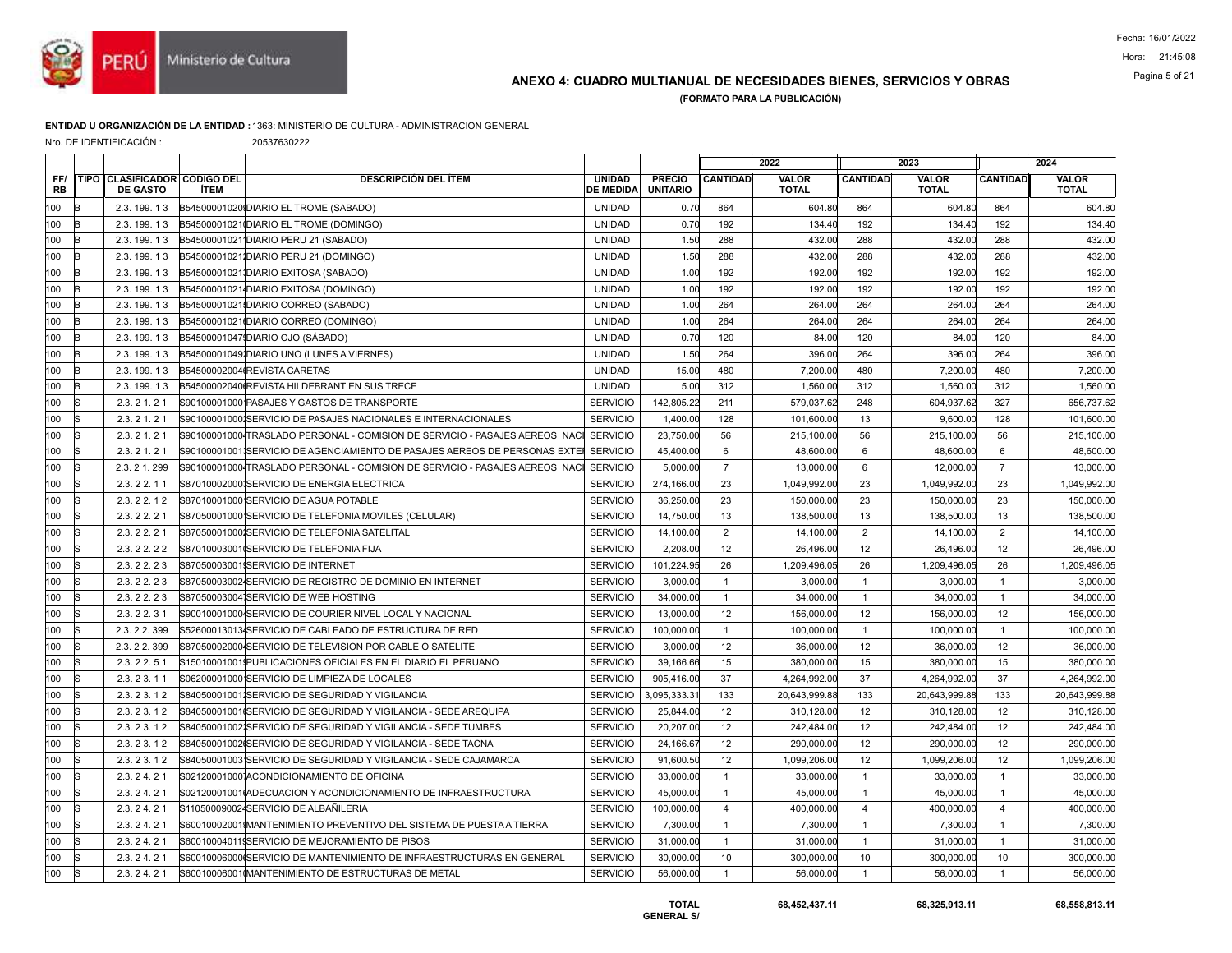

## ANEXO 4: CUADRO MULTIANUAL DE NECESIDADES BIENES, SERVICIOS Y OBRAS Pagina 6 of 21

(FORMATO PARA LA PUBLICACIÓN)

### ENTIDAD U ORGANIZACIÓN DE LA ENTIDAD :1363: MINISTERIO DE CULTURA - ADMINISTRACION GENERAL

Nro. DE IDENTIFICACIÓN : 20537630222

|                  |                                                 |             |                                                                              |                                   |                                  |                 | 2022                  |                 | 2023                         |                 | 2024                  |
|------------------|-------------------------------------------------|-------------|------------------------------------------------------------------------------|-----------------------------------|----------------------------------|-----------------|-----------------------|-----------------|------------------------------|-----------------|-----------------------|
| FF/<br><b>RB</b> | TIPO CLASIFICADOR CODIGO DEL<br><b>DE GASTO</b> | <b>İTEM</b> | <b>DESCRIPCIÓN DEL ÍTEM</b>                                                  | <b>UNIDAD</b><br><b>DE MEDIDA</b> | <b>PRECIO</b><br><b>UNITARIO</b> | <b>CANTIDAD</b> | VALOR<br><b>TOTAL</b> | <b>CANTIDAD</b> | <b>VALOR</b><br><b>TOTAL</b> | <b>CANTIDAD</b> | VALOR<br><b>TOTAL</b> |
| 100<br>R         | 2.3.24.21                                       |             | S60010009002 SERVICIO DE MANTENIMIENTO Y REPARACION DE PUERTAS Y MAMPARAS    | <b>SERVICIO</b>                   | 30,000.00                        | $\overline{1}$  | 30.000.00             | $\overline{1}$  | 30,000.00                    | $\overline{1}$  | 30,000.00             |
| 100<br>lS        | 2.3.24.21                                       |             | S600100090021MANTENIMIENTO PREVENTIVO Y CORRECTIVO DE PUERTAS ANTIPANICO     | <b>SERVICIO</b>                   | 30,000.00                        | $\mathbf{1}$    | 30,000.00             | $\mathbf{1}$    | 30,000.00                    | $\overline{1}$  | 30,000.00             |
| 100              | 2.3.24.71                                       |             | S07110038747(SERVICIO DE MANTENIMIENTO DE LOS GABINETES DE COMUNICACIONES    | <b>SERVICIO</b>                   | 25,000.00                        | $\overline{1}$  | 25,000.00             | $\overline{1}$  | 25,000.00                    | $\overline{1}$  | 25,000.00             |
| 100              | 2.3.24.71                                       |             | S17010003095ISERVICIO DE SOPORTE TÉCNICO Y MANTENIMIENTO PREVENTIVO PARA S   | <b>SERVICIO</b>                   | 60,000.00                        | $\mathbf{1}$    | 60,000.00             | $\mathbf{1}$    | 60,000.00                    | $\overline{1}$  | 60,000.00             |
| 100<br>lS        | 2.3.24.71                                       |             | S170100031031SERVICIO DE MANTENIMIENTO DE LA SOLUCION DE RESPALDO DE INFORI  | <b>SERVICIO</b>                   | 270,185.00                       | $\mathbf{1}$    | 270,185.00            | $\mathbf{1}$    | 270,185.00                   | $\overline{1}$  | 270,185.00            |
| 100              | 2.3.24.71                                       |             | S60010004012(SERVICIO DE MANTENIMIENTO PREVENTIVO Y CORRECTIVO DE PLATAFOR   | <b>SERVICIO</b>                   | 6,610.00                         | $\overline{2}$  | 13,220.00             | 2               | 13,220.00                    | 2               | 13,220.00             |
| 100              | 2.3.24.71                                       |             | S60750001039 MANTENIMIENTO PREVENTIVO Y CORRECTIVO DEL SISTEMA DE ALARMA     | <b>SERVICIO</b>                   | 35,000.00                        | $\overline{1}$  | 35,000.00             | $\mathbf{1}$    | 35,000.00                    | $\overline{1}$  | 35,000.00             |
| 100<br>lS        | 2.3.24.71                                       |             | S60950001000 MANTENIMIENTO PREVENTIVO Y CORRECTIVO DE ASCENSORES             | <b>SERVICIO</b>                   | 20,178.00                        | 10              | 201,780.00            | 10              | 201,780.00                   | 10              | 201,780.00            |
| 100              | 2.3.24.71                                       |             | S60960001018 SERVICIO DE MANTENIMIENTO PREVENTIVO PARA VIDEO WALL            | <b>SERVICIO</b>                   | 76,200.00                        | $\mathbf{1}$    | 76,200.00             | $\overline{1}$  | 76,200.00                    | $\overline{1}$  | 76,200.00             |
| 100              | 2.3.24.71                                       |             | S60960001018 MANTENIMIENTO CORRECTIVO DE PROYECTORES MULTIMEDIA              | <b>SERVICIO</b>                   | 15,000.00                        | $\overline{1}$  | 15,000.00             | $\overline{1}$  | 15,000.00                    | $\overline{1}$  | 15,000.00             |
| 100              | 2.3.25.11                                       |             | S94050003000 ALQUILER DE COCHERA                                             | <b>SERVICIO</b>                   | 400.00                           | $\overline{1}$  | 400.00                | $\mathbf{1}$    | 400.00                       | $\overline{1}$  | 400.00                |
| 100              | 2.3.25.11                                       |             | S94050004000 ALQUILER DE ALMACEN                                             | <b>SERVICIO</b>                   | 2.583.33                         | 12              | 31.000.00             | 12              | 31.000.00                    | 12              | 31,000.00             |
| 100              | 2.3.25.11                                       |             | S94050004000 ALQUILER DE INMUEBLES                                           | <b>SERVICIO</b>                   | 23,533.33                        | 48              | 282,400.00            | 48              | 282,400.00                   | 48              | 282.400.00            |
| 100              | 2.3.25.11                                       |             | S94050004002 ALQUILER DE LOCAL                                               | <b>SERVICIO</b>                   | 32,800.00                        | 72              | 393,600.00            | 72              | 393,600.00                   | 72              | 393,600.00            |
| 100              | 2.3.25.12                                       |             | S942000010001ALQUILER DE BOTE                                                | <b>SERVICIO</b>                   | 10,336.67                        | 10              | 15,670.03             | 10              | 15,670.03                    | 10              | 15,670.03             |
| 100              | 2.3.25.12                                       |             | S942000020001ALQUILER DE AVIONETA                                            | <b>SERVICIO</b>                   | 58,178.00                        | 2               | 58,178.00             | $\overline{2}$  | 58,178.00                    | 2               | 58,178.00             |
| 100              | 2.3.25.199                                      |             | S94250001001ISERVICIO DE SOPORTE Y MANTENIMIENTO DE LICENCIA                 | <b>SERVICIO</b>                   | 30,000.00                        | $\overline{1}$  | 30,000.00             | $\overline{1}$  | 30,000.00                    | $\overline{1}$  | 30,000.00             |
| 100              | 2.3.25.199                                      |             | S94250001003 SUSCRIPCION ANUAL A LICENCIA DE SOFTWARE                        | <b>SERVICIO</b>                   | 65,702.34                        | 2103            | 100.000.00            | 2103            | 100.000.00                   | 2103            | 100,000.00            |
| 100              | 2.3.26.32                                       |             | S85050004000ISEGURO DE VEHICULO( PRIMAS DE SEGUROS )                         | <b>SERVICIO</b>                   | 22,083.00                        | 12              | 264,996.00            | 12              | 264,996.00                   | 12              | 264,996.00            |
| 100              | 2.3.26.33                                       |             | S85050005000ISEGURO OBLIGATORIO DE ACCIDENTES DE TRANSITO - SOAT ( RENOVACI  | <b>SERVICIO</b>                   | 30,000.00                        | $\mathbf{1}$    | 30,000.00             | $\mathbf{1}$    | 30,000.00                    | $\overline{1}$  | 30,000.00             |
| 100              | 2.3.26.34                                       |             | S85010003000 SEGUROS ACCIDENTES PERSONALES                                   | <b>SERVICIO</b>                   | 12,500.00                        | 2               | 12,500.00             | 2               | 12,500.00                    | 2               | 12,500.00             |
| 100              | 2.3.26.34                                       |             | S85010003000 SEGURO DE ACCIDENTES PERSONALES - JORNADA LABORAL               | <b>SERVICIO</b>                   | 40,000.00                        | $\overline{1}$  | 40,000.00             | $\overline{1}$  | 40,000.00                    | $\overline{1}$  | 40,000.00             |
| 100              | 2.3.26.34                                       |             | S85010003000 SEGURO DE ACCIDENTES PERSONALES - VIAJES                        | <b>SERVICIO</b>                   | 25,000.00                        | $\overline{1}$  | 25,000.00             | $\mathbf{1}$    | 25,000.00                    | $\overline{1}$  | 25,000.00             |
| 100              | 2.3.26.34                                       |             | S85010005000ISEGUROS PERSONALES                                              | <b>SERVICIO</b>                   | 8.333.33                         | 12              | 100.000.00            | 12              | 100,000.00                   | 12              | 100.000.00            |
| 100              | 2.3.26.34                                       |             | S85010005000ISEGURO ASISTENCIA MEDICA - FORMACION LABORAL                    | <b>SERVICIO</b>                   | 70,008.00                        | $\overline{1}$  | 70,008.00             | $\overline{1}$  | 70,008.00                    | $\overline{1}$  | 70,008.00             |
| 100              | 2.3.26.34                                       |             | S85010005001 SEGURO DE ASISTENCIA MEDICA PARA EL MINISTRO                    | <b>SERVICIO</b>                   | 25,002.00                        | $\overline{1}$  | 25,002.00             | $\mathbf{1}$    | 25,002.00                    | $\overline{1}$  | 25,002.00             |
| 100              | 2.3.26.34                                       |             | S85010007000ISEGURO COMPLEMENTARIO DE TRABAJO DE RIESGO-SCTR SALUD           | <b>SERVICIO</b>                   | 35,000.00                        | $\overline{2}$  | 35,000.00             | $\overline{2}$  | 35,000.00                    | $\overline{2}$  | 35,000.00             |
| 100              | 2.3.26.34                                       |             | S85010007000ISEGURO COMPLEMENTARIO DE TRABAJO DE RIESGO-SCTR PENSION         | <b>SERVICIO</b>                   | 73,990.00                        | 3               | 73,990.00             | 3               | 73,990.00                    | $\mathbf{3}$    | 73,990.00             |
| 100              | 2.3.26.399                                      |             | S85050006000 SEGUROS DE BIENES MUEBLES E INMUEBLES                           | <b>SERVICIO</b>                   | 450,000.00                       | $\overline{1}$  | 450,000.00            | $\mathbf{1}$    | 450,000.00                   | $\overline{1}$  | 450,000.00            |
| 100              | 2.3.26.399                                      |             | S85050006001 SEGURO DE INCENDIO Y LINEAS ALIADAS (MULTIRIESGO)               | <b>SERVICIO</b>                   | 147,500.00                       | $\overline{4}$  | 590,000.00            | $\overline{4}$  | 590,000.00                   | $\overline{4}$  | 590,000.00            |
| 100              | 2.3.27.43                                       |             | S17010002003 SERVICIO DE SOPORTE Y ACTUALIZACION DE LICENCIAS ORACLE         | <b>SERVICIO</b>                   | 50,000.00                        | $\overline{1}$  | 50,000.00             | $\overline{1}$  | 50,000.00                    | $\overline{1}$  | 50,000.00             |
| 100              | 2.3.27.499                                      |             | S17010002005 SUSCRIPCION A LA BASE DE DATOS DE SISTEMA DE INFORMACION JURIDI | <b>SERVICIO</b>                   | 10,000.00                        | $\overline{1}$  | 10,000.00             | $\mathbf{1}$    | 10,000.00                    | $\overline{1}$  | 10,000.00             |
| 100              | 2.3.27.499                                      |             | S17010003002ISERVICIO DE ALMACENAMIENTO Y CUSTODIA DE CINTAS BACKUP          | <b>SERVICIO</b>                   | 1,500.00                         | 12              | 18,000.00             | 12              | 18,000.00                    | 12              | 18,000.00             |
| 100<br>lS        | 2.3.27.499                                      |             | S17010003006 RENOVACION DE CERTIFICADO DIGITAL SSL                           | <b>SERVICIO</b>                   | 7,000.00                         | $\mathbf{1}$    | 7,000.00              | $\mathbf{1}$    | 7,000.00                     | $\overline{1}$  | 7,000.00              |
| 100              | 2.3.27.95                                       |             | S27150002000 ORGANIZACION DE EVENTOS CULTURALES                              | <b>SERVICIO</b>                   | 30,000.00                        | 8               | 240,000.00            | 8               | 240,000.00                   | 8               | 240,000.00            |
| 100              | 2.3.27.101                                      |             | S05010001000ISERVICIO DE ALOJAMIENTO                                         | <b>SERVICIO</b>                   | 8,800.00                         | $\mathbf{3}$    | 26,400.00             | $\mathbf 3$     | 26,400.00                    | $\mathbf{3}$    | 26,400.00             |
| 100<br>lS        | 2.3.27.101                                      |             | S050100010011SERVICIO DE ALOJAMIENTO Y ALIMENTACION                          | <b>SERVICIO</b>                   | 26,520.00                        | $\overline{2}$  | 26,520.00             | $\overline{2}$  | 26,520.00                    | $\overline{2}$  | 26,520.00             |
| 100              | 2.3.27.101                                      |             | S35200001263ISERVICIO DE SEMINARIOS Y TALLERES                               | <b>SERVICIO</b>                   | 15,000.00                        | $\overline{1}$  | 15,000.00             | $\mathbf{1}$    | 15,000.00                    | $\overline{1}$  | 15,000.00             |
| 100              | 2.3.27.112                                      |             | S90050003000 TRANSPORTE Y TRASLADO DE CARGA TERRESTRE NACIONAL               | <b>SERVICIO</b>                   | 5,825.00                         | $\mathbf{1}$    | 5,825.00              | $\mathbf{1}$    | 5,825.00                     | $\overline{1}$  | 5,825.00              |
| 100<br>lS        | 2.3.27.112                                      |             | S90150007004(SERVICIO DE EMBALAJE, CARGA Y TRASLADO DE MATERIALES INFORMATI  | <b>SERVICIO</b>                   | 6,000.00                         | $\overline{2}$  | 12,000.00             | $\overline{2}$  | 12,000.00                    | 2               | 12,000.00             |
| 100              | 2.3.27.116                                      |             | S50010005056 SERVICIO DE IMPRESIONES EN GENERAL                              | <b>SERVICIO</b>                   | 23,166.66                        | 17              | 83,000.00             | 17              | 83,000.00                    | 17              | 83,000.00             |
| 100              | 2.3.27.116                                      |             | S50010005155 IMPRESIONES EN GENERAL                                          | <b>SERVICIO</b>                   | 1,000.00                         | $\overline{2}$  | 2,000.00              | $\overline{2}$  | 2,000.00                     | 2               | 2,000.00              |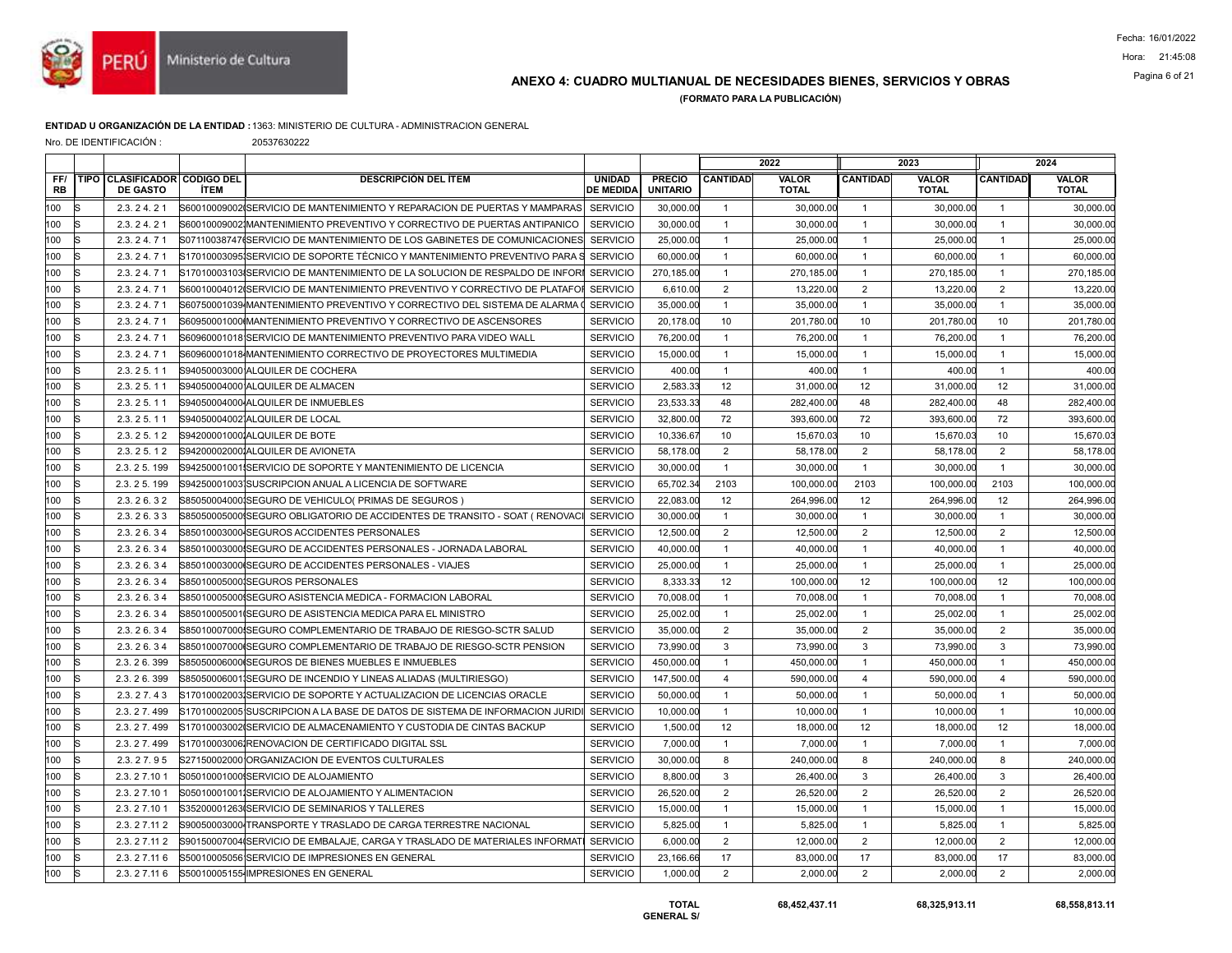

## ANEXO 4: CUADRO MULTIANUAL DE NECESIDADES BIENES, SERVICIOS Y OBRAS Pagina 7 of 21

(FORMATO PARA LA PUBLICACIÓN)

#### ENTIDAD U ORGANIZACIÓN DE LA ENTIDAD :1363: MINISTERIO DE CULTURA - ADMINISTRACION GENERAL

Nro. DE IDENTIFICACIÓN : 20537630222

|                  |    |                                                 |                                                                                             |                                   |                                  |                 | 2022                         |                 | 2023                         |                 | 2024                         |
|------------------|----|-------------------------------------------------|---------------------------------------------------------------------------------------------|-----------------------------------|----------------------------------|-----------------|------------------------------|-----------------|------------------------------|-----------------|------------------------------|
| FF/<br><b>RB</b> |    | TIPO CLASIFICADOR CODIGO DEL<br><b>DE GASTO</b> | <b>DESCRIPCIÓN DEL ÍTEM</b><br><b>ÍTEM</b>                                                  | <b>UNIDAD</b><br><b>DE MEDIDA</b> | <b>PRECIO</b><br><b>UNITARIO</b> | <b>CANTIDAD</b> | <b>VALOR</b><br><b>TOTAL</b> | <b>CANTIDAD</b> | <b>VALOR</b><br><b>TOTAL</b> | <b>CANTIDAD</b> | <b>VALOR</b><br><b>TOTAL</b> |
| 100              | R  | 2.3.27.1199                                     | S05010001000ISERVICIO DE ALOJAMIENTO                                                        | <b>SERVICIO</b>                   | 100,000.00                       | 2               | 200.000.00                   | 2               | 200.000.00                   | 2               | 200.000.00                   |
| 100              |    | 2.3.27.1199                                     | S07110038103 SERVICIO DE PRODUCCION Y REALIZACION DE EVENTOS                                | <b>SERVICIO</b>                   | 2,000.00                         | $\mathbf{1}$    | 2,000.00                     | $\overline{1}$  | 2,000.00                     | $\mathbf{1}$    | 2,000.00                     |
| 100              |    | 2.3.27.1199                                     | S071100387411SERVICIO DE OPERADOR LOGISTICO                                                 | <b>SERVICIO</b>                   | 85,000.00                        | 6               | 115,000.00                   | 6               | 115,000.00                   | 6               | 115,000.00                   |
| 100              |    | 2.3.27.1199                                     | S07110038748ISERVICIO DE EXÁMENES MÉDICOS OCUPACIONALES                                     | <b>SERVICIO</b>                   | 25,000.00                        | 2               | 50.000.00                    | 2               | 50,000.00                    | 2               | 50,000.00                    |
| 100              |    | 2.3.27.1199                                     | S07110038751(DESARROLLO DE ACTIVIDADES VINCULADAS A DERECHOS LINGUISTICOS                   | <b>SERVICIO</b>                   | 138,100.00                       | 35              | 289,200.00                   | 34              | 284,200.00                   | 35              | 289,200.00                   |
| 100              |    | 2.3.27.1199                                     | S07110038753(SERVICIO DE ELABORACION Y DESARROLLO DE MATERIAL FORMATIVO PA                  | <b>SERVICIO</b>                   | 15,000.00                        | $\overline{2}$  | 30,000.00                    | $\overline{2}$  | 30,000.00                    | 2               | 30,000.00                    |
| 100              |    | 2.3.27.1199                                     | S07110038760\$SERVICIO DE ORGANIZACIÓN Y SUPERVISIÓN DE ACTIVIDADES CULTURAL│ SERVICIO      |                                   | 33,000.00                        | $\overline{c}$  | 66,000.00                    | $\overline{2}$  | 66,000.00                    | $\overline{2}$  | 66,000.00                    |
| 100              |    | 2.3.27.1199                                     | S071100387721SERVICIO DE CORRECCION DE ESTILO PARA PUBLICACION DE LA INVESTI                | <b>SERVICIO</b>                   | 3,500.00                         | $\overline{1}$  | 3,500.00                     | $\overline{1}$  | 3,500.00                     | $\overline{1}$  | 3,500.00                     |
| 100              |    | 2.3.27.1199                                     | S071100388088SERVICIO DE TRADUCCIÓN Y LOCUCIÓN                                              | <b>SERVICIO</b>                   | 13,000.00                        | 3               | 17,000.00                    | $\mathbf{3}$    | 17,000.00                    | 3               | 17,000.00                    |
| 100              |    | 2.3.27.1199                                     | S071100388104SERVICIO DE ENCUESTA NACIONAL DE LECTURA                                       | <b>SERVICIO</b>                   | 5,000,000.00                     | $\mathbf{1}$    | 5,000,000.00                 | $\overline{1}$  | 5,000,000.00                 | $\mathbf{1}$    | 5,000,000.00                 |
| 100              | lS | 2.3.27.1199                                     | S071100388211SERVICIOS PARA LANZAMIENTO DE LA BDPA                                          | <b>SERVICIO</b>                   | 1,000.00                         | $\mathbf{1}$    | 1,000.00                     | $\overline{1}$  | 1,000.00                     | $\overline{1}$  | 1,000.00                     |
| 100              |    | 2.3.27.1199                                     | S071100388218SERVICIOS PARA LANZAMIENTO DE ANIMACIÓN 2D                                     | <b>SERVICIO</b>                   | 1,000.00                         | $\mathbf{1}$    | 1,000.00                     | $\overline{1}$  | 1,000.00                     | $\overline{1}$  | 1,000.00                     |
| 100              |    | 2.3.27.1199                                     | S07110038823(SERVICIO DE PRODUCCIÓN PARA PLANIFICAR Y EJECUTAR LA REUNIÓN C $\mid$ SERVICIO |                                   | 10,500.00                        | $\overline{c}$  | 21,000.00                    | $\overline{2}$  | 21,000.00                    | $\overline{2}$  | 21,000.00                    |
| 100              | lS | 2.3.27.1199                                     | S07110038823{SERVICIO DE ACTUALIZACION DE FICHAS                                            | <b>SERVICIO</b>                   | 6,000.00                         | 11              | 66,000.00                    | 11              | 66,000.00                    | 11              | 66,000.00                    |
| 100              |    | 2.3.27.1199                                     | S10010004001 SERVICIO DE ORGANIZACION DE EVENTOS                                            | <b>SERVICIO</b>                   | 6,000.00                         | 6               | 26,000.00                    | 6               | 26,000.00                    | 6               | 26,000.00                    |
| 100              |    | 2.3.27.1199                                     | S10010004001 SERVICIO DE PRODUCCION DE EVENTOS                                              | <b>SERVICIO</b>                   | 17,919.00                        | $\mathbf{1}$    | 17,919.00                    | $\overline{1}$  | 17,919.00                    | $\overline{1}$  | 17,919.0                     |
| 100              | lS | 2.3.27.1199                                     | S15010007001 SERVICIO DE MONITOREO DE PRENSA, RADIOEMISORAS, TELEVISION Y W                 | <b>SERVICIO</b>                   | 3,000.00                         | 12              | 36,000.00                    | 12              | 36,000.00                    | 12              | 36,000.00                    |
| 100              |    | 2.3.27.1199                                     | S17010003039ISERVICIO DE SISTEMATIZACION Y CONSOLIDACION DE BASES DE DATOS                  | <b>SERVICIO</b>                   | 5,000.00                         | 5               | 25,000.00                    | 5               | 25,000.00                    | 5               | 25,000.00                    |
| 100              |    | 2.3.27.1199                                     | S17010003082 SERVICIO DE ELABORACION DE MANUAL TECNICO                                      | <b>SERVICIO</b>                   | 4,000.00                         | $\overline{4}$  | 16,000.00                    | $\overline{4}$  | 16,000.00                    | $\overline{4}$  | 16,000.00                    |
| 100              | lS | 2.3.27.1199                                     | S21010004006 SERVICIO DE TRANSPORTE DE PERSONAS EXTERNAS A LA ENTIDAD                       | <b>SERVICIO</b>                   | 3,000.00                         | $\mathbf{1}$    | 3,000.00                     | $\overline{1}$  | 3,000.00                     | $\overline{1}$  | 3,000.00                     |
| 100              |    | 2.3.27.1199                                     | S21020004002ISERVICIO COMO OPERADOR LOGISTICO Y COORDINACION DE EVENTOS                     | <b>SERVICIO</b>                   | 150,000.00                       | $\mathbf{1}$    | 150,000.00                   | $\overline{1}$  | 150,000.00                   | $\mathbf{1}$    | 150,000.00                   |
| 100              |    | 2.3.27.1199                                     | S41600004017 SERVICIO DE CONFECCION Y DECORACION                                            | <b>SERVICIO</b>                   | 5,000.00                         | $\overline{1}$  | 5,000.00                     | $\overline{1}$  | 5,000.00                     | $\overline{1}$  | 5,000.00                     |
| 100              |    | 2.3.27.1199                                     | S50150003001 SERVICIO DE DIAGRAMACION E IMPRESION DE PUBLICACION                            | <b>SERVICIO</b>                   | 6,000.00                         | $\overline{7}$  | 42,000.00                    | $\overline{7}$  | 42,000.00                    | $\overline{7}$  | 42,000.00                    |
| 100              |    | 2.3.27.1199                                     | S50150003004ISERVICIO DE DISEÑO DE PUBLICACION                                              | <b>SERVICIO</b>                   | 2,000.00                         | 12              | 24.000.00                    | 12              | 24.000.00                    | 12              | 24,000.00                    |
| 100              |    | 2.3.27.1199                                     | S50150003012 SERVICIO DE EDICION Y DISEÑO DE TEXTOS                                         | <b>SERVICIO</b>                   | 2,000.00                         | 12              | 24,000.00                    | 12              | 24,000.00                    | 12              | 24,000.00                    |
| 100              |    | 2.3.27.1199                                     | S50150003012ISERVICIO DE DISEÑO GRAFICO                                                     | <b>SERVICIO</b>                   | 7,000.00                         | 8               | 56,000.00                    | 8               | 56,000.00                    | 8               | 56,000.00                    |
| 100              |    | 2.3.27.1199                                     | S52600013018 SERVICIO DE INSTALACION DE ROTULADOS EN VINIL                                  | <b>SERVICIO</b>                   | 12,000.00                        | 3               | 36,000.00                    | 3               | 36,000.00                    | 3               | 36,000.00                    |
| 100              |    | 2.3.27.1199                                     | S70100002003 SERVICIO DE PRODUCCION GENERAL                                                 | <b>SERVICIO</b>                   | 32,000.00                        | $\overline{1}$  | 32,000.00                    | $\overline{1}$  | 32,000.00                    | $\overline{1}$  | 32,000.00                    |
| 100              | s  | 2.3.27.1199                                     | S70100002010ISERVICIO DE PRODUCCIÓN DE VIDEO                                                | <b>SERVICIO</b>                   | 11,666.00                        | 5               | 27.998.00                    | $5\phantom{.0}$ | 27.998.00                    | 5               | 27,998.00                    |
| 100              | R  | 2.3.27.1199                                     | S90100001001¦SERVICIO DE AGENCIAMIENTO DE PASAJES AEREOS DE PERSONAS EXTEI                  | <b>SERVICIO</b>                   | 65,800.00                        | 9               | 99,400.00                    | 9               | 99,400.00                    | 9               | 99,400.00                    |
| 100              | R  | 2.3.27.1199                                     | S90100006001(TRANSPORTE Y TRASLADO TERRESTRE DE PASAJEROS                                   | <b>SERVICIO</b>                   | 7,000.00                         | 3               | 21,000.00                    | 3               | 21,000.00                    | 3               | 21,000.00                    |
| 100              |    | 2.3.29.11                                       | S07010016397 SERVICIO DE ASESORÍA TÉCNICA PARA LAS ORGANIZACIONES INDÍGENAS SERVICIO        |                                   | 4,000.00                         | 5               | 20,000.00                    | 5               | 20,000.00                    | 5               | 20,000.00                    |
| 100              | k  | 2.3.29.11                                       | S07010025001 SERVICIO DE ASESORÍA LEGAL PARA EL IMPULSO DE PROPUESTAS NORM SERVICIO         |                                   | 6,000.00                         | 6               | 36,000.00                    | 6               | 36,000.00                    | 6               | 36,000.00                    |
| 100              |    | 2.3.29.11                                       | S07010026000 SERVICIO DE ASISTENCIA LEGAL ESPECIALIZADA EN GESTIÓN PÚBLICA                  | <b>SERVICIO</b>                   | 8,000.00                         | $\overline{2}$  | 16,000.00                    | $\overline{2}$  | 16,000.00                    | 2               | 16,000.00                    |
| 100              |    | 2.3.29.11                                       | S07050004020 SERVICIO ESPECIALIZADO EN CONTABILIDAD                                         | <b>SERVICIO</b>                   | 7,000.00                         | 3               | 21,000.00                    | 3               | 21.000.00                    | 3               | 21,000.0                     |
| 100              | R  | 2.3.29.11                                       | S07050004024 SERVICIO ESPECIALIZADO EN ESTADISTICA                                          | <b>SERVICIO</b>                   | 62,000.00                        | 25              | 189,000.00                   | 25              | 189,000.00                   | 25              | 189,000.0                    |
| 100              |    | 2.3.29.11                                       | S071100380045SERVICIO PARA ANALISIS ESTADISTICO DE BASE DE DATOS                            | <b>SERVICIO</b>                   | 6,000.00                         | 6               | 36,000.00                    | 6               | 36,000.00                    | 6               | 36,000.00                    |
| 100              |    | 2.3.29.11                                       | S071100380171SERVICIO DE ELABORACION DE CONTENIDOS DE PUBLICACIONES                         | <b>SERVICIO</b>                   | 7,000.00                         | 5               | 35,000.00                    | 5               | 35,000.00                    | 5               | 35,000.00                    |
| 100              |    | 2.3.29.11                                       | S07110038023(SERVICIO DE SISTEMATIZACION DE INFORMACION                                     | <b>SERVICIO</b>                   | 4,000.00                         | $\overline{7}$  | 28,000.00                    | $\overline{7}$  | 28,000.00                    | $\overline{7}$  | 28,000.00                    |
| 100              | lS | 2.3.29.11                                       | S07110038027(SERVICIO DE APOYO CONTABLE                                                     | <b>SERVICIO</b>                   | 7,000.00                         | 3               | 21,000.00                    | 3               | 21,000.00                    | $\mathbf{3}$    | 21,000.00                    |
| 100              |    | 2.3.29.11                                       | S071100380305SERVICIO DE ASISTENCIA TECNICA ADMINISTRATIVA                                  | <b>SERVICIO</b>                   | 4,000.00                         | 3               | 12,000.00                    | 3               | 12,000.00                    | 3               | 12,000.00                    |
| 100              | IS | 2.3.29.11                                       | S07110038032(SERVICIO DE SUPERVISION Y ASISTENCIA TECNICA                                   | <b>SERVICIO</b>                   | 10,000.00                        | 3               | 30,000.00                    | 3               | 30,000.00                    | 3               | 30,000.00                    |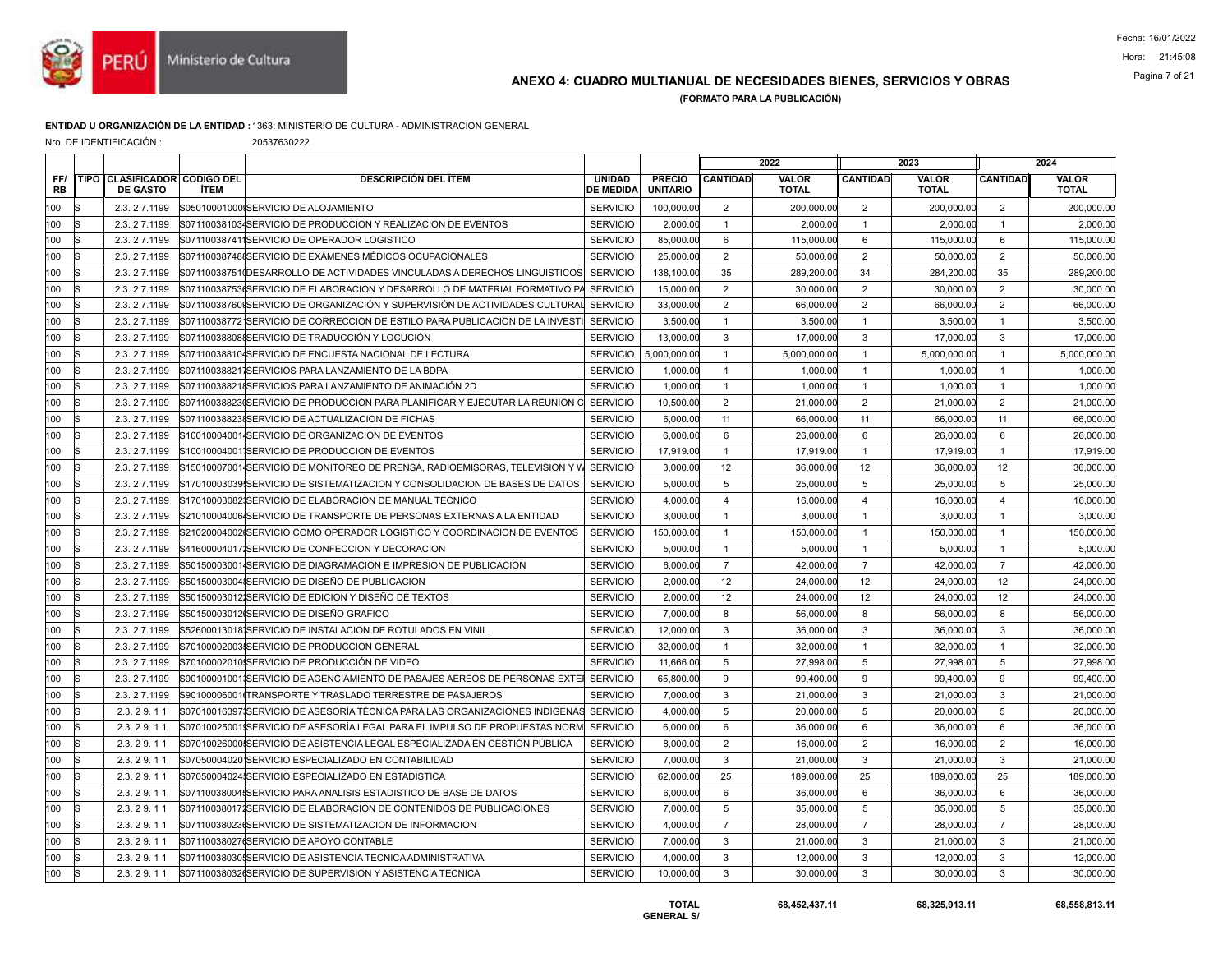

## ANEXO 4: CUADRO MULTIANUAL DE NECESIDADES BIENES, SERVICIOS Y OBRAS Pagina 8 of 21

(FORMATO PARA LA PUBLICACIÓN)

### ENTIDAD U ORGANIZACIÓN DE LA ENTIDAD :1363: MINISTERIO DE CULTURA - ADMINISTRACION GENERAL

Nro. DE IDENTIFICACIÓN : 20537630222

|                  |    |                                                 |                                                                                        |                                   |                                  |                 | 2022                  |                 | 2023                         |                 | 2024                         |
|------------------|----|-------------------------------------------------|----------------------------------------------------------------------------------------|-----------------------------------|----------------------------------|-----------------|-----------------------|-----------------|------------------------------|-----------------|------------------------------|
| FF/<br><b>RB</b> |    | TIPO CLASIFICADOR CODIGO DEL<br><b>DE GASTO</b> | <b>DESCRIPCIÓN DEL ÍTEM</b><br><b>İTEM</b>                                             | <b>UNIDAD</b><br><b>DE MEDIDA</b> | <b>PRECIO</b><br><b>UNITARIO</b> | <b>CANTIDAD</b> | VALOR<br><b>TOTAL</b> | <b>CANTIDAD</b> | <b>VALOR</b><br><b>TOTAL</b> | <b>CANTIDAD</b> | <b>VALOR</b><br><b>TOTAL</b> |
| 100              | R  | 2.3.29.11                                       | S07110038038ISERVICIO DE PROCESAMIENTO DE INFORMACION CARTOGRAFICA                     | <b>SERVICIO</b>                   | 4,500.00                         | 11              | 49,500.00             | 11              | 49,500.00                    | 11              | 49,500.00                    |
| 100              | lS | 2.3.29.11                                       | S071100380441SERVICIO DE ASISTENCIA TECNICA EN ORGANIZACION DE EVENTOS                 | <b>SERVICIO</b>                   | 7.000.00                         | 5               | 35,000.00             | 5               | 35,000.00                    | 5               | 35,000.00                    |
| 100              |    | 2.3.29.11                                       | S07110038130(SERVICIO ESPECIALIZADO EN TEMAS INTERCULTURALES                           | <b>SERVICIO</b>                   | 6,500.00                         | $\overline{4}$  | 26,000.00             | $\overline{4}$  | 26,000.00                    | $\overline{4}$  | 26,000.00                    |
| 100              |    | 2.3.29.11                                       | S071100381410SERVICIO DE ASISTENCIA LEGAL EN PROCESOS ADMINISTRATIVOS                  | <b>SERVICIO</b>                   | 8.000.00                         | $\overline{4}$  | 32,000.00             | $\overline{4}$  | 32,000.00                    | $\overline{4}$  | 32,000.00                    |
| 100              | lS | 2.3.29.11                                       | S071100381501SERVICIO ESPECIALIZADO EN CONTRATACIONES PÚBLICAS                         | <b>SERVICIO</b>                   | 9.000.00                         | $\mathbf{1}$    | 9.000.00              | $\mathbf{1}$    | 9.000.00                     | $\overline{1}$  | 9.000.00                     |
| 100              |    | 2.3.29.11                                       | S07110038246 SERVICIO DE ELABORACION DE COSTOS Y PRESUPUESTOS                          | <b>SERVICIO</b>                   | 5,500.00                         | 6               | 33,000.00             | 6               | 33,000.00                    | 6               | 33,000.00                    |
| 100              |    | 2.3.29.11                                       | S071100382953SERVICIO DE DISEÑO Y ELABORACION DE CONTENIDO DE MATERIAL INFO            | <b>SERVICIO</b>                   | 7,000.00                         | $\overline{4}$  | 28,000.00             | $\overline{4}$  | 28,000.00                    | $\overline{4}$  | 28,000.00                    |
| 100              | R  | 2.3.29.11                                       | S07110038582ISERVICIO DE APOYO EN CURSO DE CAPACITACION INSTITUCIONAL                  | <b>SERVICIO</b>                   | 4,500.00                         | 6               | 27,000.00             | 6               | 27,000.00                    | 6               | 27,000.00                    |
| 100              |    | 2.3.29.11                                       | S071100385831SERVICIO DE ASISTENTE DE GESTION                                          | <b>SERVICIO</b>                   | 3,500.00                         | 12              | 42,000.00             | 12              | 42,000.00                    | 12              | 42,000.00                    |
| 100              |    | 2.3.29.11                                       | S07110038731ISERVICIO ESPECIALIZADO PARA ELABORACION DE PROPUESTAS DE POL              | <b>SERVICIO</b>                   | 6,000.00                         | 12              | 72,000.00             | 12              | 72,000.00                    | 12              | 72,000.00                    |
| 100              | IS | 2.3.29.11                                       | S071100387328SERVICIO DE DISEÑO E IMPLEMENTACION DE ESTRATEGIAS PARTICIPATI            | <b>SERVICIO</b>                   | 4,000.00                         | $\overline{4}$  | 16,000.00             | $\overline{4}$  | 16,000.00                    | $\overline{4}$  | 16,000.00                    |
| 100              |    | 2.3.29.11                                       | S071100387344SERVICIO DE APOYO LOGISTICO PARA SUPERVISION Y GESTION EN PROD            | <b>SERVICIO</b>                   | 7,000.00                         | 2               | 14,000.00             | $\overline{2}$  | 14,000.00                    | $\overline{2}$  | 14,000.00                    |
| 100              |    | 2.3.29.11                                       | S07110038735(SERVICIO DE DIFUSIÓN Y COMUNICACIÓN                                       | <b>SERVICIO</b>                   | 3,500.00                         | 9               | 31,500.00             | 9               | 31,500.00                    | 9               | 31,500.00                    |
| 100              | R  | 2.3.29.11                                       | S071100387351SERVICIO DE APOYO TECNICO                                                 | <b>SERVICIO</b>                   | 3,000.00                         | $\overline{4}$  | 12,000.00             | $\overline{4}$  | 12,000.00                    | $\overline{4}$  | 12,000.00                    |
| 100              |    | 2.3.29.11                                       | S07110038735 ESPECIALISTA EN OPERACIONES Y LOGISTICA DEL CENTRO DE OPERACIO            | <b>SERVICIO</b>                   | 5,000.00                         | $\overline{4}$  | 20,000.00             | $\overline{4}$  | 20.000.00                    | $\overline{4}$  | 20,000.00                    |
| 100              |    | 2.3.29.11                                       | S071100387351APOYO TECNICO EN MONITOREO Y ANALISIS DE RIESGO                           | <b>SERVICIO</b>                   | 3,000.00                         | $\overline{2}$  | 6,000.00              | $\overline{2}$  | 6,000.00                     | $\overline{2}$  | 6,000.00                     |
| 100              | s  | 2.3.29.11                                       | S071100387351APOYO TECNICO EN GESTION DE RIESGO DE DESASTRE                            | <b>SERVICIO</b>                   | 3,500.00                         | $\overline{4}$  | 14,000.00             | $\overline{4}$  | 14,000.00                    | $\overline{4}$  | 14,000.00                    |
| 100              |    | 2.3.29.11                                       | S07110038736 SERVICIO DE ASISTENTE LEGAL                                               | <b>SERVICIO</b>                   | 6.000.00                         | 6               | 18,000.00             | 6               | 18,000.00                    | 6               | 18,000.00                    |
| 100              |    | 2.3.29.11                                       | S071100387364SERVICIO DE UN PROFESIONAL PARA LA ACTUALIZACION DEL CODIGO DE            | <b>SERVICIO</b>                   | 10,000.00                        | 3               | 30,000.00             | 3               | 30,000.00                    | 3               | 30,000.00                    |
| 100              |    | 2.3.29.11                                       | S071100387381SERVICIO DE PROGRAMACION Y SEGUIMIENTO DE PROYECTOS DE INVER              | <b>SERVICIO</b>                   | 9,000.00                         | 6               | 54,000.00             | 6               | 54,000.00                    | 6               | 54,000.00                    |
| 100              |    | 2.3.29.11                                       | S071100387384SERVICIO COMO ESPECIALISTA LEGAL                                          | <b>SERVICIO</b>                   | 6,000.00                         | $\mathbf{1}$    | 6.000.00              | $\mathbf{1}$    | 6.000.00                     | $\overline{1}$  | 6.000.00                     |
| 100              |    | 2.3.29.11                                       | S071100387410SERVICIO PARA REALIZAR ESTUDIOS DE MERCADO MENORES A 8 UIT                | <b>SERVICIO</b>                   | 6,000.00                         | $\mathbf{1}$    | 6,000.00              | $\mathbf{1}$    | 6,000.00                     | $\overline{1}$  | 6,000.00                     |
| 100              |    | 2.3.29.11                                       | S07110038741(SERVICIO DE ASISTENCIA TECNICA ADMINISTRATIVA                             | <b>SERVICIO</b>                   | 14,527.90                        | 14              | 79,806.90             | 14              | 79,806.90                    | 14              | 79,806.90                    |
| 100              |    | 2.3.29.11                                       | S071100387418SERVICIO COMO ESPECIALISTA EN SISTEMAS ADMINISTRATIVOS. CONTAB SERVICIO   |                                   | 8,000.00                         | $\overline{1}$  | 8.000.00              | $\mathbf{1}$    | 8.000.00                     | $\overline{1}$  | 8,000.00                     |
| 100              |    | 2.3.29.11                                       | S071100387425SERVICIO DE ASISTENCIA LEGAL ESPECIALIZADA                                | <b>SERVICIO</b>                   | 14,000.00                        | 13              | 86,000.00             | 13              | 86,000.00                    | 13              | 86,000.00                    |
| 100              |    | 2.3.29.11                                       | S07110038744(SERVICIO PROFESIONAL PARA LA MEJORA CONTINUA Y FORTALECIMIENT)            | <b>SERVICIO</b>                   | 4,666.66                         | $\mathbf{3}$    | 14,000.00             | 3               | 14,000.00                    | $\mathbf{3}$    | 14,000.00                    |
| 100              |    | 2.3.29.11                                       | S071100387441ANALISTA EN PROGRAMACION DE BIENES Y SERVICIOS                            | <b>SERVICIO</b>                   | 5,000.00                         | $\mathbf{1}$    | 5,000.00              | $\mathbf{1}$    | 5,000.00                     | $\overline{1}$  | 5,000.00                     |
| 100              |    | 2.3.29.11                                       | S071100387451SERVICIO DE GESTION DE PROYECTOS DE TECNOLOGIAS DE LA INFORMA SERVICIO    |                                   | 20,000.00                        | $\mathbf{1}$    | 20,000.00             | $\overline{1}$  | 20,000.00                    | $\overline{1}$  | 20,000.00                    |
| 100              |    | 2.3.29.11                                       | S071100387455SERVICIO PROFESIONAL PARA LA ELABORACION DE DIAGNOSTICO DE HE             | <b>SERVICIO</b>                   | 4,000.00                         | $\overline{4}$  | 16,000.00             | $\overline{4}$  | 16,000.00                    | $\overline{4}$  | 16,000.00                    |
| 100              | ls | 2.3.29.11                                       | S071100387460SERVICIO DE DISEÑADOR MULTIMEDIA                                          | <b>SERVICIO</b>                   | 5,000.00                         | $\overline{7}$  | 20,000.00             | $\overline{7}$  | 20,000.00                    | $\overline{7}$  | 20,000.00                    |
| 100              | R  | 2.3.29.11                                       | S071100387479SERVICIO DE COORDINADOR DE ACTIVIDADES CULTURALES                         | <b>SERVICIO</b>                   | 18,000.00                        | $\overline{4}$  | 38,000.00             | $\overline{4}$  | 38,000.00                    | $\overline{4}$  | 38,000.00                    |
| 100              |    | 2.3.29.11                                       | S07110038748(SERVICIO DE ESPECIALISTA EN CONSERVACION                                  | <b>SERVICIO</b>                   | 5,000.00                         | 12              | 60,000.00             | 12              | 60,000.00                    | 12              | 60,000.00                    |
| 100              | R  | 2.3.29.11                                       | S071100387511ESPECIALISTA PARA EL MODULO DE MONITOREO Y ANALISIS                       | <b>SERVICIO</b>                   | 5,000.00                         | 2               | 10,000.00             | $\overline{2}$  | 10,000.00                    | 2               | 10,000.00                    |
| 100              | R  | 2.3.29.11                                       | S071100387531SERVICIO DE ELABORACION APLICACION Y ANALISIS DE DATOS                    | <b>SERVICIO</b>                   | 6,000.00                         | 11              | 66,000.00             | 11              | 66,000.00                    | 11              | 66,000.00                    |
| 100              |    | 2.3.29.11                                       | S071100387564SERVICIO DE ASISTENCIA TÉCNICA ESPECIALIZADA PARA GESTIÓN DE LA           | <b>SERVICIO</b>                   | 5,000.00                         | 5               | 25,000.00             | 5               | 25,000.00                    | 5               | 25,000.00                    |
| 100              | lS | 2.3.29.11                                       | S071100387601SERVICIO DE APOYO LEGAL PARA VERIFICACIÓN DE POSTULACIONES                | <b>SERVICIO</b>                   | 8,000.00                         | 4               | 32,000.00             | $\overline{4}$  | 32,000.00                    | $\overline{4}$  | 32,000.00                    |
| 100              |    | 2.3.29.11                                       | S07110038760 SERVICIO DE APOYO A LA GESTION DE LAS ACCIONES DE ACCESO AL LIBR SERVICIO |                                   | 7,000.00                         | 3               | 21,000.00             | 3               | 21,000.00                    | 3               | 21,000.00                    |
| 100              |    | 2.3.29.11                                       | S071100387644SERVICIO DE ASISTENCIA TÉCNICA PARA LOS PROGRAMAS Y PROYECTOS SERVICIO    |                                   | 9,000.00                         | 3               | 27,000.00             | $\mathbf{3}$    | 27,000.00                    | 3               | 27,000.00                    |
| 100              | IS | 2.3.29.11                                       | S071100387641SERVICIO DE ESPECIALISTA EN INVESTIGACION                                 | <b>SERVICIO</b>                   | 18,000.00                        | $\overline{7}$  | 64,000.00             | $\overline{7}$  | 64,000.00                    | $\overline{7}$  | 64,000.00                    |
| 100              | ls | 2.3.29.11                                       | S071100387684ASISTENCIA TÉCNICA PARA ACCIONES DE CAPACITACION                          | <b>SERVICIO</b>                   | 23,500.00                        | 6               | 62,000.00             | 6               | 62,000.00                    | 6               | 62,000.00                    |
| 100              |    | 2.3.29.11                                       | S071100387764SERVICIO PARA LA TRADUCCION E INTERPRETACION EN LENGUA INDIGEN            | <b>SERVICIO</b>                   | 10,400.00                        | 58              | 447,400.00            | 58              | 447,400.00                   | 58              | 447,400.00                   |
| 100              | IS | 2.3.29.11                                       | S071100387811SERVICIO DE UN PROFESIONAL O TECNICO PARA EL SERVICIO DE ADMINI SERVICIO  |                                   | 6,000.00                         | $\mathbf{1}$    | 6,000.00              | $\mathbf{1}$    | 6,000.00                     | $\overline{1}$  | 6,000.00                     |
|                  |    |                                                 |                                                                                        |                                   |                                  |                 |                       |                 |                              |                 |                              |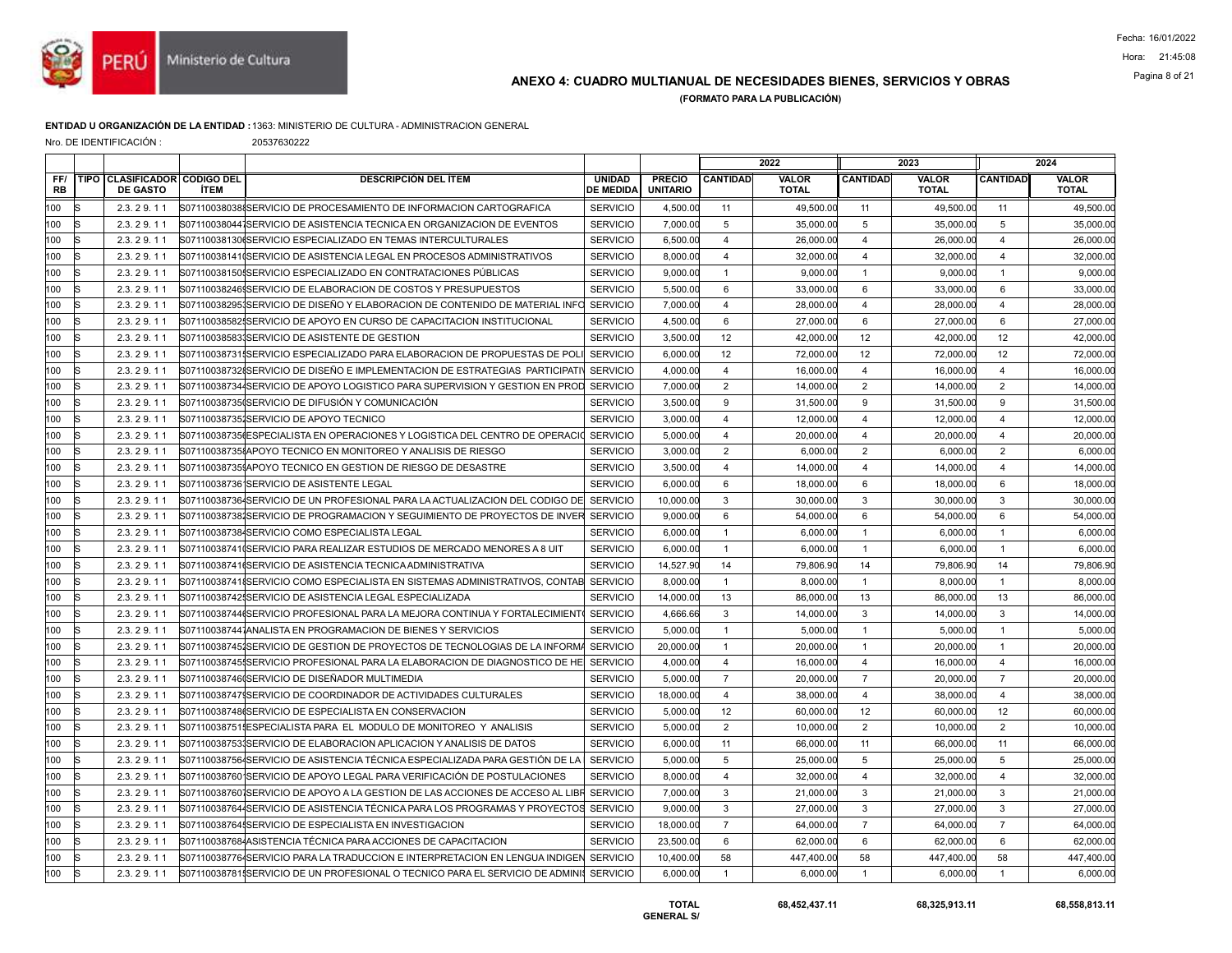

## ANEXO 4: CUADRO MULTIANUAL DE NECESIDADES BIENES, SERVICIOS Y OBRAS Pagina 9 of 21

(FORMATO PARA LA PUBLICACIÓN)

### ENTIDAD U ORGANIZACIÓN DE LA ENTIDAD :1363: MINISTERIO DE CULTURA - ADMINISTRACION GENERAL

Nro. DE IDENTIFICACIÓN : 20537630222

|                  |             |                                                   |      |                                                                                        |                                   |                                  |                 | 2022                         |                 | 2023                         |                 | 2024                         |
|------------------|-------------|---------------------------------------------------|------|----------------------------------------------------------------------------------------|-----------------------------------|----------------------------------|-----------------|------------------------------|-----------------|------------------------------|-----------------|------------------------------|
| FF/<br><b>RB</b> | <b>TIPO</b> | <b>CLASIFICADOR CODIGO DEL</b><br><b>DE GASTO</b> | ÍTEM | <b>DESCRIPCIÓN DEL ÍTEM</b>                                                            | <b>UNIDAD</b><br><b>DE MEDIDA</b> | <b>PRECIO</b><br><b>UNITARIO</b> | <b>CANTIDAD</b> | <b>VALOR</b><br><b>TOTAL</b> | <b>CANTIDAD</b> | <b>VALOR</b><br><b>TOTAL</b> | <b>CANTIDAD</b> | <b>VALOR</b><br><b>TOTAL</b> |
| 100              |             | 2.3.29.11                                         |      | S07110038782(SERVICIO PARA LA SISTEMATIZACIÓN Y ANÁLISIS DE INFORMACIÓN SOCIA SERVICIO |                                   | 40,000.00                        | 8               | 160,000.00                   | 8               | 160,000.00                   | 8               | 160,000.00                   |
| 100              |             | 2.3.29.11                                         |      | S071100387821SERVICIO DE ANALISTA EN PLANIFICACIÓN Y COORDINACIÓN                      | <b>SERVICIO</b>                   | 6,000.00                         | 3               | 18,000.00                    | 3               | 18,000.00                    | 3               | 18,000.00                    |
| 100              |             | 2.3.29.11                                         |      | S071100387829SERVICIO DE ASESORAMIENTO EN TEMAS LECTURA                                | <b>SERVICIO</b>                   | 3.000.00                         | 9               | 27,000.00                    | 9               | 27,000.00                    | 9               | 27,000.00                    |
| 100              |             | 2.3.29.11                                         |      | S07110038783(SERVICIO DE ASESORAMIENTO EN TEMAS DEL LIBRO                              | <b>SERVICIO</b>                   | 3,000.00                         | 9               | 27,000.00                    | 9               | 27,000.00                    | 9               | 27,000.0                     |
| 100              |             | 2.3.29.11                                         |      | S071100387831SERVICIO DE ESPECIALISTA EN POLITICAS PUBLICAS                            | <b>SERVICIO</b>                   | 8.500.00                         | 12              | 102,000.00                   | 12              | 102,000.00                   | 12              | 102,000.0                    |
| 100              |             | 2.3.29.11                                         |      | S071100387831SERVICIO DE ELABORACIÓN Y REALIZACIÓN DE ENCUESTA                         | <b>SERVICIO</b>                   | 10,000.00                        | $\overline{2}$  | 20,000.00                    | $\overline{2}$  | 20,000.00                    | $\overline{2}$  | 20,000.0                     |
| 100              |             | 2.3.29.11                                         |      | S07110038783ISERVICIO DE ESPEIALISTA EN FOMENTO DE LA LECTURA                          | <b>SERVICIO</b>                   | 5,000.00                         | 3               | 15,000.00                    | 3               | 15,000.00                    | 3               | 15,000.00                    |
| 100              |             | 2.3.29.11                                         |      | S07110038783ISERVICIO DE COMUNICADOR                                                   | <b>SERVICIO</b>                   | 8,500.00                         | 23              | 97.000.00                    | 23              | 97,000.00                    | 23              | 97,000.00                    |
| 100              |             | 2.3.29.11                                         |      | S07110038784 SERVICIO DE COORDINACIÓN EN FERIAS                                        | <b>SERVICIO</b>                   | 11,000.00                        | 8               | 47,000.00                    | 8               | 47,000.00                    | 11              | 59,000.00                    |
| 100              |             | 2.3.29.11                                         |      | S071100387854SERVICIO ESPECIALIZADO PARA BRINDAR ASISTENCIA TÉCNICA A LA ORG           | <b>SERVICIO</b>                   | 4,000.00                         | 6               | 24,000.00                    | 6               | 24,000.00                    | 6               | 24,000.00                    |
| 100              |             | 2.3.29.11                                         |      | S071100387851SERVICIO ESPECIALIZADO PARA BRINDAR ASISTENCIA TÉCNICA A LA ORG           | <b>SERVICIO</b>                   | 4,000.00                         | 6               | 24,000.00                    | 6               | 24,000.00                    | 6               | 24,000.00                    |
| 100              |             | 2.3.29.11                                         |      | S07110038785(SERVICIO ESPECIALIZADO PARA BRINDAR ASISTENCIA TÉCNICA A LA ORG           | <b>SERVICIO</b>                   | 4,000.00                         | 6               | 24,000.00                    | 6               | 24,000.00                    | 6               | 24,000.00                    |
| 100              |             | 2.3.29.11                                         |      | IS07110038785ISERVICIO ESPECIALIZADO PARA BRINDAR ASISTENCIA TÉCNICA A LA ORG          | <b>SERVICIO</b>                   | 4.000.00                         | 6               | 24,000.00                    | 6               | 24,000.00                    | 6               | 24,000.00                    |
| 100              |             | 2.3.29.11                                         |      | S07110038785{SERVICIO PARA LA COORDINACIÓN Y SEGUIMIENTO DE ACCIONES                   | <b>SERVICIO</b>                   | 34,000.00                        | 17              | 114,000.00                   | 17              | 114,000.00                   | 24              | 184,000.00                   |
| 100              |             | 2.3.29.11                                         |      | S07110038785 SERVICIO DE ASISTENTE EN LINGÜÍSTICA                                      | <b>SERVICIO</b>                   | 2,500.00                         | 12              | 30,000.00                    | 12              | 30,000.00                    | 12              | 30,000.00                    |
| 100              |             | 2.3.29.11                                         |      | S071100387861SERVICIO DE APOYO EN LA ARTICULACIÓN Y PLANIFICACIÓN DE ACTIVID/          | <b>SERVICIO</b>                   | 8.500.00                         | 12              | 102.000.00                   | 12              | 102.000.00                   | 12              | 102.000.00                   |
| 100              |             | 2.3.29.11                                         |      | S07110038789 SERVICIO ESPECIALIZADO PARA BRINDAR ASISTENCIA TÉCNICA A LA ORG           | <b>SERVICIO</b>                   | 4,000.00                         | 6               | 24,000.00                    | 6               | 24,000.00                    | 6               | 24,000.00                    |
| 100              |             | 2.3.29.11                                         |      | S071100387891SERVICIO ESPECIALIZADO PARA BRINDAR ASISTENCIA TÉCNICA A LA ORG           | <b>SERVICIO</b>                   | 4,000.00                         | 6               | 24.000.00                    | 6               | 24,000.00                    | 6               | 24,000.00                    |
| 100              |             | 2.3.29.11                                         |      | S071100387891SERVICIO DE ASISTENCIA TÉCNICA EN PLANIFICACIÓN Y GESTIÓN DE ACT          | <b>SERVICIO</b>                   | 5,000.00                         | 6               | 30,000.00                    | 6               | 30,000.00                    | 6               | 30,000.00                    |
| 100              |             | 2.3.29.11                                         |      | S071100387904SERVICIO DE ASISTENCIA TÉCNICA A LA ONAMIAP                               | <b>SERVICIO</b>                   | 4,000.00                         | 6               | 24,000.00                    | 6               | 24,000.00                    | 6               | 24,000.00                    |
| 100              |             | 2.3.29.11                                         |      | S071100387911SERVICIO ESPECIALIZADO PARA ELABORACIÓN DE CURSO VIRTUAL                  | <b>SERVICIO</b>                   | 16,400.00                        | 13              | 90.400.00                    | 14              | 100.400.00                   | 13              | 90.400.00                    |
| 100              |             | 2.3.29.11                                         |      | S071100387911SERVICIO DE ASISTENCIA PARA LA IMPLEMENTACIÓN DE ACTIVIDADES AI           | <b>SERVICIO</b>                   | 5,000.00                         | $\mathbf{1}$    | 5,000.00                     | $\mathbf{1}$    | 5,000.00                     | $\overline{1}$  | 5,000.00                     |
| 100              |             | 2.3.29.11                                         |      | S071100387936SERVICIO DE ASISTENCIA TECNICA PARA SOPORTE DE LA GESTIÓN Y OPE SERVICIO  |                                   | 10,000.00                        | $\mathbf{3}$    | 30,000.00                    | $\mathbf{3}$    | 30,000.00                    | 3               | 30,000.00                    |
| 100              |             | 2.3.29.11                                         |      | S071100387941SERVICIO DE INDAGACIÓN DE MERCADO DE BIENES Y SERVICIOS                   | <b>SERVICIO</b>                   | 6,000.00                         | $\mathbf{1}$    | 6,000.00                     | $\mathbf{1}$    | 6,000.00                     | $\mathbf{1}$    | 6,000.00                     |
| 100              |             | 2.3.29.11                                         |      | S07110038794(SERVICIO ESPECIALIZADO EN GESTION DE CONTRATACIONES PUBLICAS              | <b>SERVICIO</b>                   | 9,000.00                         | $\mathbf{1}$    | 9,000.00                     | $\overline{1}$  | 9,000.00                     | $\mathbf{1}$    | 9,000.00                     |
| 100              |             | 2.3.29.11                                         |      | S071100387941SERVICIO DE ESPECIALISTA EN PROGRAMACIÓN Y PRESUPUESTO                    | <b>SERVICIO</b>                   | 8.000.00                         | $\mathbf{1}$    | 8.000.00                     | $\mathbf{1}$    | 8.000.00                     | $\overline{1}$  | 8,000.0                      |
| 100              |             | 2.3.29.11                                         |      | S07110038795 SERVICIO DE APOYO LOGÍSTICO PARA ACARREO DE LIBROS Y MOBILIARI (SERVICIO  |                                   | 2,620.00                         | 18              | 47,160.00                    | 18              | 47,160.00                    | 18              | 47,160.00                    |
| 100              |             | 2.3.29.11                                         |      | S071100387955SERVICIO DE ASISTENCIA TÉCNICA EN MATERIA DE CONSULTA PREVIA              | <b>SERVICIO</b>                   | 26,500.00                        | 25              | 176,000.00                   | 25              | 176,000.00                   | 25              | 176,000.00                   |
| 100              |             | 2.3.29.11                                         |      | S07110038795 SERVICIO DE ELABORACIÓN DE INSTRUMENTOS DE GESTIÓN SOBRE CO               | <b>SERVICIO</b>                   | 19.000.00                        | 6               | 57,000.00                    | 6               | 57,000.00                    | 6               | 57,000.00                    |
| 100              | lS          | 2.3.29.11                                         |      | S07110038795 SERVICIO DE ASISTENCIA EN LA COORDINACIÓN Y GESTIÓN DE ACTIVIDAI SERVICIO |                                   | 5,000.00                         | 3               | 15,000.00                    | 3               | 15,000.00                    | 3               | 15,000.00                    |
| 100              |             | 2.3.29.11                                         |      | S07110038796(SERVICIO DE DISEÑO Y EVALUACIÓN DE PERFILES. COMPETENCIAS Y CAF           | <b>SERVICIO</b>                   | 10,000.00                        | 3               | 30,000.00                    | 3               | 30,000.00                    | $\mathbf{3}$    | 30,000.00                    |
| 100              |             | 2.3.29.11                                         |      | S07110038797(SERVICIO DE ASISTENCIA EN CONTROL GUBERNAMENTAL                           | <b>SERVICIO</b>                   | 9,000.00                         | $\overline{4}$  | 36,000.00                    | $\overline{4}$  | 36,000.00                    | $\overline{4}$  | 36,000.0                     |
| 100              |             | 2.3.29.11                                         |      | S071100387971SERVICIO DE COORDINACIÓN. IMPLEMENTACIÓN Y DESARROLLO DE CUR              | <b>SERVICIO</b>                   | 5,000.00                         | 6               | 30,000.00                    | 6               | 30,000.00                    | 6               | 30,000.00                    |
| 100              |             | 2.3.29.11                                         |      | S071100387974SERVICIO DE FACILITADOR INTERCULTURAL                                     | <b>SERVICIO</b>                   | 12.500.00                        | 8               | 50.500.00                    | $\overline{7}$  | 44.500.00                    | $\overline{7}$  | 44,500.00                    |
| 100              |             | 2.3.29.11                                         |      | S071100387978 SERVICIO DE COORDINACION DE GESTION DE ORDENES MENORES A 8 UI            | <b>SERVICIO</b>                   | 8,000.00                         | $\mathbf{1}$    | 8,000.00                     | $\overline{1}$  | 8,000.00                     | $\overline{1}$  | 8,000.00                     |
| 100              |             | 2.3.29.11                                         |      | S071100387984SERVICIO DE APOYO EN SISTEMATIZACIÓN Y COORDINACIÓN                       | <b>SERVICIO</b>                   | 4,500.00                         | $\mathsf 3$     | 13,500.00                    | $\mathbf{3}$    | 13,500.00                    | 3               | 13,500.0                     |
| 100              |             | 2.3.29.11                                         |      | S07110038802(SERVICIO DE REVISION, ANALISIS LEGAL Y ELABORACIÓN DE RESOLUCIO           | <b>SERVICIO</b>                   | 8,000.00                         | $\overline{4}$  | 32,000.00                    | $\overline{4}$  | 32,000.00                    | $\overline{4}$  | 32,000.00                    |
| 100              |             | 2.3.29.11                                         |      | S071100388031SERVICIO DE EVALUACIÓN TÉCNICA EN EL SEGUIMIENTO A LOS GANADOR            | <b>SERVICIO</b>                   | 4,500.00                         | 10              | 24,500.00                    | 10              | 24,500.00                    | 10              | 24,500.00                    |
| 100              |             | 2.3.29.11                                         |      | S071100388041SERVICIO PARA ELABORACION DE ORDENES DE COMPRA Y/O SERVICIO M             | <b>SERVICIO</b>                   | 6,000.00                         | $\mathbf{1}$    | 6,000.00                     | $\overline{1}$  | 6,000.00                     | $\overline{1}$  | 6,000.00                     |
| 100              |             | 2.3.29.11                                         |      | S071100388051SERVICIO DE ADMINISTRACIÓN DE CONTRATOS DE LOS SERVICIOS DE LIN           | <b>SERVICIO</b>                   | 7,500.00                         | $\mathbf{1}$    | 7,500.00                     | $\mathbf{1}$    | 7,500.00                     | $\overline{1}$  | 7,500.00                     |
| 100              |             | 2.3.29.11                                         |      | S071100388051SERVICIO DE ABOGADO ESPECIALISTA EN CONTRATACIONES DEL ESTADO SERVICIO    |                                   | 9,000.00                         | $\mathbf{1}$    | 9,000.00                     | $\overline{1}$  | 9,000.00                     | $\overline{1}$  | 9,000.00                     |
| 100              |             | 2.3.29.11                                         |      | S07110038805 SERVICIO DE ASISTENCIA EN PROMOCIÓN CULTURAL                              | <b>SERVICIO</b>                   | 4,000.00                         | $\overline{4}$  | 16,000.00                    | $\overline{4}$  | 16,000.00                    | $\overline{4}$  | 16,000.00                    |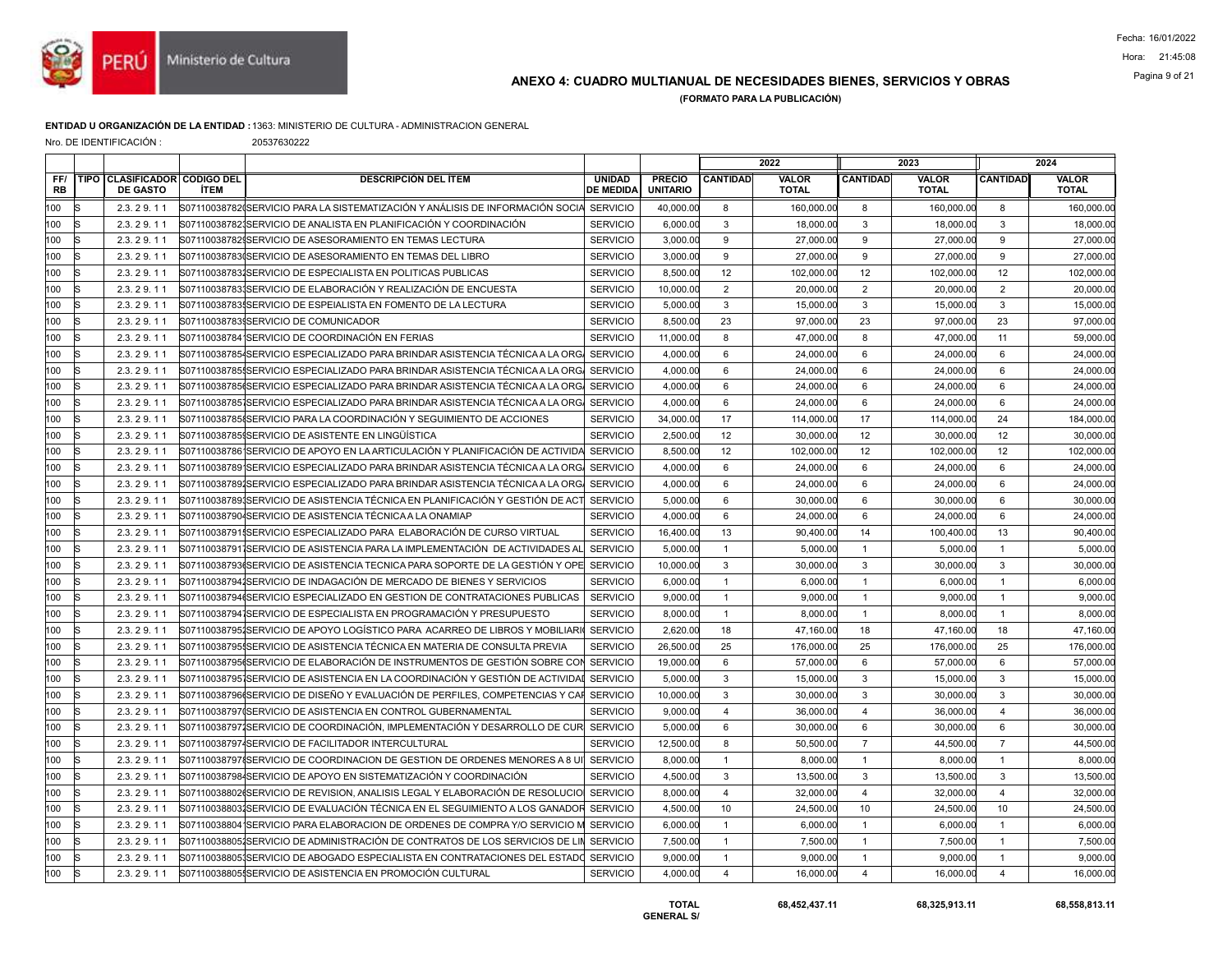

# Pagina 10 of 21 ANEXO 4: CUADRO MULTIANUAL DE NECESIDADES BIENES, SERVICIOS Y OBRAS

(FORMATO PARA LA PUBLICACIÓN)

### ENTIDAD U ORGANIZACIÓN DE LA ENTIDAD :1363: MINISTERIO DE CULTURA - ADMINISTRACION GENERAL

Nro. DE IDENTIFICACIÓN : 20537630222

|                  |                                                        |             |                                                                                      |                                   |                                  |                         | 2022                         |                 | 2023                         |                 | 2024                         |
|------------------|--------------------------------------------------------|-------------|--------------------------------------------------------------------------------------|-----------------------------------|----------------------------------|-------------------------|------------------------------|-----------------|------------------------------|-----------------|------------------------------|
| FF/<br><b>RB</b> | <b>TIPO CLASIFICADOR CODIGO DEL</b><br><b>DE GASTO</b> | <b>ÍTEM</b> | <b>DESCRIPCIÓN DEL ÍTEM</b>                                                          | <b>UNIDAD</b><br><b>DE MEDIDA</b> | <b>PRECIO</b><br><b>UNITARIO</b> | <b>CANTIDAD</b>         | <b>VALOR</b><br><b>TOTAL</b> | <b>CANTIDAD</b> | <b>VALOR</b><br><b>TOTAL</b> | <b>CANTIDAD</b> | <b>VALOR</b><br><b>TOTAL</b> |
| 100              | 2.3.29.11<br>lS                                        |             | S07110038805 (SERVICIO DE FACILITADOR DE TRADUCCIONES EN LENGUAS INDÍGENAS           | <b>SERVICIO</b>                   | 3,500.00                         | 12                      | 42,000.00                    | 12              | 42,000.00                    | 12              | 42,000.00                    |
| 100              | ls<br>2.3.29.11                                        |             | S07110038805 SERVICIO DE UN PROFESIONAL PARA MODULO DE ANALISIS DE INFORMAC          | <b>SERVICIO</b>                   | 5,000.00                         | $\overline{2}$          | 10,000.00                    | $\overline{2}$  | 10,000.00                    | $\overline{2}$  | 10,000.00                    |
| 100              | 2.3.29.11<br>S                                         |             | S07110038806(SERVICIO DE GESTOR CULTURAL                                             | <b>SERVICIO</b>                   | 3,750.00                         | $\overline{4}$          | 15,000.00                    | $\overline{4}$  | 15,000.00                    | $\overline{4}$  | 15,000.00                    |
| 100              | 2.3.29.11<br>lS                                        |             | S071100388071SERVICIO DE ELABORACIÓN Y DICTADO DE MÓDULOS                            | <b>SERVICIO</b>                   | 9,320.00                         | $\overline{4}$          | 18,640.00                    | $\overline{4}$  | 18,640.00                    | $\overline{4}$  | 18,640.0                     |
| 100              | ls<br>2.3.29.11                                        |             | S07110038807tSERVICIO DE ASISTENCIA TÉCNICA PARA LA COORDINACIÓN GENERAL             | <b>SERVICIO</b>                   | 8,000.00                         | 12                      | 96,000.00                    | 12              | 96,000.00                    | 12              | 96,000.00                    |
| 100              | 2.3.29.11<br>S                                         |             | S07110038812-SERVICIO DE VALIDACIÓN DE LA LENGUA QUECHUA                             | <b>SERVICIO</b>                   | 2,500.00                         | 36                      | 90,000.00                    | 36              | 90,000.00                    | 36              | 90,000.00                    |
| 100              | lS<br>2.3.29.11                                        |             | S071100388121SERVICIO DE VALIDACIÓN DE LA LENGUA ASHANINKA                           | <b>SERVICIO</b>                   | 2.500.00                         | 12                      | 30,000.00                    | 12              | 30,000.00                    | 12              | 30,000.0                     |
| 100              | ls<br>2.3.29.11                                        |             | S07110038812(SERVICIO DE VALIDACIÓN DE LA LENGUA AWAJÚN                              | <b>SERVICIO</b>                   | 2,500.00                         | 24                      | 60,000.00                    | 24              | 60,000.00                    | 24              | 60,000.00                    |
| 100              | 2.3.29.11<br>c                                         |             | S071100388121SERVICIO DE VALIDACIÓN DE LA LENGUA SHIPIBO-KONIBO                      | <b>SERVICIO</b>                   | 2,500.00                         | 12                      | 30,000.00                    | 12              | 30,000.00                    | 12              | 30,000.00                    |
| 100              | k<br>2.3.29.11                                         |             | S071100388128SERVICIO DE VALIDACIÓN DE LA LENGUA AIMARA                              | <b>SERVICIO</b>                   | 2,500.00                         | 12                      | 30,000.00                    | 12              | 30,000.00                    | 12              | 30,000.0                     |
| 100              | ls<br>2.3.29.11                                        |             | S071100388144SERVICIO DE ORGANIZACIÓN E IMPLEMENTACIÓN DE TALLERES                   | <b>SERVICIO</b>                   | 6,000.00                         | 2                       | 12,000.00                    | 2               | 12,000.00                    | 2               | 12,000.00                    |
| 100              | Ŀ<br>2.3.29.11                                         |             | S07110038814 SERVICIO DE DISEÑO Y FACILITACIÓN DE TALLERES                           | <b>SERVICIO</b>                   | 6,000.00                         | $\overline{2}$          | 12,000.00                    | 2               | 12,000.00                    | 2               | 12.000.00                    |
| 100              | S<br>2.3.29.11                                         |             | S07110038814(ASISTENCIA TÉNICA EN ADECUACIÓN DE SERVICIOS PARA LA TRANSVERS SERVICIO |                                   | 5,000.00                         | $\overline{\mathbf{A}}$ | 20,000.00                    | $\overline{4}$  | 20,000.00                    | $\overline{4}$  | 20,000.00                    |
| 100              | ls<br>2.3.29.11                                        |             | S071100388141SERVICIO ESPECIALIZADO DE GENERACIÓN DE INSTRUMENTOS DE GEST            | <b>SERVICIO</b>                   | 40,000.00                        | $\overline{7}$          | 65,000.00                    | $\overline{7}$  | 65,000.00                    | $\overline{7}$  | 65,000.00                    |
| 100              | 2.3.29.11<br>R                                         |             | S07110038814{ASISTENCIA TÉCNICA A GOBIERNOS REGIONALES SOBRE IMPLEMENTACIO           | <b>SERVICIO</b>                   | 5,000.00                         | $\overline{4}$          | 20,000.00                    | $\overline{4}$  | 20,000.00                    | $\overline{4}$  | 20,000.00                    |
| 100              | 2.3.29.11<br>lS                                        |             | S07110038814{SERVICIO DE ASISTENCIA Y FACILITACIÓN DE ACTIVIDADES PARA LA IMPLI      | <b>SERVICIO</b>                   | 5,000.00                         | $\overline{\mathbf{4}}$ | 20,000.00                    | $\overline{4}$  | 20,000.00                    | $\overline{4}$  | 20,000.00                    |
| 100              | ls<br>2.3.29.11                                        |             | S07110038815(SERVICIO DE SISTEMATIZACIÓN DE ACTIVIDADES                              | <b>SERVICIO</b>                   | 5,000.00                         | 5                       | 25,000.00                    | $5\phantom{.0}$ | 25,000.00                    | $5\phantom{.0}$ | 25,000.00                    |
| 100              | k<br>2.3.29.11                                         |             | S071100388151SERVICIO DE ASISTENCIA TÉCNICA EN ENFOQUE INTERCULTURAL - AMAZI         | <b>SERVICIO</b>                   | 3,000.00                         | 8                       | 24.000.00                    | 8               | 24,000.00                    | 8               | 24,000.00                    |
| 100              | 2.3.29.11<br>lS                                        |             | S071100388151SERVICIO DE ASISTENCIA TÉCNICA EN ENFOQUE INTERCULTURAL - ÁNC/          | <b>SERVICIO</b>                   | 3,000.00                         | 8                       | 24,000.00                    | 8               | 24,000.00                    | 8               | 24,000.00                    |
| 100              | 2.3.29.11<br>lS                                        |             | S071100388151SERVICIO DE ASISTENCIA TÉCNICA EN ENFOQUE INTERCULTURAL - APUR SERVICIO |                                   | 3,000.00                         | 8                       | 24,000.00                    | 8               | 24,000.00                    | 8               | 24,000.00                    |
| 100              | R<br>2.3.29.11                                         |             | S071100388154SERVICIO DE ASISTENCIA TÉCNICA EN ENFOQUE INTERCULTURAL - AREQ          | <b>SERVICIO</b>                   | 3,000.00                         | 8                       | 24,000.00                    | 8               | 24,000.00                    | 8               | 24,000.00                    |
| 100              | 2.3.29.11<br>S                                         |             | S07110038815ISERVICIO DE ASISTENCIA TÉCNICA EN ENFOQUE INTERCULTURAL - AYACI         | <b>SERVICIO</b>                   | 3,000.00                         | 8                       | 24,000.00                    | 8               | 24,000.00                    | 8               | 24,000.00                    |
| 100              | ls<br>2.3.29.11                                        |             | S07110038815(SERVICIO DE ASISTENCIA TÉCNICA EN ENFOQUE INTERCULTURAL -CAJAM          | <b>SERVICIO</b>                   | 3,000.00                         | 8                       | 24,000.00                    | 8               | 24,000.00                    | 8               | 24,000.00                    |
| 100              | k<br>2.3.29.11                                         |             | S071100388151SERVICIO DE ASISTENCIA TÉCNICA EN ENFOQUE INTERCULTURAL - CALL          | <b>SERVICIO</b>                   | 3.000.00                         | 8                       | 24.000.00                    | 8               | 24,000.00                    | 8               | 24,000.00                    |
| 100              | ls<br>2.3.29.11                                        |             | S07110038815{SERVICIO DE ASISTENCIA TÉCNICA EN ENFOQUE INTERCULTURAL -CUSCO          | <b>SERVICIO</b>                   | 3,000.00                         | 8                       | 24,000.00                    | 8               | 24,000.00                    | 8               | 24,000.00                    |
| 100              | 2.3.29.11<br>lS                                        |             | S07110038815 SERVICIO DE ASISTENCIA TÉCNICA EN ENFOQUE INTERCULTURAL- HUAN           | <b>SERVICIO</b>                   | 3,000.00                         | 8                       | 24,000.00                    | 8               | 24,000.00                    | 8               | 24,000.00                    |
| 100              | k<br>2.3.29.11                                         |             | S07110038816(SERVICIO DE ASISTENCIA TÉCNICA EN ENFOQUE INTERCULTURAL -HUÁNU          | <b>SERVICIO</b>                   | 3,000.00                         | 8                       | 24.000.00                    | 8               | 24,000.00                    | 8               | 24,000.00                    |
| 100              | k<br>2.3.29.11                                         |             | S071100388161SERVICIO DE ASISTENCIA TÉCNICA EN ENFOQUE INTERCULTURAL - ICA           | <b>SERVICIO</b>                   | 3,000.00                         | 8                       | 24,000.00                    | 8               | 24,000.00                    | 8               | 24,000.00                    |
| 100              | lS<br>2.3.29.11                                        |             | S07110038816JSERVICIO DE ASISTENCIA TÉCNICA EN ENFOQUE INTERCULTURAL - JUNÍ          | <b>SERVICIO</b>                   | 3,000.00                         | 8                       | 24,000.00                    | 8               | 24,000.00                    | 8               | 24,000.00                    |
| 100              | ls<br>2.3.29.11                                        |             | S071100388161SERVICIO DE ASISTENCIA TÉCNICA EN ENFOQUE INTERCULTURAL - LA L          | <b>SERVICIO</b>                   | 3.000.00                         | 8                       | 24.000.00                    | 8               | 24,000.00                    | 8               | 24,000.00                    |
| 100              | ls<br>2.3.29.11                                        |             | S071100388164SERVICIO DE ASISTENCIA TÉCNICA EN ENFOQUE INTERCULTURAL - LAMBA         | <b>SERVICIO</b>                   | 3,000.00                         | 8                       | 24,000.00                    | 8               | 24,000.00                    | 8               | 24,000.00                    |
| 100              | 2.3.29.11                                              |             | S071100388165SERVICIO DE ASISTENCIA TÉCNICA EN ENFOQUE INTERCULTURAL- LIMA           | <b>SERVICIO</b>                   | 3,000.00                         | 8                       | 24,000.00                    | 8               | 24,000.00                    | 8               | 24,000.00                    |
| 100              | 2.3.29.11<br>lS                                        |             | S07110038816(SERVICIO DE ASISTENCIA TÉCNICA EN ENFOQUE INTERCULTURAL - LIMA          | <b>SERVICIO</b>                   | 3,000.00                         | 8                       | 24,000.00                    | 8               | 24,000.00                    | 8               | 24,000.00                    |
| 100              | lS<br>2.3.29.11                                        |             | S071100388161SERVICIO DE ASISTENCIA TÉCNICA EN ENFOQUE INTERCULTURAL - LORE SERVICIO |                                   | 3,000.00                         | 8                       | 24,000.00                    | 8               | 24,000.00                    | 8               | 24,000.00                    |
| 100              | 2.3.29.11<br>S                                         |             | S07110038816≬SERVICIO DE ASISTENCIA TÉCNICA EN ENFOQUE INTERCULTURAL -MADRI          | <b>SERVICIO</b>                   | 3,000.00                         | 8                       | 24,000.00                    | 8               | 24,000.00                    | 8               | 24,000.00                    |
| 100              | k<br>2.3.29.11                                         |             | S07110038816(SERVICIO DE ASISTENCIA TÉCNICA EN ENFOQUE INTERCULTURAL - MOQU          | <b>SERVICIO</b>                   | 3,000.00                         | 8                       | 24,000.00                    | 8               | 24,000.00                    | 8               | 24,000.00                    |
| 100              | ls<br>2.3.29.11                                        |             | S07110038817(SERVICIO DE ASISTENCIA TÉCNICA EN ENFOQUE INTERCULTURAL -PASCO          | <b>SERVICIO</b>                   | 3,000.00                         | 8                       | 24,000.00                    | 8               | 24,000.00                    | 8               | 24,000.00                    |
| 100              | 2.3.29.11<br>R                                         |             | S071100388171SERVICIO DE ASISTENCIA TÉCNICA EN ENFOQUE INTERCULTURAL - PIURA         | <b>SERVICIO</b>                   | 3,000.00                         | 8                       | 24,000.00                    | 8               | 24,000.00                    | 8               | 24,000.00                    |
| 100              | ls<br>2.3.29.11                                        |             | S071100388171SERVICIO DE ASISTENCIA TÉCNICA EN ENFOQUE INTERCULTURAL -PUNO           | <b>SERVICIO</b>                   | 3,000.00                         | 8                       | 24,000.00                    | 8               | 24,000.00                    | 8               | 24,000.00                    |
| 100              | ls<br>2.3.29.11                                        |             | S071100388171SERVICIO DE ASISTENCIA TÉCNICA EN ENFOQUE INTERCULTURAL - SAN           | <b>SERVICIO</b>                   | 3,000.00                         | 8                       | 24,000.00                    | 8               | 24,000.00                    | 8               | 24,000.00                    |
| 100              | 2.3.29.11                                              |             | S071100388174SERVICIO DE ASISTENCIA TÉCNICA EN ENFOQUE INTERCULTURAL - TACN          | <b>SERVICIO</b>                   | 3,000.00                         | 8                       | 24,000.00                    | 8               | 24,000.00                    | 8               | 24,000.00                    |
| 100              | ls<br>2.3.29.11                                        |             | S07110038817{SERVICIO DE ASISTENCIA TÉCNICA EN ENFOQUE INTERCULTURAL - TUME SERVICIO |                                   | 3,000.00                         | 8                       | 24,000.00                    | 8               | 24,000.00                    | 8               | 24,000.00                    |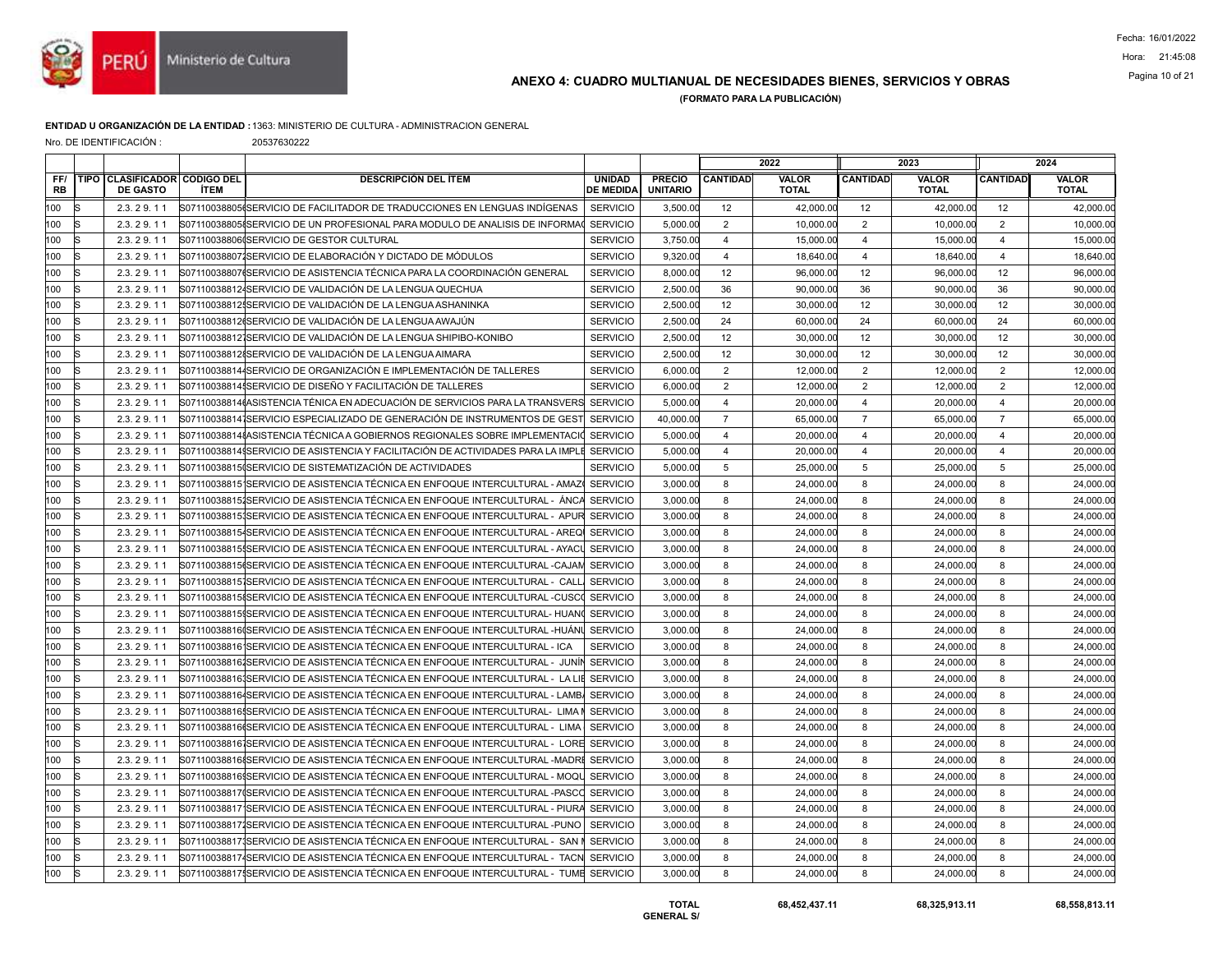

## ANEXO 4: CUADRO MULTIANUAL DE NECESIDADES BIENES, SERVICIOS Y OBRAS Pagina 11 of 21

(FORMATO PARA LA PUBLICACIÓN)

#### ENTIDAD U ORGANIZACIÓN DE LA ENTIDAD :1363: MINISTERIO DE CULTURA - ADMINISTRACION GENERAL

Nro. DE IDENTIFICACIÓN : 20537630222

|                  |    |                                                 |             |                                                                                        |                                   |                                  |                 | 2022                         |                 | 2023                         |                 | 2024                         |
|------------------|----|-------------------------------------------------|-------------|----------------------------------------------------------------------------------------|-----------------------------------|----------------------------------|-----------------|------------------------------|-----------------|------------------------------|-----------------|------------------------------|
| FF/<br><b>RB</b> |    | TIPO CLASIFICADOR CODIGO DEL<br><b>DE GASTO</b> | <b>İTEM</b> | <b>DESCRIPCIÓN DEL ÍTEM</b>                                                            | <b>UNIDAD</b><br><b>DE MEDIDA</b> | <b>PRECIO</b><br><b>UNITARIO</b> | <b>CANTIDAD</b> | <b>VALOR</b><br><b>TOTAL</b> | <b>CANTIDAD</b> | <b>VALOR</b><br><b>TOTAL</b> | <b>CANTIDAD</b> | <b>VALOR</b><br><b>TOTAL</b> |
| 100              | IS | 2.3.29.11                                       |             | S07110038817(SERVICIO DE ASISTENCIA TÉCNICA EN ENFOQUE INTERCULTURAL - UCAYI SERVICIO  |                                   | 3,000.00                         | 8               | 24,000.00                    | 8               | 24,000.00                    | 8               | 24,000.00                    |
| 100              | R  | 2.3.29.11                                       |             | S07110038817ISERVICIO ESPECIALIZADO PARA ORGANIZACIÓN DE ACTIVIDADES PARA P            | <b>SERVICIO</b>                   | 4,500.00                         | 8               | 36,000.00                    | 8               | 36,000.00                    | 8               | 36,000.00                    |
| 100              |    | 2.3.29.11                                       |             | S07110038817{ASISTENCIA TÉCNICA A ORGANIZACIÓN INDÍGENA DE REGIONES MACRO              | <b>SERVICIO</b>                   | 4,000.00                         | 6               | 24,000.00                    | 6               | 24,000.00                    | 6               | 24,000.00                    |
| 100              | R  | 2.3.29.11                                       |             | S071100388171ASISTENCIA TÉCNICA A ORGANIZACIÓN INDÍGENA DE REGIONES MACRO              | <b>SERVICIO</b>                   | 4,000.00                         | 6               | 24,000.00                    | 6               | 24,000.00                    | 6               | 24,000.00                    |
| 100              | R  | 2.3.29.11                                       |             | S07110038818(ASISTENCIA TÉCNICA A ORGANIZACIÓN INDÍGENA DE REGIONES ANDINAS            | <b>SERVICIO</b>                   | 4.000.00                         | 6               | 24.000.00                    | 6               | 24.000.00                    | 6               | 24,000.00                    |
| 100              |    | 2.3.29.11                                       |             | S07110038818 ASISTENCIA TÉCNICA A ORGANIZACIÓN INDÍGENA DE REGIONES SELVA              | <b>SERVICIO</b>                   | 4,000.00                         | 6               | 24,000.00                    | 6               | 24,000.00                    | 6               | 24,000.0                     |
| 100              | lS | 2.3.29.11                                       |             | S071100388181ASISTENCIA TÉCNICA A ORGANIZACIÓN INDÍGENA CUNARC                         | <b>SERVICIO</b>                   | 4,000.00                         | 6               | 24,000.00                    | 6               | 24,000.00                    | 6               | 24,000.0                     |
| 100              | lS | 2.3.29.11                                       |             | S071100388181SERVICIO DE FORTALECIMIENTO EN HABILIDADES BLANDAS INTERCULTU             | <b>SERVICIO</b>                   | 6.500.00                         | 5               | 32.500.00                    | 5               | 32,500.00                    | 5               | 32,500.00                    |
| 100              |    | 2.3.29.11                                       |             | S071100388184SERVICIO DE ASISTENCIA PARA LA GESTIÓN DE PARTICIPANTES EN CURS           | <b>SERVICIO</b>                   | 3,000.00                         | 11              | 33,000.00                    | 11              | 33,000.00                    | 11              | 33,000.00                    |
| 100              | IS | 2.3.29.11                                       |             | S07110038818ISERVICIO ESPECIALIZADO PARA SEGUIMIENTO Y SISTEMATIZACIÓN                 | <b>SERVICIO</b>                   | 4,000.00                         | 5               | 20,000.00                    | $5\phantom{.0}$ | 20,000.00                    | $\sqrt{5}$      | 20,000.00                    |
| 100              | lS | 2.3.29.11                                       |             | S071100388181SERVICIO DE ASISTENCIA PARA IMPLEMENTAR LA ESTRATEGIA DE INFORN SERVICIO  |                                   | 3.000.00                         | 11              | 33,000,00                    | 11              | 33.000.00                    | 11              | 33,000.00                    |
| 100              |    | 2.3.29.11                                       |             | S071100388188SERVICIO DE ASISTENCIA PARA IMPLEMENTAR LA ESTRATEGIA DE INFORN           | <b>SERVICIO</b>                   | 3,000.00                         | 11              | 33,000.00                    | 11              | 33,000.00                    | 11              | 33,000.00                    |
| 100              |    | 2.3.29.11                                       |             | S07110038818 SERVICIO DE ASISTENCIA PARA IMPLEMENTAR LA ESTRATEGIA DE INFORN           | <b>SERVICIO</b>                   | 3,000.00                         | 11              | 33,000.00                    | 11              | 33,000.00                    | 11              | 33,000.00                    |
| 100              | lS | 2.3.29.11                                       |             | S07110038819 SERVICIO DE ASISTENCIA PARA IMPLEMENTAR LA ESTRATEGIA DE INFORM SERVICIO  |                                   | 3,000.00                         | 11              | 33,000.00                    | 11              | 33,000.00                    | 11              | 33,000.00                    |
| 100              |    | 2.3.29.11                                       |             | S07110038819 SERVICIO DE ASISTENCIA PARA IMPLEMENTAR LA ESTRATEGIA DE INFORN           | <b>SERVICIO</b>                   | 3,000.00                         | 11              | 33,000.00                    | 11              | 33,000.00                    | 11              | 33,000.00                    |
| 100              |    | 2.3.29.11                                       |             | S07110038819/SERVICIO DE ASISTENCIA PARA IMPLEMENTAR LA ESTRATEGIA DE INFORI           | <b>SERVICIO</b>                   | 3,000.00                         | 11              | 33,000.00                    | 11              | 33,000.00                    | 11              | 33,000.00                    |
| 100              | lS | 2.3.29.11                                       |             | S071100388191SERVICIO DE ASISTENCIA PARA IMPLEMENTAR LA ESTRATEGIA DE INFORN SERVICIO  |                                   | 3,000.00                         | 11              | 33,000.00                    | 11              | 33,000.00                    | 11              | 33,000.00                    |
| 100              |    | 2.3.29.11                                       |             | S071100388194SERVICIO DE ASISTENCIA PARA IMPLEMENTAR LA ESTRATEGIA DE INFORM           | <b>SERVICIO</b>                   | 3,000.00                         | 11              | 33,000.00                    | 11              | 33,000.00                    | 11              | 33,000.00                    |
| 100              |    | 2.3.29.11                                       |             | S07110038819ISERVICIO DE ASISTENCIA PARA IMPLEMENTAR LA ESTRATEGIA DE INFORI           | <b>SERVICIO</b>                   | 3,000.00                         | 11              | 33,000.00                    | 11              | 33,000.00                    | 11              | 33,000.00                    |
| 100              | lS | 2.3.29.11                                       |             | S07110038819(SERVICIO DE ASISTENCIA PARA IMPLEMENTAR LA ESTRATEGIA DE INFORN SERVICIO  |                                   | 3,000.00                         | 11              | 33,000.00                    | 11              | 33,000.00                    | 11              | 33,000.00                    |
| 100              |    | 2.3.29.11                                       |             | S071100388191SERVICIO DE ASISTENCIA PARA IMPLEMENTAR LA ESTRATEGIA DE INFORM           | <b>SERVICIO</b>                   | 3,000.00                         | 11              | 33.000.00                    | 11              | 33,000.00                    | 11              | 33,000.00                    |
| 100              |    | 2.3.29.11                                       |             | S071100388198SERVICIO DE ASISTENCIA PARA IMPLEMENTAR LA ESTRATEGIA DE INFORI           | <b>SERVICIO</b>                   | 3,000.00                         | 11              | 33,000.00                    | 11              | 33,000.00                    | 11              | 33,000.00                    |
| 100              | IS | 2.3.29.11                                       |             | S07110038819 SERVICIO DE ASISTENCIA PARA IMPLEMENTAR LA ESTRATEGIA DE INFORN SERVICIO  |                                   | 3,000.00                         | 11              | 33,000.00                    | 11              | 33,000.00                    | 11              | 33,000.00                    |
| 100              |    | 2.3.29.11                                       |             | S071100388200SERVICIO DE ASISTENCIA PARA IMPLEMENTAR LA ESTRATEGIA DE INFORM           | <b>SERVICIO</b>                   | 3,000.00                         | 11              | 33.000.00                    | 11              | 33,000.00                    | 11              | 33,000.00                    |
| 100              |    | 2.3.29.11                                       |             | S071100388201SERVICIO DE ASISTENCIA PARA IMPLEMENTAR LA ESTRATEGIA DE INFORI           | <b>SERVICIO</b>                   | 3,000.00                         | 11              | 33,000.00                    | 11              | 33,000.00                    | 11              | 33,000.00                    |
| 100              |    | 2.3.29.11                                       |             | S071100388201SERVICIO DE DE COORDINACIÓN E IMPLEMENTACIÓN DE TOMA DE PRUEE SERVICIO    |                                   | 2,550.00                         | 8               | 20,400.00                    | 8               | 20,400.00                    | 8               | 20,400.00                    |
| 100              |    | 2.3.29.11                                       |             | S071100388201SERVICIO ESPECIALIZADO PARA GENERAR INFORMACIÓN ESTADÍSTICA Y             | <b>SERVICIO</b>                   | 4,000.00                         | 5               | 20,000,00                    | 5               | 20,000.00                    | 5               | 20,000.00                    |
| 100              |    | 2.3.29.11                                       |             | S071100388204SERVICIO DE GENERACIÓN DE CONTENIDOS COMUNICACIONALES CON P               | <b>SERVICIO</b>                   | 5.000.00                         | 5               | 25.000.00                    | 5               | 25,000.00                    | 5               | 25,000.00                    |
| 100              | s  | 2.3.29.11                                       |             | S071100388201SERVICIO PARA ELABORACIÓN DE LEY                                          | <b>SERVICIO</b>                   | 3,000.00                         | $\overline{1}$  | 3,000.00                     | $\overline{1}$  | 3,000.00                     | $\mathbf{1}$    | 3,000.00                     |
| 100              |    | 2.3.29.11                                       |             | S07110038820(SERVICIO DE GESTIÓN TERRITORIAL PARA LA IMPLEMENTACIÓN DE LA PO SERVICIO  |                                   | 5.000.00                         | $\overline{1}$  | 5.000.00                     | $\overline{1}$  | 5.000.00                     | $\overline{1}$  | 5.000.00                     |
| 100              | R  | 2.3.29.11                                       |             | S071100388201SERVICIO DE ARTICULACIÓN MULTISECTORIAL PARA LA IMPLEMENTACIÓN            | <b>SERVICIO</b>                   | 1,000.00                         | $\overline{1}$  | 1,000.00                     | $\mathbf{1}$    | 1,000.00                     | $\overline{1}$  | 1,000.00                     |
| 100              |    | 2.3.29.11                                       |             | S071100388208SERVICIO PARA EVALUACIÓN DE LA IMPLEMENTACIÓN DE LA POLITICA NA           | <b>SERVICIO</b>                   | 1,000.00                         | $\overline{1}$  | 1,000.00                     | $\overline{1}$  | 1,000.00                     | $\overline{1}$  | 1,000.00                     |
| 100              | ls | 2.3.29.11                                       |             | S07110038821(SERVICIO DE ASESORÍA LEGAL PARA EL MONITOREO Y SEGUIMIENTO DE             | <b>SERVICIO</b>                   | 4,500.00                         | $\overline{1}$  | 4.500.00                     | $\mathbf{1}$    | 4,500.00                     | $\overline{1}$  | 4,500.00                     |
| 100              |    | 2.3.29.11                                       |             | S071100388211SERVICIO PARA EL FORTALECIMIENTO DE ATENCIÓN AL PUEBLO AFROPER            | <b>SERVICIO</b>                   | 6,000.00                         | $\overline{2}$  | 12,000.00                    | $\overline{2}$  | 12,000.00                    | 2               | 12,000.00                    |
| 100              |    | 2.3.29.11                                       |             | S071100388211SERVICIO EN ANÁLISIS DE DATOS ESTADÍSTICOS SOBRE EL PUEBLO AFRO SERVICIO  |                                   | 4,500.00                         | $\overline{1}$  | 4,500.00                     | $\overline{1}$  | 4,500.00                     | $\overline{1}$  | 4,500.00                     |
| 100              | lS | 2.3.29.11                                       |             | S071100388211SERVICIO DE ANÁLISIS E INTERPRETACIÓN DE VARIABLES E INFORMACIÓ           | <b>SERVICIO</b>                   | 1,000.00                         | $\overline{1}$  | 1,000.00                     | $\overline{1}$  | 1,000.00                     | $\overline{1}$  | 1,000.00                     |
| 100              | R  | 2.3.29.11                                       |             | S071100388214SERVICIO DE ANALISIS Y ACTUALIZACIÓN DE INFORMACIÓN GEOREFEREN            | <b>SERVICIO</b>                   | 1,000.00                         | $\overline{1}$  | 1,000.00                     | $\mathbf{1}$    | 1,000.00                     | $\overline{1}$  | 1,000.00                     |
| 100              |    | 2.3.29.11                                       |             | S071100388211SERVICIO PARA LA PROGRAMACIÓN WEB DE FUNCIONAMIENTO DE LA BAS             | <b>SERVICIO</b>                   | 500.00                           | $\overline{1}$  | 500.00                       | $\overline{1}$  | 500.00                       | $\overline{1}$  | 500.00                       |
| 100              | ls | 2.3.29.11                                       |             | S07110038821{SERVICIO PARA LA ELABORACIÓN DE UN ESTUDIO ESPECIALIZADO SOBRE SERVICIO   |                                   | 1,000.00                         | $\overline{1}$  | 1,000.00                     | $\overline{1}$  | 1,000.00                     | $\overline{1}$  | 1,000.00                     |
| 100              | IS | 2.3.29.11                                       |             | S07110038821\$SERVICIO PARA LA DIAGRAMACIÓN. DISEÑO DEL ESTUDIO ESPECIALIZADO SERVICIO |                                   | 500.00                           | $\overline{1}$  | 500.00                       | $\overline{1}$  | 500.00                       | $\overline{1}$  | 500.00                       |
| 100              |    | 2.3.29.11                                       |             | S071100388220SERVICIO PARA LA SISTEMATIZACIÓN DE EVENTOS EMBLEMÁTICOS E INVI           | <b>SERVICIO</b>                   | 500.00                           | $\overline{1}$  | 500.00                       | $\overline{1}$  | 500.00                       | $\overline{1}$  | 500.00                       |
| 100              | ls | 2.3.29.11                                       |             | S07110038822 SERVICIO PARA LA ELABORACIÓN DE PROYECTOS NORMATIVOS                      | <b>SERVICIO</b>                   | 7,000.00                         | 5               | 35,000.00                    | 5               | 35,000.00                    | 5               | 35,000.00                    |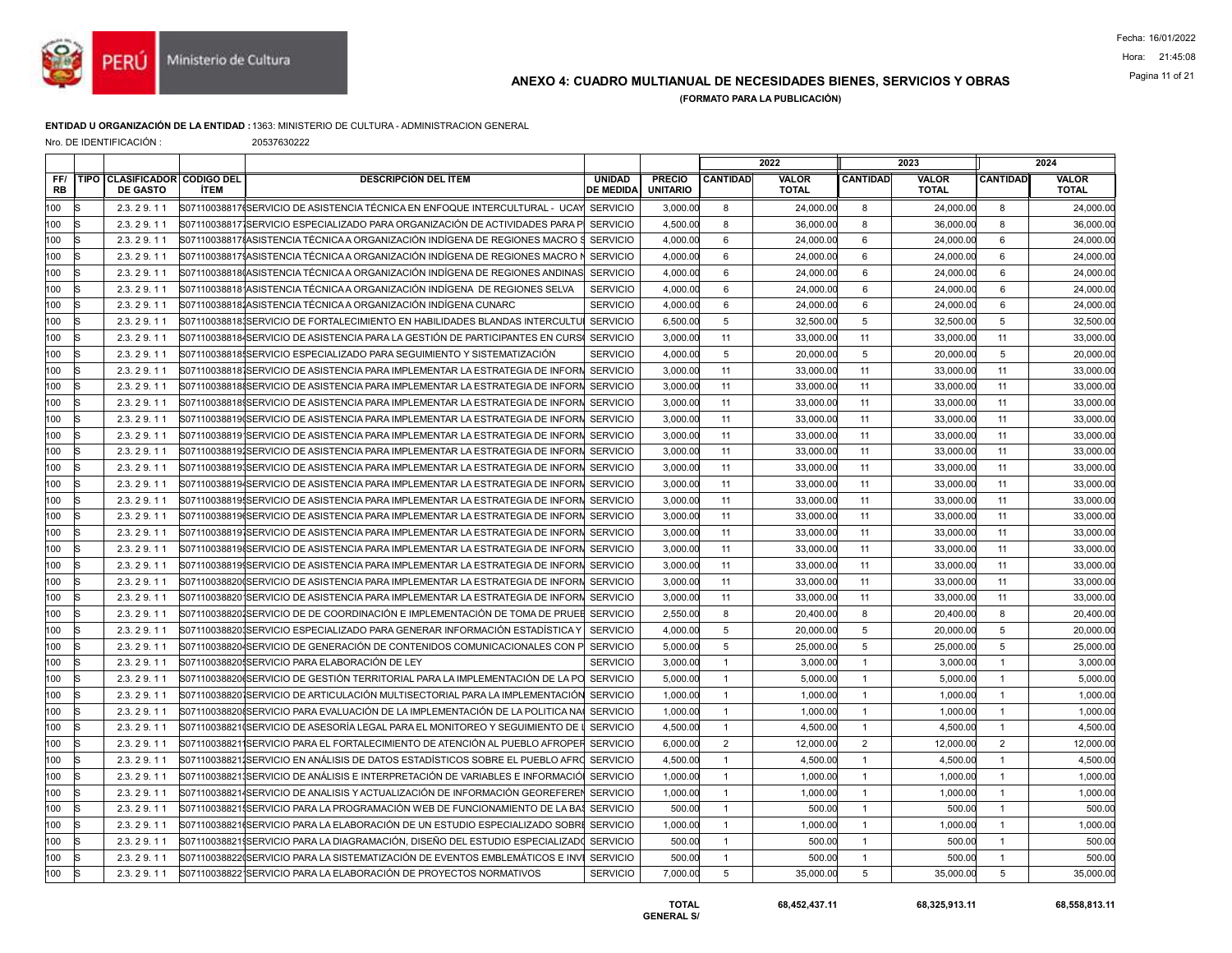

# Pagina 12 of 21 ANEXO 4: CUADRO MULTIANUAL DE NECESIDADES BIENES, SERVICIOS Y OBRAS

(FORMATO PARA LA PUBLICACIÓN)

#### ENTIDAD U ORGANIZACIÓN DE LA ENTIDAD :1363: MINISTERIO DE CULTURA - ADMINISTRACION GENERAL

Nro. DE IDENTIFICACIÓN : 20537630222

| TIPO CLASIFICADOR CODIGO DEL<br><b>DESCRIPCIÓN DEL ÍTEM</b><br><b>PRECIO</b><br><b>CANTIDAD</b><br><b>VALOR</b><br><b>CANTIDAD</b><br><b>VALOR</b><br><b>CANTIDAD</b><br><b>VALOR</b><br>FF/<br><b>UNIDAD</b><br><b>RB</b><br><b>DE GASTO</b><br><b>ÍTEM</b><br><b>DE MEDIDA</b><br><b>UNITARIO</b><br><b>TOTAL</b><br><b>TOTAL</b><br><b>TOTAL</b><br>100<br>S07110038822∤SERVICIO DE FACILITACIÓN DE ACCIONES FORMATIVAS Y GENERACIÓN D≬ SERVICIO<br>35,000.00<br>35,000.00<br>2.3.29.11<br>7,000.00<br>5<br>35,000.00<br>5<br>5<br>100<br>5<br>$5\phantom{.0}$<br>25,000.00<br>5<br>25,000.00<br>2.3.29.11<br>S071100388221SERVICIO PARA LA IMPLEMENTACIÓN DEL PROGRAMA VIDEOTECA<br><b>SERVICIO</b><br>5,000.00<br>25,000.00<br>100<br><b>SERVICIO</b><br>28,000.00<br>28,000.00<br>2.3.29.11<br>S071100388224SERVICIO DE REVISIÓN Y MEJORA DEL PROYECTO DE LEY<br>7,000.00<br>$\overline{4}$<br>28,000.00<br>$\overline{4}$<br>$\overline{\mathbf{4}}$<br>100<br>S07110038822ISERVICIO DE ELABORACIÓN E IMPLEMENTACIÓN DE LA ESTRATEGIA LEG.<br><b>SERVICIO</b><br>$\overline{4}$<br>28,000.00<br>2.3.29.11<br>7,000.00<br>4<br>28,000.00<br>28,000.00<br>4<br>$\overline{4}$<br>28,000.00<br>100<br>2.3.29.11<br>S07110038822(SERVICIO DE ATENCIÓN DE REPORTES RECIBIDOS A TRAVÉS DEL SERVICI<br><b>SERVICIO</b><br>7,000.00<br>$\overline{4}$<br>28,000.00<br>28,000.00<br>$\overline{4}$<br>3<br>3<br>3<br>18,000.00<br>100<br><b>SERVICIO</b><br>18,000.00<br>2.3.29.11<br>S07110038822ISERVICIO DISEÑO DE CAMPAÑA COMUNICACIONAL<br>6,000.00<br>18,000.00<br>100<br>$5\phantom{.0}$<br>S071100388228SERVICIO EJECUCIÓN DE CAMPAÑA COMUNICACIONAL<br><b>SERVICIO</b><br>5<br>30,000.00<br>5<br>30,000.00<br>2.3.29.11<br>6,000.00<br>30,000.00<br>100<br>2.3.29.11<br>S07110038822\$SERVICIO DE GENERACIÓN DE CONTENIDOS CONTRA LA DISCRIMINACIÓN SERVICIO<br>6,000.00<br>$\overline{4}$<br>24,000.00<br>$\overline{4}$<br>24,000.00<br>$\overline{4}$<br>24,000.00<br>8<br>100<br><b>SERVICIO</b><br>8<br>8<br>52,000.00<br>52,000.00<br>2.3.29.11<br>S07110038823 SERVICIO DE IMPLEMENTACIÓN DE ACTIVIDADES<br>13,000.00<br>52,000.00<br>100<br>20,000.00<br>2.3.29.11<br>S071100388231SERVICIO DE REDISEÑO. ACTUALIZACIÓN E IMPLEMENTACIÓN DEL CONC<br><b>SERVICIO</b><br>$\overline{4}$<br>20,000.00<br>$\overline{4}$<br>20,000.00<br>$\overline{4}$<br>5,000.00<br>$\sqrt{2}$<br>$\overline{2}$<br>$\overline{2}$<br>17,000.00<br>100<br>2.3.29.11<br>S07110038823ISERVICIO DE UN ESPECIALISTA EN COMUNICACIÓN INTERCULTURAL<br><b>SERVICIO</b><br>8,500.00<br>17,000.00<br>17,000.00<br>$\mathbf{3}$<br>3<br>3<br>100<br><b>SERVICIO</b><br>33,000.00<br>33,000.00<br>2.3.29.11<br>S07110038823(SERVICIO ESPECIALIZADO PARA LA COORDINACIÓN DEL SEGUIMIENTO Y<br>11,000.00<br>33,000.00<br>100<br>2.3.29.11<br>S07110038823 SERVICIO DE COORDINACIÓN EN PROGRAMACION Y PROCEDIMIENTOS D<br><b>SERVICIO</b><br>10,000.00<br>$\overline{1}$<br>10,000.00<br>$\mathbf{1}$<br>10,000.00<br>$\overline{1}$<br>10,000.00<br><b>SERVICIO</b><br>6<br>6<br>6<br>21,000.00<br>100<br>2.3.29.11<br>S07110038823∮SERVICIO DE ASISTENCIA TÉCNICA PARA LA IMPLEMENTACIÓN DE DERECI<br>3,500.00<br>21,000.00<br>21,000.00<br>100<br><b>SERVICIO</b><br>6<br>6<br>6<br>33,000.00<br>2.3.29.11<br>S071100430001SERVICIO DE PLANIFICACIÓN Y SEGUIMIENTO DE PRESUPUESTO<br>33,000.00<br>33,000.00<br>5,500.00<br>100<br>S07110043000(SERVICIO DE FORMACIÓN Y CAPACITACIÓN<br><b>SERVICIO</b><br>8<br>52,000.00<br>8<br>52,000.00<br>8<br>52,000.00<br>2.3.29.11<br>6,500.00<br>$\overline{1}$<br>6,000.00<br>100<br>2.3.29.11<br>S071100430001SERVICIO DE INDAGACIÓN DE MERCADO DE BIENES Y SERVICIOS MENOF<br><b>SERVICIO</b><br>6,000.00<br>$\mathbf{1}$<br>6,000.00<br>$\overline{1}$<br>6.000.00<br>100<br><b>SERVICIO</b><br>$\mathbf{1}$<br>6,000.00<br>2.3.29.11<br>S07110043000{SERVICIO DE ELABORACIÓN DE EXPEDIENTES DE BIENES Y SERVICIOS P<br>6,000.00<br>$\mathbf{1}$<br>6,000.00<br>6,000.00<br>$\mathbf{1}$<br>100<br>S071100430024SERVICIO DE LEVANTAMIENTO Y ORGANIZACIÓN DE INFORMACIÓN<br><b>SERVICIO</b><br>8,000.00<br>8,000.00<br>8,000.00<br>2.3.29.11<br>8,000.00<br>$\mathbf{1}$<br>$\overline{1}$<br>$\overline{1}$<br>3<br>3<br>3<br>10,500.00<br>100<br><b>SERVICIO</b><br>10,500.00<br>10,500.00<br>2.3.29.11<br>S15010007000ISERVICIO DE DESARROLLO DE PROGRAMAS DE COMUNICACION<br>3,500.00<br>100<br><b>SERVICIO</b><br>6<br>6<br>36,000.00<br>6<br>36,000.00<br>2.3.29.11<br>S17010001001ISERVICIO DE ADMINISTRACION DE BASE DE DATOS<br>6,000.00<br>36,000.00<br>2<br>100<br>2.3.29.11<br>S17010002009ISERVICIO DE ELABORACION DE PLATAFORMA VIRTUAL<br><b>SERVICIO</b><br>50,000.00<br>$\overline{2}$<br>50,000.00<br>$\overline{2}$<br>50,000.00<br>50,000.00<br>100<br>5<br>5<br>5<br>12.500.00<br>S17010003010ISERVICIO DE SOPORTE INFORMATICO<br><b>SERVICIO</b><br>2.500.00<br>12,500.00<br>12,500.00<br>2.3.29.11<br>100<br>5<br>5<br>5<br>30,000.00<br>2.3.29.11<br>S17010003019 SERVICIO DE ANALISTA DE SISTEMAS<br><b>SERVICIO</b><br>6,000.00<br>30,000.00<br>30,000.00<br>5<br>5<br>5<br>100<br><b>SERVICIO</b><br>25,000.00<br>25,000.00<br>25,000.00<br>2.3.29.11<br>S17010003034 SERVICIO DE SOPORTE TECNICO EN REDES<br>5,000.00<br>100<br><b>SERVICIO</b><br>5<br>5<br>12,500.00<br>5<br>12,500.00<br>S17010003103 (SERVICIO DE APOYO EN SOPORTE TECNICO DE EQUIPOS DE COMPUTO<br>2,500.00<br>12,500.00<br>2.3.29.11<br>12<br>12<br>42,000.00<br>100<br>2.3.29.11<br>S19010002001 SERVICIO DE TRADUCCIÓN DE MATERIAL INFORMATIVO EN LENGUA QUE(<br><b>SERVICIO</b><br>3,500.00<br>42,000.00<br>12<br>42,000.00<br>12<br>100<br><b>SERVICIO</b><br>12<br>42,000.00<br>12<br>42,000.00<br>2.3.29.11<br>S19010002002ISERVICIO DE TRADUCCIÓN DE MATERIAL INFORMATIVO EN LENGUA AIMAI<br>3,500.00<br>42,000.00<br>100<br><b>SERVICIO</b><br>12<br>42,000.00<br>12<br>42.000.00<br>12<br>42,000.00<br>S19010002002 SERVICIO DE TRADUCCIÓN DE MATERIAL INFORMATIVO EN LENGUA SHIP<br>3,500.00<br>2.3.29.11<br>100<br><b>SERVICIO</b><br>12<br>12<br>42,000.00<br>2.3.29.11<br>S19010002002İSERVICIO DE TRADUCCIÓN DE MATERIAL INFORMATIVO EN LENGUA TICU<br>3,500.00<br>42,000.00<br>12<br>42,000.00<br>79<br>79<br>100<br><b>SERVICIO</b><br>202,793.00<br>79<br>202,793.00<br>202,793.00<br>2.3.29.11<br>S21010001006 SERVICIO DE RECOPILACION DE INFORMACION<br>2,567.00<br>8<br>24,000.00<br>100<br>2.3.29.11<br>S21010001007 SERVICIO DE CONDUCCION DE VEHICULO<br><b>SERVICIO</b><br>3,000.00<br>24,000.00<br>8<br>24,000.00<br>8<br>100<br>12<br>12<br>12<br>42,000.00<br>2.3.29.11<br>S21010001008 SERVICIO DE APOYO ADMINISTRATIVO<br><b>SERVICIO</b><br>6,000.00<br>42,000.00<br>42,000.00<br>$\overline{2}$<br>2<br>2<br>12,000.00<br>100<br>S21010001010ISERVICIO DE ELABORACION DE DOCUMENTOS DE GESTION<br><b>SERVICIO</b><br>12,000.00<br>2.3.29.11<br>6,000.00<br>12,000.00<br>12<br>12<br>100<br>S21010001017 SERVICIO DE CLASIFICACION, ORDENAMIENTO E INVENTARIO DE DOCUMI<br><b>SERVICIO</b><br>3,000.00<br>36,000.00<br>12<br>36,000.00<br>36,000.00<br>2.3.29.11<br>3<br>100<br>3<br>3<br>12,000.00<br>2.3.29.11<br>S21010001021 SERVICIO ESPECIALIZADO EN PROCESOS LOGISTICOS EN EL MARCO DE<br><b>SERVICIO</b><br>4,000.00<br>12,000.00<br>12,000.00<br>$\overline{5}$<br>5<br>100<br>S21010001027 SERVICIO DE APOYO EN EL REGISTRO, CLASIFICACION Y ORDENAMIENTO<br><b>SERVICIO</b><br>2,860.00<br>5<br>14,300.00<br>14,300.00<br>14,300.00<br>2.3.29.11<br>100<br>S21010001039ISERVICIO DE APOYO EN ORDENAMIENTO Y DESCRIPCIÓN DE ARCHIVOS<br><b>SERVICIO</b><br>4,500.00<br>8<br>36,000.00<br>8<br>36,000.00<br>8<br>36,000.00<br>2.3.29.11<br>100<br>S21010001039 SERVICIO DE APOYO EN ALMACÉN Y CONTROL PATRIMONIAL<br>12<br>12<br>12<br><b>SERVICIO</b><br>36,000.00<br>36,000.00<br>36,000.00<br>2.3.29.11<br>3,000.00<br>100<br>$\overline{4}$<br>18,000.00<br>$\overline{4}$<br>18,000.00<br>2.3.29.11<br>S21010001050 SERVICIO DE ORGANIZACIÓN Y DIGITALIZACION DE LA DOCUMENTACION<br><b>SERVICIO</b><br>4,500.00<br>$\overline{4}$<br>18,000.00<br>11<br>38,500.00<br>100<br>2.3.29.11<br>S21010001063ISERVICIO DE APOYO EN LA GENERACIÓN DE CONTENIDOS E INFORMACIO<br><b>SERVICIO</b><br>3,500.00<br>11<br>38,500.00<br>11<br>38,500.00<br>100<br>S21010002003 SERVICIO DE PRE AUDITORIA Y AUDITORIA DE CERTIFICACIÓN<br><b>SERVICIO</b><br>$\mathbf{1}$<br>$\mathbf{1}$<br>30,000.00<br>30,000.00<br>2.3.29.11<br>30,000.00<br>30,000.00<br>$\mathbf{1}$ |  |  |  |  | 2022 | 2023 | 2024 |
|-------------------------------------------------------------------------------------------------------------------------------------------------------------------------------------------------------------------------------------------------------------------------------------------------------------------------------------------------------------------------------------------------------------------------------------------------------------------------------------------------------------------------------------------------------------------------------------------------------------------------------------------------------------------------------------------------------------------------------------------------------------------------------------------------------------------------------------------------------------------------------------------------------------------------------------------------------------------------------------------------------------------------------------------------------------------------------------------------------------------------------------------------------------------------------------------------------------------------------------------------------------------------------------------------------------------------------------------------------------------------------------------------------------------------------------------------------------------------------------------------------------------------------------------------------------------------------------------------------------------------------------------------------------------------------------------------------------------------------------------------------------------------------------------------------------------------------------------------------------------------------------------------------------------------------------------------------------------------------------------------------------------------------------------------------------------------------------------------------------------------------------------------------------------------------------------------------------------------------------------------------------------------------------------------------------------------------------------------------------------------------------------------------------------------------------------------------------------------------------------------------------------------------------------------------------------------------------------------------------------------------------------------------------------------------------------------------------------------------------------------------------------------------------------------------------------------------------------------------------------------------------------------------------------------------------------------------------------------------------------------------------------------------------------------------------------------------------------------------------------------------------------------------------------------------------------------------------------------------------------------------------------------------------------------------------------------------------------------------------------------------------------------------------------------------------------------------------------------------------------------------------------------------------------------------------------------------------------------------------------------------------------------------------------------------------------------------------------------------------------------------------------------------------------------------------------------------------------------------------------------------------------------------------------------------------------------------------------------------------------------------------------------------------------------------------------------------------------------------------------------------------------------------------------------------------------------------------------------------------------------------------------------------------------------------------------------------------------------------------------------------------------------------------------------------------------------------------------------------------------------------------------------------------------------------------------------------------------------------------------------------------------------------------------------------------------------------------------------------------------------------------------------------------------------------------------------------------------------------------------------------------------------------------------------------------------------------------------------------------------------------------------------------------------------------------------------------------------------------------------------------------------------------------------------------------------------------------------------------------------------------------------------------------------------------------------------------------------------------------------------------------------------------------------------------------------------------------------------------------------------------------------------------------------------------------------------------------------------------------------------------------------------------------------------------------------------------------------------------------------------------------------------------------------------------------------------------------------------------------------------------------------------------------------------------------------------------------------------------------------------------------------------------------------------------------------------------------------------------------------------------------------------------------------------------------------------------------------------------------------------------------------------------------------------------------------------------------------------------------------------------------------------------------------------------------------------------------------------------------------------------------------------------------------------------------------------------------------------------------------------------------------------------------------------------------------------------------------------------------------------------------------------------------------------------------------------------------------------------------------------------------------------------------------------------------------------------------------------------------------------------------------------------------------------------------------------------------------------------------------------------------------------------------------------------------------------------------------------------------------------------------------------------------------------------------------------------------------------------------------------------------------------------------------------------------------------------------------------------------------------------------------------------------------------------------------------------------------------------------------------------------------------------------------------------------------------------------------------------------------------------------------------------------------------------------------------------------------------------------------------------------------------------------------------------------------------------------------------------------------------------------------------------------------------------------------------------------------------------------------------------------------------------------------------------------------------------------------------------------------------------------------------------------------------------------------------------------------------------------------------------------------------------------------------------------------------------------------------------------------------------------------------------------------|--|--|--|--|------|------|------|
|                                                                                                                                                                                                                                                                                                                                                                                                                                                                                                                                                                                                                                                                                                                                                                                                                                                                                                                                                                                                                                                                                                                                                                                                                                                                                                                                                                                                                                                                                                                                                                                                                                                                                                                                                                                                                                                                                                                                                                                                                                                                                                                                                                                                                                                                                                                                                                                                                                                                                                                                                                                                                                                                                                                                                                                                                                                                                                                                                                                                                                                                                                                                                                                                                                                                                                                                                                                                                                                                                                                                                                                                                                                                                                                                                                                                                                                                                                                                                                                                                                                                                                                                                                                                                                                                                                                                                                                                                                                                                                                                                                                                                                                                                                                                                                                                                                                                                                                                                                                                                                                                                                                                                                                                                                                                                                                                                                                                                                                                                                                                                                                                                                                                                                                                                                                                                                                                                                                                                                                                                                                                                                                                                                                                                                                                                                                                                                                                                                                                                                                                                                                                                                                                                                                                                                                                                                                                                                                                                                                                                                                                                                                                                                                                                                                                                                                                                                                                                                                                                                                                                                                                                                                                                                                                                                                                                                                                                                                                                                                                                                                                                                                                                                                                                                                                                                                                                                                                                                                                                                                                           |  |  |  |  |      |      |      |
|                                                                                                                                                                                                                                                                                                                                                                                                                                                                                                                                                                                                                                                                                                                                                                                                                                                                                                                                                                                                                                                                                                                                                                                                                                                                                                                                                                                                                                                                                                                                                                                                                                                                                                                                                                                                                                                                                                                                                                                                                                                                                                                                                                                                                                                                                                                                                                                                                                                                                                                                                                                                                                                                                                                                                                                                                                                                                                                                                                                                                                                                                                                                                                                                                                                                                                                                                                                                                                                                                                                                                                                                                                                                                                                                                                                                                                                                                                                                                                                                                                                                                                                                                                                                                                                                                                                                                                                                                                                                                                                                                                                                                                                                                                                                                                                                                                                                                                                                                                                                                                                                                                                                                                                                                                                                                                                                                                                                                                                                                                                                                                                                                                                                                                                                                                                                                                                                                                                                                                                                                                                                                                                                                                                                                                                                                                                                                                                                                                                                                                                                                                                                                                                                                                                                                                                                                                                                                                                                                                                                                                                                                                                                                                                                                                                                                                                                                                                                                                                                                                                                                                                                                                                                                                                                                                                                                                                                                                                                                                                                                                                                                                                                                                                                                                                                                                                                                                                                                                                                                                                                           |  |  |  |  |      |      |      |
|                                                                                                                                                                                                                                                                                                                                                                                                                                                                                                                                                                                                                                                                                                                                                                                                                                                                                                                                                                                                                                                                                                                                                                                                                                                                                                                                                                                                                                                                                                                                                                                                                                                                                                                                                                                                                                                                                                                                                                                                                                                                                                                                                                                                                                                                                                                                                                                                                                                                                                                                                                                                                                                                                                                                                                                                                                                                                                                                                                                                                                                                                                                                                                                                                                                                                                                                                                                                                                                                                                                                                                                                                                                                                                                                                                                                                                                                                                                                                                                                                                                                                                                                                                                                                                                                                                                                                                                                                                                                                                                                                                                                                                                                                                                                                                                                                                                                                                                                                                                                                                                                                                                                                                                                                                                                                                                                                                                                                                                                                                                                                                                                                                                                                                                                                                                                                                                                                                                                                                                                                                                                                                                                                                                                                                                                                                                                                                                                                                                                                                                                                                                                                                                                                                                                                                                                                                                                                                                                                                                                                                                                                                                                                                                                                                                                                                                                                                                                                                                                                                                                                                                                                                                                                                                                                                                                                                                                                                                                                                                                                                                                                                                                                                                                                                                                                                                                                                                                                                                                                                                                           |  |  |  |  |      |      |      |
|                                                                                                                                                                                                                                                                                                                                                                                                                                                                                                                                                                                                                                                                                                                                                                                                                                                                                                                                                                                                                                                                                                                                                                                                                                                                                                                                                                                                                                                                                                                                                                                                                                                                                                                                                                                                                                                                                                                                                                                                                                                                                                                                                                                                                                                                                                                                                                                                                                                                                                                                                                                                                                                                                                                                                                                                                                                                                                                                                                                                                                                                                                                                                                                                                                                                                                                                                                                                                                                                                                                                                                                                                                                                                                                                                                                                                                                                                                                                                                                                                                                                                                                                                                                                                                                                                                                                                                                                                                                                                                                                                                                                                                                                                                                                                                                                                                                                                                                                                                                                                                                                                                                                                                                                                                                                                                                                                                                                                                                                                                                                                                                                                                                                                                                                                                                                                                                                                                                                                                                                                                                                                                                                                                                                                                                                                                                                                                                                                                                                                                                                                                                                                                                                                                                                                                                                                                                                                                                                                                                                                                                                                                                                                                                                                                                                                                                                                                                                                                                                                                                                                                                                                                                                                                                                                                                                                                                                                                                                                                                                                                                                                                                                                                                                                                                                                                                                                                                                                                                                                                                                           |  |  |  |  |      |      |      |
|                                                                                                                                                                                                                                                                                                                                                                                                                                                                                                                                                                                                                                                                                                                                                                                                                                                                                                                                                                                                                                                                                                                                                                                                                                                                                                                                                                                                                                                                                                                                                                                                                                                                                                                                                                                                                                                                                                                                                                                                                                                                                                                                                                                                                                                                                                                                                                                                                                                                                                                                                                                                                                                                                                                                                                                                                                                                                                                                                                                                                                                                                                                                                                                                                                                                                                                                                                                                                                                                                                                                                                                                                                                                                                                                                                                                                                                                                                                                                                                                                                                                                                                                                                                                                                                                                                                                                                                                                                                                                                                                                                                                                                                                                                                                                                                                                                                                                                                                                                                                                                                                                                                                                                                                                                                                                                                                                                                                                                                                                                                                                                                                                                                                                                                                                                                                                                                                                                                                                                                                                                                                                                                                                                                                                                                                                                                                                                                                                                                                                                                                                                                                                                                                                                                                                                                                                                                                                                                                                                                                                                                                                                                                                                                                                                                                                                                                                                                                                                                                                                                                                                                                                                                                                                                                                                                                                                                                                                                                                                                                                                                                                                                                                                                                                                                                                                                                                                                                                                                                                                                                           |  |  |  |  |      |      |      |
|                                                                                                                                                                                                                                                                                                                                                                                                                                                                                                                                                                                                                                                                                                                                                                                                                                                                                                                                                                                                                                                                                                                                                                                                                                                                                                                                                                                                                                                                                                                                                                                                                                                                                                                                                                                                                                                                                                                                                                                                                                                                                                                                                                                                                                                                                                                                                                                                                                                                                                                                                                                                                                                                                                                                                                                                                                                                                                                                                                                                                                                                                                                                                                                                                                                                                                                                                                                                                                                                                                                                                                                                                                                                                                                                                                                                                                                                                                                                                                                                                                                                                                                                                                                                                                                                                                                                                                                                                                                                                                                                                                                                                                                                                                                                                                                                                                                                                                                                                                                                                                                                                                                                                                                                                                                                                                                                                                                                                                                                                                                                                                                                                                                                                                                                                                                                                                                                                                                                                                                                                                                                                                                                                                                                                                                                                                                                                                                                                                                                                                                                                                                                                                                                                                                                                                                                                                                                                                                                                                                                                                                                                                                                                                                                                                                                                                                                                                                                                                                                                                                                                                                                                                                                                                                                                                                                                                                                                                                                                                                                                                                                                                                                                                                                                                                                                                                                                                                                                                                                                                                                           |  |  |  |  |      |      |      |
|                                                                                                                                                                                                                                                                                                                                                                                                                                                                                                                                                                                                                                                                                                                                                                                                                                                                                                                                                                                                                                                                                                                                                                                                                                                                                                                                                                                                                                                                                                                                                                                                                                                                                                                                                                                                                                                                                                                                                                                                                                                                                                                                                                                                                                                                                                                                                                                                                                                                                                                                                                                                                                                                                                                                                                                                                                                                                                                                                                                                                                                                                                                                                                                                                                                                                                                                                                                                                                                                                                                                                                                                                                                                                                                                                                                                                                                                                                                                                                                                                                                                                                                                                                                                                                                                                                                                                                                                                                                                                                                                                                                                                                                                                                                                                                                                                                                                                                                                                                                                                                                                                                                                                                                                                                                                                                                                                                                                                                                                                                                                                                                                                                                                                                                                                                                                                                                                                                                                                                                                                                                                                                                                                                                                                                                                                                                                                                                                                                                                                                                                                                                                                                                                                                                                                                                                                                                                                                                                                                                                                                                                                                                                                                                                                                                                                                                                                                                                                                                                                                                                                                                                                                                                                                                                                                                                                                                                                                                                                                                                                                                                                                                                                                                                                                                                                                                                                                                                                                                                                                                                           |  |  |  |  |      |      |      |
|                                                                                                                                                                                                                                                                                                                                                                                                                                                                                                                                                                                                                                                                                                                                                                                                                                                                                                                                                                                                                                                                                                                                                                                                                                                                                                                                                                                                                                                                                                                                                                                                                                                                                                                                                                                                                                                                                                                                                                                                                                                                                                                                                                                                                                                                                                                                                                                                                                                                                                                                                                                                                                                                                                                                                                                                                                                                                                                                                                                                                                                                                                                                                                                                                                                                                                                                                                                                                                                                                                                                                                                                                                                                                                                                                                                                                                                                                                                                                                                                                                                                                                                                                                                                                                                                                                                                                                                                                                                                                                                                                                                                                                                                                                                                                                                                                                                                                                                                                                                                                                                                                                                                                                                                                                                                                                                                                                                                                                                                                                                                                                                                                                                                                                                                                                                                                                                                                                                                                                                                                                                                                                                                                                                                                                                                                                                                                                                                                                                                                                                                                                                                                                                                                                                                                                                                                                                                                                                                                                                                                                                                                                                                                                                                                                                                                                                                                                                                                                                                                                                                                                                                                                                                                                                                                                                                                                                                                                                                                                                                                                                                                                                                                                                                                                                                                                                                                                                                                                                                                                                                           |  |  |  |  |      |      |      |
|                                                                                                                                                                                                                                                                                                                                                                                                                                                                                                                                                                                                                                                                                                                                                                                                                                                                                                                                                                                                                                                                                                                                                                                                                                                                                                                                                                                                                                                                                                                                                                                                                                                                                                                                                                                                                                                                                                                                                                                                                                                                                                                                                                                                                                                                                                                                                                                                                                                                                                                                                                                                                                                                                                                                                                                                                                                                                                                                                                                                                                                                                                                                                                                                                                                                                                                                                                                                                                                                                                                                                                                                                                                                                                                                                                                                                                                                                                                                                                                                                                                                                                                                                                                                                                                                                                                                                                                                                                                                                                                                                                                                                                                                                                                                                                                                                                                                                                                                                                                                                                                                                                                                                                                                                                                                                                                                                                                                                                                                                                                                                                                                                                                                                                                                                                                                                                                                                                                                                                                                                                                                                                                                                                                                                                                                                                                                                                                                                                                                                                                                                                                                                                                                                                                                                                                                                                                                                                                                                                                                                                                                                                                                                                                                                                                                                                                                                                                                                                                                                                                                                                                                                                                                                                                                                                                                                                                                                                                                                                                                                                                                                                                                                                                                                                                                                                                                                                                                                                                                                                                                           |  |  |  |  |      |      |      |
|                                                                                                                                                                                                                                                                                                                                                                                                                                                                                                                                                                                                                                                                                                                                                                                                                                                                                                                                                                                                                                                                                                                                                                                                                                                                                                                                                                                                                                                                                                                                                                                                                                                                                                                                                                                                                                                                                                                                                                                                                                                                                                                                                                                                                                                                                                                                                                                                                                                                                                                                                                                                                                                                                                                                                                                                                                                                                                                                                                                                                                                                                                                                                                                                                                                                                                                                                                                                                                                                                                                                                                                                                                                                                                                                                                                                                                                                                                                                                                                                                                                                                                                                                                                                                                                                                                                                                                                                                                                                                                                                                                                                                                                                                                                                                                                                                                                                                                                                                                                                                                                                                                                                                                                                                                                                                                                                                                                                                                                                                                                                                                                                                                                                                                                                                                                                                                                                                                                                                                                                                                                                                                                                                                                                                                                                                                                                                                                                                                                                                                                                                                                                                                                                                                                                                                                                                                                                                                                                                                                                                                                                                                                                                                                                                                                                                                                                                                                                                                                                                                                                                                                                                                                                                                                                                                                                                                                                                                                                                                                                                                                                                                                                                                                                                                                                                                                                                                                                                                                                                                                                           |  |  |  |  |      |      |      |
|                                                                                                                                                                                                                                                                                                                                                                                                                                                                                                                                                                                                                                                                                                                                                                                                                                                                                                                                                                                                                                                                                                                                                                                                                                                                                                                                                                                                                                                                                                                                                                                                                                                                                                                                                                                                                                                                                                                                                                                                                                                                                                                                                                                                                                                                                                                                                                                                                                                                                                                                                                                                                                                                                                                                                                                                                                                                                                                                                                                                                                                                                                                                                                                                                                                                                                                                                                                                                                                                                                                                                                                                                                                                                                                                                                                                                                                                                                                                                                                                                                                                                                                                                                                                                                                                                                                                                                                                                                                                                                                                                                                                                                                                                                                                                                                                                                                                                                                                                                                                                                                                                                                                                                                                                                                                                                                                                                                                                                                                                                                                                                                                                                                                                                                                                                                                                                                                                                                                                                                                                                                                                                                                                                                                                                                                                                                                                                                                                                                                                                                                                                                                                                                                                                                                                                                                                                                                                                                                                                                                                                                                                                                                                                                                                                                                                                                                                                                                                                                                                                                                                                                                                                                                                                                                                                                                                                                                                                                                                                                                                                                                                                                                                                                                                                                                                                                                                                                                                                                                                                                                           |  |  |  |  |      |      |      |
|                                                                                                                                                                                                                                                                                                                                                                                                                                                                                                                                                                                                                                                                                                                                                                                                                                                                                                                                                                                                                                                                                                                                                                                                                                                                                                                                                                                                                                                                                                                                                                                                                                                                                                                                                                                                                                                                                                                                                                                                                                                                                                                                                                                                                                                                                                                                                                                                                                                                                                                                                                                                                                                                                                                                                                                                                                                                                                                                                                                                                                                                                                                                                                                                                                                                                                                                                                                                                                                                                                                                                                                                                                                                                                                                                                                                                                                                                                                                                                                                                                                                                                                                                                                                                                                                                                                                                                                                                                                                                                                                                                                                                                                                                                                                                                                                                                                                                                                                                                                                                                                                                                                                                                                                                                                                                                                                                                                                                                                                                                                                                                                                                                                                                                                                                                                                                                                                                                                                                                                                                                                                                                                                                                                                                                                                                                                                                                                                                                                                                                                                                                                                                                                                                                                                                                                                                                                                                                                                                                                                                                                                                                                                                                                                                                                                                                                                                                                                                                                                                                                                                                                                                                                                                                                                                                                                                                                                                                                                                                                                                                                                                                                                                                                                                                                                                                                                                                                                                                                                                                                                           |  |  |  |  |      |      |      |
|                                                                                                                                                                                                                                                                                                                                                                                                                                                                                                                                                                                                                                                                                                                                                                                                                                                                                                                                                                                                                                                                                                                                                                                                                                                                                                                                                                                                                                                                                                                                                                                                                                                                                                                                                                                                                                                                                                                                                                                                                                                                                                                                                                                                                                                                                                                                                                                                                                                                                                                                                                                                                                                                                                                                                                                                                                                                                                                                                                                                                                                                                                                                                                                                                                                                                                                                                                                                                                                                                                                                                                                                                                                                                                                                                                                                                                                                                                                                                                                                                                                                                                                                                                                                                                                                                                                                                                                                                                                                                                                                                                                                                                                                                                                                                                                                                                                                                                                                                                                                                                                                                                                                                                                                                                                                                                                                                                                                                                                                                                                                                                                                                                                                                                                                                                                                                                                                                                                                                                                                                                                                                                                                                                                                                                                                                                                                                                                                                                                                                                                                                                                                                                                                                                                                                                                                                                                                                                                                                                                                                                                                                                                                                                                                                                                                                                                                                                                                                                                                                                                                                                                                                                                                                                                                                                                                                                                                                                                                                                                                                                                                                                                                                                                                                                                                                                                                                                                                                                                                                                                                           |  |  |  |  |      |      |      |
|                                                                                                                                                                                                                                                                                                                                                                                                                                                                                                                                                                                                                                                                                                                                                                                                                                                                                                                                                                                                                                                                                                                                                                                                                                                                                                                                                                                                                                                                                                                                                                                                                                                                                                                                                                                                                                                                                                                                                                                                                                                                                                                                                                                                                                                                                                                                                                                                                                                                                                                                                                                                                                                                                                                                                                                                                                                                                                                                                                                                                                                                                                                                                                                                                                                                                                                                                                                                                                                                                                                                                                                                                                                                                                                                                                                                                                                                                                                                                                                                                                                                                                                                                                                                                                                                                                                                                                                                                                                                                                                                                                                                                                                                                                                                                                                                                                                                                                                                                                                                                                                                                                                                                                                                                                                                                                                                                                                                                                                                                                                                                                                                                                                                                                                                                                                                                                                                                                                                                                                                                                                                                                                                                                                                                                                                                                                                                                                                                                                                                                                                                                                                                                                                                                                                                                                                                                                                                                                                                                                                                                                                                                                                                                                                                                                                                                                                                                                                                                                                                                                                                                                                                                                                                                                                                                                                                                                                                                                                                                                                                                                                                                                                                                                                                                                                                                                                                                                                                                                                                                                                           |  |  |  |  |      |      |      |
|                                                                                                                                                                                                                                                                                                                                                                                                                                                                                                                                                                                                                                                                                                                                                                                                                                                                                                                                                                                                                                                                                                                                                                                                                                                                                                                                                                                                                                                                                                                                                                                                                                                                                                                                                                                                                                                                                                                                                                                                                                                                                                                                                                                                                                                                                                                                                                                                                                                                                                                                                                                                                                                                                                                                                                                                                                                                                                                                                                                                                                                                                                                                                                                                                                                                                                                                                                                                                                                                                                                                                                                                                                                                                                                                                                                                                                                                                                                                                                                                                                                                                                                                                                                                                                                                                                                                                                                                                                                                                                                                                                                                                                                                                                                                                                                                                                                                                                                                                                                                                                                                                                                                                                                                                                                                                                                                                                                                                                                                                                                                                                                                                                                                                                                                                                                                                                                                                                                                                                                                                                                                                                                                                                                                                                                                                                                                                                                                                                                                                                                                                                                                                                                                                                                                                                                                                                                                                                                                                                                                                                                                                                                                                                                                                                                                                                                                                                                                                                                                                                                                                                                                                                                                                                                                                                                                                                                                                                                                                                                                                                                                                                                                                                                                                                                                                                                                                                                                                                                                                                                                           |  |  |  |  |      |      |      |
|                                                                                                                                                                                                                                                                                                                                                                                                                                                                                                                                                                                                                                                                                                                                                                                                                                                                                                                                                                                                                                                                                                                                                                                                                                                                                                                                                                                                                                                                                                                                                                                                                                                                                                                                                                                                                                                                                                                                                                                                                                                                                                                                                                                                                                                                                                                                                                                                                                                                                                                                                                                                                                                                                                                                                                                                                                                                                                                                                                                                                                                                                                                                                                                                                                                                                                                                                                                                                                                                                                                                                                                                                                                                                                                                                                                                                                                                                                                                                                                                                                                                                                                                                                                                                                                                                                                                                                                                                                                                                                                                                                                                                                                                                                                                                                                                                                                                                                                                                                                                                                                                                                                                                                                                                                                                                                                                                                                                                                                                                                                                                                                                                                                                                                                                                                                                                                                                                                                                                                                                                                                                                                                                                                                                                                                                                                                                                                                                                                                                                                                                                                                                                                                                                                                                                                                                                                                                                                                                                                                                                                                                                                                                                                                                                                                                                                                                                                                                                                                                                                                                                                                                                                                                                                                                                                                                                                                                                                                                                                                                                                                                                                                                                                                                                                                                                                                                                                                                                                                                                                                                           |  |  |  |  |      |      |      |
|                                                                                                                                                                                                                                                                                                                                                                                                                                                                                                                                                                                                                                                                                                                                                                                                                                                                                                                                                                                                                                                                                                                                                                                                                                                                                                                                                                                                                                                                                                                                                                                                                                                                                                                                                                                                                                                                                                                                                                                                                                                                                                                                                                                                                                                                                                                                                                                                                                                                                                                                                                                                                                                                                                                                                                                                                                                                                                                                                                                                                                                                                                                                                                                                                                                                                                                                                                                                                                                                                                                                                                                                                                                                                                                                                                                                                                                                                                                                                                                                                                                                                                                                                                                                                                                                                                                                                                                                                                                                                                                                                                                                                                                                                                                                                                                                                                                                                                                                                                                                                                                                                                                                                                                                                                                                                                                                                                                                                                                                                                                                                                                                                                                                                                                                                                                                                                                                                                                                                                                                                                                                                                                                                                                                                                                                                                                                                                                                                                                                                                                                                                                                                                                                                                                                                                                                                                                                                                                                                                                                                                                                                                                                                                                                                                                                                                                                                                                                                                                                                                                                                                                                                                                                                                                                                                                                                                                                                                                                                                                                                                                                                                                                                                                                                                                                                                                                                                                                                                                                                                                                           |  |  |  |  |      |      |      |
|                                                                                                                                                                                                                                                                                                                                                                                                                                                                                                                                                                                                                                                                                                                                                                                                                                                                                                                                                                                                                                                                                                                                                                                                                                                                                                                                                                                                                                                                                                                                                                                                                                                                                                                                                                                                                                                                                                                                                                                                                                                                                                                                                                                                                                                                                                                                                                                                                                                                                                                                                                                                                                                                                                                                                                                                                                                                                                                                                                                                                                                                                                                                                                                                                                                                                                                                                                                                                                                                                                                                                                                                                                                                                                                                                                                                                                                                                                                                                                                                                                                                                                                                                                                                                                                                                                                                                                                                                                                                                                                                                                                                                                                                                                                                                                                                                                                                                                                                                                                                                                                                                                                                                                                                                                                                                                                                                                                                                                                                                                                                                                                                                                                                                                                                                                                                                                                                                                                                                                                                                                                                                                                                                                                                                                                                                                                                                                                                                                                                                                                                                                                                                                                                                                                                                                                                                                                                                                                                                                                                                                                                                                                                                                                                                                                                                                                                                                                                                                                                                                                                                                                                                                                                                                                                                                                                                                                                                                                                                                                                                                                                                                                                                                                                                                                                                                                                                                                                                                                                                                                                           |  |  |  |  |      |      |      |
|                                                                                                                                                                                                                                                                                                                                                                                                                                                                                                                                                                                                                                                                                                                                                                                                                                                                                                                                                                                                                                                                                                                                                                                                                                                                                                                                                                                                                                                                                                                                                                                                                                                                                                                                                                                                                                                                                                                                                                                                                                                                                                                                                                                                                                                                                                                                                                                                                                                                                                                                                                                                                                                                                                                                                                                                                                                                                                                                                                                                                                                                                                                                                                                                                                                                                                                                                                                                                                                                                                                                                                                                                                                                                                                                                                                                                                                                                                                                                                                                                                                                                                                                                                                                                                                                                                                                                                                                                                                                                                                                                                                                                                                                                                                                                                                                                                                                                                                                                                                                                                                                                                                                                                                                                                                                                                                                                                                                                                                                                                                                                                                                                                                                                                                                                                                                                                                                                                                                                                                                                                                                                                                                                                                                                                                                                                                                                                                                                                                                                                                                                                                                                                                                                                                                                                                                                                                                                                                                                                                                                                                                                                                                                                                                                                                                                                                                                                                                                                                                                                                                                                                                                                                                                                                                                                                                                                                                                                                                                                                                                                                                                                                                                                                                                                                                                                                                                                                                                                                                                                                                           |  |  |  |  |      |      |      |
|                                                                                                                                                                                                                                                                                                                                                                                                                                                                                                                                                                                                                                                                                                                                                                                                                                                                                                                                                                                                                                                                                                                                                                                                                                                                                                                                                                                                                                                                                                                                                                                                                                                                                                                                                                                                                                                                                                                                                                                                                                                                                                                                                                                                                                                                                                                                                                                                                                                                                                                                                                                                                                                                                                                                                                                                                                                                                                                                                                                                                                                                                                                                                                                                                                                                                                                                                                                                                                                                                                                                                                                                                                                                                                                                                                                                                                                                                                                                                                                                                                                                                                                                                                                                                                                                                                                                                                                                                                                                                                                                                                                                                                                                                                                                                                                                                                                                                                                                                                                                                                                                                                                                                                                                                                                                                                                                                                                                                                                                                                                                                                                                                                                                                                                                                                                                                                                                                                                                                                                                                                                                                                                                                                                                                                                                                                                                                                                                                                                                                                                                                                                                                                                                                                                                                                                                                                                                                                                                                                                                                                                                                                                                                                                                                                                                                                                                                                                                                                                                                                                                                                                                                                                                                                                                                                                                                                                                                                                                                                                                                                                                                                                                                                                                                                                                                                                                                                                                                                                                                                                                           |  |  |  |  |      |      |      |
|                                                                                                                                                                                                                                                                                                                                                                                                                                                                                                                                                                                                                                                                                                                                                                                                                                                                                                                                                                                                                                                                                                                                                                                                                                                                                                                                                                                                                                                                                                                                                                                                                                                                                                                                                                                                                                                                                                                                                                                                                                                                                                                                                                                                                                                                                                                                                                                                                                                                                                                                                                                                                                                                                                                                                                                                                                                                                                                                                                                                                                                                                                                                                                                                                                                                                                                                                                                                                                                                                                                                                                                                                                                                                                                                                                                                                                                                                                                                                                                                                                                                                                                                                                                                                                                                                                                                                                                                                                                                                                                                                                                                                                                                                                                                                                                                                                                                                                                                                                                                                                                                                                                                                                                                                                                                                                                                                                                                                                                                                                                                                                                                                                                                                                                                                                                                                                                                                                                                                                                                                                                                                                                                                                                                                                                                                                                                                                                                                                                                                                                                                                                                                                                                                                                                                                                                                                                                                                                                                                                                                                                                                                                                                                                                                                                                                                                                                                                                                                                                                                                                                                                                                                                                                                                                                                                                                                                                                                                                                                                                                                                                                                                                                                                                                                                                                                                                                                                                                                                                                                                                           |  |  |  |  |      |      |      |
|                                                                                                                                                                                                                                                                                                                                                                                                                                                                                                                                                                                                                                                                                                                                                                                                                                                                                                                                                                                                                                                                                                                                                                                                                                                                                                                                                                                                                                                                                                                                                                                                                                                                                                                                                                                                                                                                                                                                                                                                                                                                                                                                                                                                                                                                                                                                                                                                                                                                                                                                                                                                                                                                                                                                                                                                                                                                                                                                                                                                                                                                                                                                                                                                                                                                                                                                                                                                                                                                                                                                                                                                                                                                                                                                                                                                                                                                                                                                                                                                                                                                                                                                                                                                                                                                                                                                                                                                                                                                                                                                                                                                                                                                                                                                                                                                                                                                                                                                                                                                                                                                                                                                                                                                                                                                                                                                                                                                                                                                                                                                                                                                                                                                                                                                                                                                                                                                                                                                                                                                                                                                                                                                                                                                                                                                                                                                                                                                                                                                                                                                                                                                                                                                                                                                                                                                                                                                                                                                                                                                                                                                                                                                                                                                                                                                                                                                                                                                                                                                                                                                                                                                                                                                                                                                                                                                                                                                                                                                                                                                                                                                                                                                                                                                                                                                                                                                                                                                                                                                                                                                           |  |  |  |  |      |      |      |
|                                                                                                                                                                                                                                                                                                                                                                                                                                                                                                                                                                                                                                                                                                                                                                                                                                                                                                                                                                                                                                                                                                                                                                                                                                                                                                                                                                                                                                                                                                                                                                                                                                                                                                                                                                                                                                                                                                                                                                                                                                                                                                                                                                                                                                                                                                                                                                                                                                                                                                                                                                                                                                                                                                                                                                                                                                                                                                                                                                                                                                                                                                                                                                                                                                                                                                                                                                                                                                                                                                                                                                                                                                                                                                                                                                                                                                                                                                                                                                                                                                                                                                                                                                                                                                                                                                                                                                                                                                                                                                                                                                                                                                                                                                                                                                                                                                                                                                                                                                                                                                                                                                                                                                                                                                                                                                                                                                                                                                                                                                                                                                                                                                                                                                                                                                                                                                                                                                                                                                                                                                                                                                                                                                                                                                                                                                                                                                                                                                                                                                                                                                                                                                                                                                                                                                                                                                                                                                                                                                                                                                                                                                                                                                                                                                                                                                                                                                                                                                                                                                                                                                                                                                                                                                                                                                                                                                                                                                                                                                                                                                                                                                                                                                                                                                                                                                                                                                                                                                                                                                                                           |  |  |  |  |      |      |      |
|                                                                                                                                                                                                                                                                                                                                                                                                                                                                                                                                                                                                                                                                                                                                                                                                                                                                                                                                                                                                                                                                                                                                                                                                                                                                                                                                                                                                                                                                                                                                                                                                                                                                                                                                                                                                                                                                                                                                                                                                                                                                                                                                                                                                                                                                                                                                                                                                                                                                                                                                                                                                                                                                                                                                                                                                                                                                                                                                                                                                                                                                                                                                                                                                                                                                                                                                                                                                                                                                                                                                                                                                                                                                                                                                                                                                                                                                                                                                                                                                                                                                                                                                                                                                                                                                                                                                                                                                                                                                                                                                                                                                                                                                                                                                                                                                                                                                                                                                                                                                                                                                                                                                                                                                                                                                                                                                                                                                                                                                                                                                                                                                                                                                                                                                                                                                                                                                                                                                                                                                                                                                                                                                                                                                                                                                                                                                                                                                                                                                                                                                                                                                                                                                                                                                                                                                                                                                                                                                                                                                                                                                                                                                                                                                                                                                                                                                                                                                                                                                                                                                                                                                                                                                                                                                                                                                                                                                                                                                                                                                                                                                                                                                                                                                                                                                                                                                                                                                                                                                                                                                           |  |  |  |  |      |      |      |
|                                                                                                                                                                                                                                                                                                                                                                                                                                                                                                                                                                                                                                                                                                                                                                                                                                                                                                                                                                                                                                                                                                                                                                                                                                                                                                                                                                                                                                                                                                                                                                                                                                                                                                                                                                                                                                                                                                                                                                                                                                                                                                                                                                                                                                                                                                                                                                                                                                                                                                                                                                                                                                                                                                                                                                                                                                                                                                                                                                                                                                                                                                                                                                                                                                                                                                                                                                                                                                                                                                                                                                                                                                                                                                                                                                                                                                                                                                                                                                                                                                                                                                                                                                                                                                                                                                                                                                                                                                                                                                                                                                                                                                                                                                                                                                                                                                                                                                                                                                                                                                                                                                                                                                                                                                                                                                                                                                                                                                                                                                                                                                                                                                                                                                                                                                                                                                                                                                                                                                                                                                                                                                                                                                                                                                                                                                                                                                                                                                                                                                                                                                                                                                                                                                                                                                                                                                                                                                                                                                                                                                                                                                                                                                                                                                                                                                                                                                                                                                                                                                                                                                                                                                                                                                                                                                                                                                                                                                                                                                                                                                                                                                                                                                                                                                                                                                                                                                                                                                                                                                                                           |  |  |  |  |      |      |      |
|                                                                                                                                                                                                                                                                                                                                                                                                                                                                                                                                                                                                                                                                                                                                                                                                                                                                                                                                                                                                                                                                                                                                                                                                                                                                                                                                                                                                                                                                                                                                                                                                                                                                                                                                                                                                                                                                                                                                                                                                                                                                                                                                                                                                                                                                                                                                                                                                                                                                                                                                                                                                                                                                                                                                                                                                                                                                                                                                                                                                                                                                                                                                                                                                                                                                                                                                                                                                                                                                                                                                                                                                                                                                                                                                                                                                                                                                                                                                                                                                                                                                                                                                                                                                                                                                                                                                                                                                                                                                                                                                                                                                                                                                                                                                                                                                                                                                                                                                                                                                                                                                                                                                                                                                                                                                                                                                                                                                                                                                                                                                                                                                                                                                                                                                                                                                                                                                                                                                                                                                                                                                                                                                                                                                                                                                                                                                                                                                                                                                                                                                                                                                                                                                                                                                                                                                                                                                                                                                                                                                                                                                                                                                                                                                                                                                                                                                                                                                                                                                                                                                                                                                                                                                                                                                                                                                                                                                                                                                                                                                                                                                                                                                                                                                                                                                                                                                                                                                                                                                                                                                           |  |  |  |  |      |      |      |
|                                                                                                                                                                                                                                                                                                                                                                                                                                                                                                                                                                                                                                                                                                                                                                                                                                                                                                                                                                                                                                                                                                                                                                                                                                                                                                                                                                                                                                                                                                                                                                                                                                                                                                                                                                                                                                                                                                                                                                                                                                                                                                                                                                                                                                                                                                                                                                                                                                                                                                                                                                                                                                                                                                                                                                                                                                                                                                                                                                                                                                                                                                                                                                                                                                                                                                                                                                                                                                                                                                                                                                                                                                                                                                                                                                                                                                                                                                                                                                                                                                                                                                                                                                                                                                                                                                                                                                                                                                                                                                                                                                                                                                                                                                                                                                                                                                                                                                                                                                                                                                                                                                                                                                                                                                                                                                                                                                                                                                                                                                                                                                                                                                                                                                                                                                                                                                                                                                                                                                                                                                                                                                                                                                                                                                                                                                                                                                                                                                                                                                                                                                                                                                                                                                                                                                                                                                                                                                                                                                                                                                                                                                                                                                                                                                                                                                                                                                                                                                                                                                                                                                                                                                                                                                                                                                                                                                                                                                                                                                                                                                                                                                                                                                                                                                                                                                                                                                                                                                                                                                                                           |  |  |  |  |      |      |      |
|                                                                                                                                                                                                                                                                                                                                                                                                                                                                                                                                                                                                                                                                                                                                                                                                                                                                                                                                                                                                                                                                                                                                                                                                                                                                                                                                                                                                                                                                                                                                                                                                                                                                                                                                                                                                                                                                                                                                                                                                                                                                                                                                                                                                                                                                                                                                                                                                                                                                                                                                                                                                                                                                                                                                                                                                                                                                                                                                                                                                                                                                                                                                                                                                                                                                                                                                                                                                                                                                                                                                                                                                                                                                                                                                                                                                                                                                                                                                                                                                                                                                                                                                                                                                                                                                                                                                                                                                                                                                                                                                                                                                                                                                                                                                                                                                                                                                                                                                                                                                                                                                                                                                                                                                                                                                                                                                                                                                                                                                                                                                                                                                                                                                                                                                                                                                                                                                                                                                                                                                                                                                                                                                                                                                                                                                                                                                                                                                                                                                                                                                                                                                                                                                                                                                                                                                                                                                                                                                                                                                                                                                                                                                                                                                                                                                                                                                                                                                                                                                                                                                                                                                                                                                                                                                                                                                                                                                                                                                                                                                                                                                                                                                                                                                                                                                                                                                                                                                                                                                                                                                           |  |  |  |  |      |      |      |
|                                                                                                                                                                                                                                                                                                                                                                                                                                                                                                                                                                                                                                                                                                                                                                                                                                                                                                                                                                                                                                                                                                                                                                                                                                                                                                                                                                                                                                                                                                                                                                                                                                                                                                                                                                                                                                                                                                                                                                                                                                                                                                                                                                                                                                                                                                                                                                                                                                                                                                                                                                                                                                                                                                                                                                                                                                                                                                                                                                                                                                                                                                                                                                                                                                                                                                                                                                                                                                                                                                                                                                                                                                                                                                                                                                                                                                                                                                                                                                                                                                                                                                                                                                                                                                                                                                                                                                                                                                                                                                                                                                                                                                                                                                                                                                                                                                                                                                                                                                                                                                                                                                                                                                                                                                                                                                                                                                                                                                                                                                                                                                                                                                                                                                                                                                                                                                                                                                                                                                                                                                                                                                                                                                                                                                                                                                                                                                                                                                                                                                                                                                                                                                                                                                                                                                                                                                                                                                                                                                                                                                                                                                                                                                                                                                                                                                                                                                                                                                                                                                                                                                                                                                                                                                                                                                                                                                                                                                                                                                                                                                                                                                                                                                                                                                                                                                                                                                                                                                                                                                                                           |  |  |  |  |      |      |      |
|                                                                                                                                                                                                                                                                                                                                                                                                                                                                                                                                                                                                                                                                                                                                                                                                                                                                                                                                                                                                                                                                                                                                                                                                                                                                                                                                                                                                                                                                                                                                                                                                                                                                                                                                                                                                                                                                                                                                                                                                                                                                                                                                                                                                                                                                                                                                                                                                                                                                                                                                                                                                                                                                                                                                                                                                                                                                                                                                                                                                                                                                                                                                                                                                                                                                                                                                                                                                                                                                                                                                                                                                                                                                                                                                                                                                                                                                                                                                                                                                                                                                                                                                                                                                                                                                                                                                                                                                                                                                                                                                                                                                                                                                                                                                                                                                                                                                                                                                                                                                                                                                                                                                                                                                                                                                                                                                                                                                                                                                                                                                                                                                                                                                                                                                                                                                                                                                                                                                                                                                                                                                                                                                                                                                                                                                                                                                                                                                                                                                                                                                                                                                                                                                                                                                                                                                                                                                                                                                                                                                                                                                                                                                                                                                                                                                                                                                                                                                                                                                                                                                                                                                                                                                                                                                                                                                                                                                                                                                                                                                                                                                                                                                                                                                                                                                                                                                                                                                                                                                                                                                           |  |  |  |  |      |      |      |
|                                                                                                                                                                                                                                                                                                                                                                                                                                                                                                                                                                                                                                                                                                                                                                                                                                                                                                                                                                                                                                                                                                                                                                                                                                                                                                                                                                                                                                                                                                                                                                                                                                                                                                                                                                                                                                                                                                                                                                                                                                                                                                                                                                                                                                                                                                                                                                                                                                                                                                                                                                                                                                                                                                                                                                                                                                                                                                                                                                                                                                                                                                                                                                                                                                                                                                                                                                                                                                                                                                                                                                                                                                                                                                                                                                                                                                                                                                                                                                                                                                                                                                                                                                                                                                                                                                                                                                                                                                                                                                                                                                                                                                                                                                                                                                                                                                                                                                                                                                                                                                                                                                                                                                                                                                                                                                                                                                                                                                                                                                                                                                                                                                                                                                                                                                                                                                                                                                                                                                                                                                                                                                                                                                                                                                                                                                                                                                                                                                                                                                                                                                                                                                                                                                                                                                                                                                                                                                                                                                                                                                                                                                                                                                                                                                                                                                                                                                                                                                                                                                                                                                                                                                                                                                                                                                                                                                                                                                                                                                                                                                                                                                                                                                                                                                                                                                                                                                                                                                                                                                                                           |  |  |  |  |      |      |      |
|                                                                                                                                                                                                                                                                                                                                                                                                                                                                                                                                                                                                                                                                                                                                                                                                                                                                                                                                                                                                                                                                                                                                                                                                                                                                                                                                                                                                                                                                                                                                                                                                                                                                                                                                                                                                                                                                                                                                                                                                                                                                                                                                                                                                                                                                                                                                                                                                                                                                                                                                                                                                                                                                                                                                                                                                                                                                                                                                                                                                                                                                                                                                                                                                                                                                                                                                                                                                                                                                                                                                                                                                                                                                                                                                                                                                                                                                                                                                                                                                                                                                                                                                                                                                                                                                                                                                                                                                                                                                                                                                                                                                                                                                                                                                                                                                                                                                                                                                                                                                                                                                                                                                                                                                                                                                                                                                                                                                                                                                                                                                                                                                                                                                                                                                                                                                                                                                                                                                                                                                                                                                                                                                                                                                                                                                                                                                                                                                                                                                                                                                                                                                                                                                                                                                                                                                                                                                                                                                                                                                                                                                                                                                                                                                                                                                                                                                                                                                                                                                                                                                                                                                                                                                                                                                                                                                                                                                                                                                                                                                                                                                                                                                                                                                                                                                                                                                                                                                                                                                                                                                           |  |  |  |  |      |      |      |
|                                                                                                                                                                                                                                                                                                                                                                                                                                                                                                                                                                                                                                                                                                                                                                                                                                                                                                                                                                                                                                                                                                                                                                                                                                                                                                                                                                                                                                                                                                                                                                                                                                                                                                                                                                                                                                                                                                                                                                                                                                                                                                                                                                                                                                                                                                                                                                                                                                                                                                                                                                                                                                                                                                                                                                                                                                                                                                                                                                                                                                                                                                                                                                                                                                                                                                                                                                                                                                                                                                                                                                                                                                                                                                                                                                                                                                                                                                                                                                                                                                                                                                                                                                                                                                                                                                                                                                                                                                                                                                                                                                                                                                                                                                                                                                                                                                                                                                                                                                                                                                                                                                                                                                                                                                                                                                                                                                                                                                                                                                                                                                                                                                                                                                                                                                                                                                                                                                                                                                                                                                                                                                                                                                                                                                                                                                                                                                                                                                                                                                                                                                                                                                                                                                                                                                                                                                                                                                                                                                                                                                                                                                                                                                                                                                                                                                                                                                                                                                                                                                                                                                                                                                                                                                                                                                                                                                                                                                                                                                                                                                                                                                                                                                                                                                                                                                                                                                                                                                                                                                                                           |  |  |  |  |      |      |      |
|                                                                                                                                                                                                                                                                                                                                                                                                                                                                                                                                                                                                                                                                                                                                                                                                                                                                                                                                                                                                                                                                                                                                                                                                                                                                                                                                                                                                                                                                                                                                                                                                                                                                                                                                                                                                                                                                                                                                                                                                                                                                                                                                                                                                                                                                                                                                                                                                                                                                                                                                                                                                                                                                                                                                                                                                                                                                                                                                                                                                                                                                                                                                                                                                                                                                                                                                                                                                                                                                                                                                                                                                                                                                                                                                                                                                                                                                                                                                                                                                                                                                                                                                                                                                                                                                                                                                                                                                                                                                                                                                                                                                                                                                                                                                                                                                                                                                                                                                                                                                                                                                                                                                                                                                                                                                                                                                                                                                                                                                                                                                                                                                                                                                                                                                                                                                                                                                                                                                                                                                                                                                                                                                                                                                                                                                                                                                                                                                                                                                                                                                                                                                                                                                                                                                                                                                                                                                                                                                                                                                                                                                                                                                                                                                                                                                                                                                                                                                                                                                                                                                                                                                                                                                                                                                                                                                                                                                                                                                                                                                                                                                                                                                                                                                                                                                                                                                                                                                                                                                                                                                           |  |  |  |  |      |      |      |
|                                                                                                                                                                                                                                                                                                                                                                                                                                                                                                                                                                                                                                                                                                                                                                                                                                                                                                                                                                                                                                                                                                                                                                                                                                                                                                                                                                                                                                                                                                                                                                                                                                                                                                                                                                                                                                                                                                                                                                                                                                                                                                                                                                                                                                                                                                                                                                                                                                                                                                                                                                                                                                                                                                                                                                                                                                                                                                                                                                                                                                                                                                                                                                                                                                                                                                                                                                                                                                                                                                                                                                                                                                                                                                                                                                                                                                                                                                                                                                                                                                                                                                                                                                                                                                                                                                                                                                                                                                                                                                                                                                                                                                                                                                                                                                                                                                                                                                                                                                                                                                                                                                                                                                                                                                                                                                                                                                                                                                                                                                                                                                                                                                                                                                                                                                                                                                                                                                                                                                                                                                                                                                                                                                                                                                                                                                                                                                                                                                                                                                                                                                                                                                                                                                                                                                                                                                                                                                                                                                                                                                                                                                                                                                                                                                                                                                                                                                                                                                                                                                                                                                                                                                                                                                                                                                                                                                                                                                                                                                                                                                                                                                                                                                                                                                                                                                                                                                                                                                                                                                                                           |  |  |  |  |      |      |      |
|                                                                                                                                                                                                                                                                                                                                                                                                                                                                                                                                                                                                                                                                                                                                                                                                                                                                                                                                                                                                                                                                                                                                                                                                                                                                                                                                                                                                                                                                                                                                                                                                                                                                                                                                                                                                                                                                                                                                                                                                                                                                                                                                                                                                                                                                                                                                                                                                                                                                                                                                                                                                                                                                                                                                                                                                                                                                                                                                                                                                                                                                                                                                                                                                                                                                                                                                                                                                                                                                                                                                                                                                                                                                                                                                                                                                                                                                                                                                                                                                                                                                                                                                                                                                                                                                                                                                                                                                                                                                                                                                                                                                                                                                                                                                                                                                                                                                                                                                                                                                                                                                                                                                                                                                                                                                                                                                                                                                                                                                                                                                                                                                                                                                                                                                                                                                                                                                                                                                                                                                                                                                                                                                                                                                                                                                                                                                                                                                                                                                                                                                                                                                                                                                                                                                                                                                                                                                                                                                                                                                                                                                                                                                                                                                                                                                                                                                                                                                                                                                                                                                                                                                                                                                                                                                                                                                                                                                                                                                                                                                                                                                                                                                                                                                                                                                                                                                                                                                                                                                                                                                           |  |  |  |  |      |      |      |
|                                                                                                                                                                                                                                                                                                                                                                                                                                                                                                                                                                                                                                                                                                                                                                                                                                                                                                                                                                                                                                                                                                                                                                                                                                                                                                                                                                                                                                                                                                                                                                                                                                                                                                                                                                                                                                                                                                                                                                                                                                                                                                                                                                                                                                                                                                                                                                                                                                                                                                                                                                                                                                                                                                                                                                                                                                                                                                                                                                                                                                                                                                                                                                                                                                                                                                                                                                                                                                                                                                                                                                                                                                                                                                                                                                                                                                                                                                                                                                                                                                                                                                                                                                                                                                                                                                                                                                                                                                                                                                                                                                                                                                                                                                                                                                                                                                                                                                                                                                                                                                                                                                                                                                                                                                                                                                                                                                                                                                                                                                                                                                                                                                                                                                                                                                                                                                                                                                                                                                                                                                                                                                                                                                                                                                                                                                                                                                                                                                                                                                                                                                                                                                                                                                                                                                                                                                                                                                                                                                                                                                                                                                                                                                                                                                                                                                                                                                                                                                                                                                                                                                                                                                                                                                                                                                                                                                                                                                                                                                                                                                                                                                                                                                                                                                                                                                                                                                                                                                                                                                                                           |  |  |  |  |      |      |      |
|                                                                                                                                                                                                                                                                                                                                                                                                                                                                                                                                                                                                                                                                                                                                                                                                                                                                                                                                                                                                                                                                                                                                                                                                                                                                                                                                                                                                                                                                                                                                                                                                                                                                                                                                                                                                                                                                                                                                                                                                                                                                                                                                                                                                                                                                                                                                                                                                                                                                                                                                                                                                                                                                                                                                                                                                                                                                                                                                                                                                                                                                                                                                                                                                                                                                                                                                                                                                                                                                                                                                                                                                                                                                                                                                                                                                                                                                                                                                                                                                                                                                                                                                                                                                                                                                                                                                                                                                                                                                                                                                                                                                                                                                                                                                                                                                                                                                                                                                                                                                                                                                                                                                                                                                                                                                                                                                                                                                                                                                                                                                                                                                                                                                                                                                                                                                                                                                                                                                                                                                                                                                                                                                                                                                                                                                                                                                                                                                                                                                                                                                                                                                                                                                                                                                                                                                                                                                                                                                                                                                                                                                                                                                                                                                                                                                                                                                                                                                                                                                                                                                                                                                                                                                                                                                                                                                                                                                                                                                                                                                                                                                                                                                                                                                                                                                                                                                                                                                                                                                                                                                           |  |  |  |  |      |      |      |
|                                                                                                                                                                                                                                                                                                                                                                                                                                                                                                                                                                                                                                                                                                                                                                                                                                                                                                                                                                                                                                                                                                                                                                                                                                                                                                                                                                                                                                                                                                                                                                                                                                                                                                                                                                                                                                                                                                                                                                                                                                                                                                                                                                                                                                                                                                                                                                                                                                                                                                                                                                                                                                                                                                                                                                                                                                                                                                                                                                                                                                                                                                                                                                                                                                                                                                                                                                                                                                                                                                                                                                                                                                                                                                                                                                                                                                                                                                                                                                                                                                                                                                                                                                                                                                                                                                                                                                                                                                                                                                                                                                                                                                                                                                                                                                                                                                                                                                                                                                                                                                                                                                                                                                                                                                                                                                                                                                                                                                                                                                                                                                                                                                                                                                                                                                                                                                                                                                                                                                                                                                                                                                                                                                                                                                                                                                                                                                                                                                                                                                                                                                                                                                                                                                                                                                                                                                                                                                                                                                                                                                                                                                                                                                                                                                                                                                                                                                                                                                                                                                                                                                                                                                                                                                                                                                                                                                                                                                                                                                                                                                                                                                                                                                                                                                                                                                                                                                                                                                                                                                                                           |  |  |  |  |      |      |      |
|                                                                                                                                                                                                                                                                                                                                                                                                                                                                                                                                                                                                                                                                                                                                                                                                                                                                                                                                                                                                                                                                                                                                                                                                                                                                                                                                                                                                                                                                                                                                                                                                                                                                                                                                                                                                                                                                                                                                                                                                                                                                                                                                                                                                                                                                                                                                                                                                                                                                                                                                                                                                                                                                                                                                                                                                                                                                                                                                                                                                                                                                                                                                                                                                                                                                                                                                                                                                                                                                                                                                                                                                                                                                                                                                                                                                                                                                                                                                                                                                                                                                                                                                                                                                                                                                                                                                                                                                                                                                                                                                                                                                                                                                                                                                                                                                                                                                                                                                                                                                                                                                                                                                                                                                                                                                                                                                                                                                                                                                                                                                                                                                                                                                                                                                                                                                                                                                                                                                                                                                                                                                                                                                                                                                                                                                                                                                                                                                                                                                                                                                                                                                                                                                                                                                                                                                                                                                                                                                                                                                                                                                                                                                                                                                                                                                                                                                                                                                                                                                                                                                                                                                                                                                                                                                                                                                                                                                                                                                                                                                                                                                                                                                                                                                                                                                                                                                                                                                                                                                                                                                           |  |  |  |  |      |      |      |
|                                                                                                                                                                                                                                                                                                                                                                                                                                                                                                                                                                                                                                                                                                                                                                                                                                                                                                                                                                                                                                                                                                                                                                                                                                                                                                                                                                                                                                                                                                                                                                                                                                                                                                                                                                                                                                                                                                                                                                                                                                                                                                                                                                                                                                                                                                                                                                                                                                                                                                                                                                                                                                                                                                                                                                                                                                                                                                                                                                                                                                                                                                                                                                                                                                                                                                                                                                                                                                                                                                                                                                                                                                                                                                                                                                                                                                                                                                                                                                                                                                                                                                                                                                                                                                                                                                                                                                                                                                                                                                                                                                                                                                                                                                                                                                                                                                                                                                                                                                                                                                                                                                                                                                                                                                                                                                                                                                                                                                                                                                                                                                                                                                                                                                                                                                                                                                                                                                                                                                                                                                                                                                                                                                                                                                                                                                                                                                                                                                                                                                                                                                                                                                                                                                                                                                                                                                                                                                                                                                                                                                                                                                                                                                                                                                                                                                                                                                                                                                                                                                                                                                                                                                                                                                                                                                                                                                                                                                                                                                                                                                                                                                                                                                                                                                                                                                                                                                                                                                                                                                                                           |  |  |  |  |      |      |      |
|                                                                                                                                                                                                                                                                                                                                                                                                                                                                                                                                                                                                                                                                                                                                                                                                                                                                                                                                                                                                                                                                                                                                                                                                                                                                                                                                                                                                                                                                                                                                                                                                                                                                                                                                                                                                                                                                                                                                                                                                                                                                                                                                                                                                                                                                                                                                                                                                                                                                                                                                                                                                                                                                                                                                                                                                                                                                                                                                                                                                                                                                                                                                                                                                                                                                                                                                                                                                                                                                                                                                                                                                                                                                                                                                                                                                                                                                                                                                                                                                                                                                                                                                                                                                                                                                                                                                                                                                                                                                                                                                                                                                                                                                                                                                                                                                                                                                                                                                                                                                                                                                                                                                                                                                                                                                                                                                                                                                                                                                                                                                                                                                                                                                                                                                                                                                                                                                                                                                                                                                                                                                                                                                                                                                                                                                                                                                                                                                                                                                                                                                                                                                                                                                                                                                                                                                                                                                                                                                                                                                                                                                                                                                                                                                                                                                                                                                                                                                                                                                                                                                                                                                                                                                                                                                                                                                                                                                                                                                                                                                                                                                                                                                                                                                                                                                                                                                                                                                                                                                                                                                           |  |  |  |  |      |      |      |
|                                                                                                                                                                                                                                                                                                                                                                                                                                                                                                                                                                                                                                                                                                                                                                                                                                                                                                                                                                                                                                                                                                                                                                                                                                                                                                                                                                                                                                                                                                                                                                                                                                                                                                                                                                                                                                                                                                                                                                                                                                                                                                                                                                                                                                                                                                                                                                                                                                                                                                                                                                                                                                                                                                                                                                                                                                                                                                                                                                                                                                                                                                                                                                                                                                                                                                                                                                                                                                                                                                                                                                                                                                                                                                                                                                                                                                                                                                                                                                                                                                                                                                                                                                                                                                                                                                                                                                                                                                                                                                                                                                                                                                                                                                                                                                                                                                                                                                                                                                                                                                                                                                                                                                                                                                                                                                                                                                                                                                                                                                                                                                                                                                                                                                                                                                                                                                                                                                                                                                                                                                                                                                                                                                                                                                                                                                                                                                                                                                                                                                                                                                                                                                                                                                                                                                                                                                                                                                                                                                                                                                                                                                                                                                                                                                                                                                                                                                                                                                                                                                                                                                                                                                                                                                                                                                                                                                                                                                                                                                                                                                                                                                                                                                                                                                                                                                                                                                                                                                                                                                                                           |  |  |  |  |      |      |      |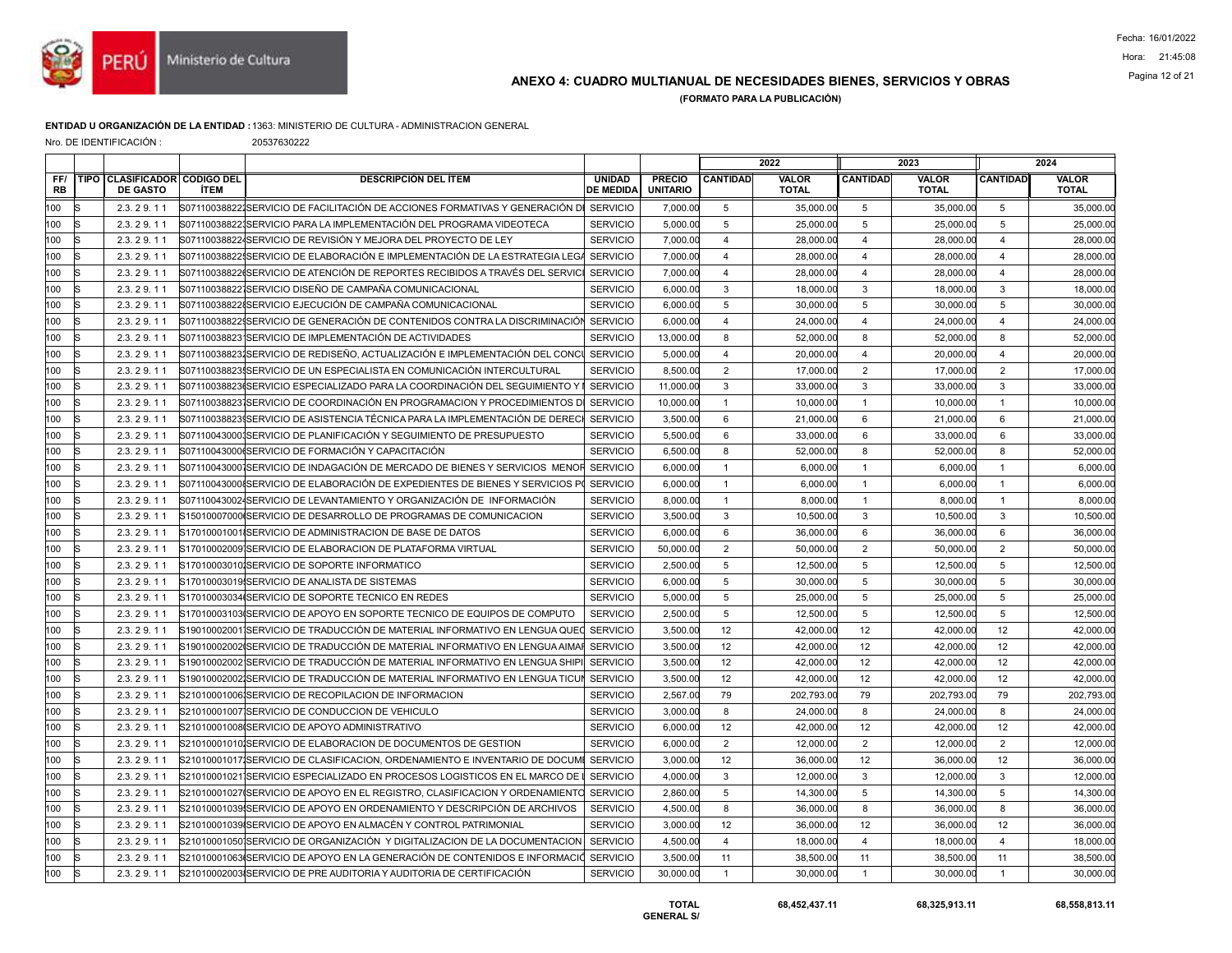

# Pagina 13 of 21 ANEXO 4: CUADRO MULTIANUAL DE NECESIDADES BIENES, SERVICIOS Y OBRAS

(FORMATO PARA LA PUBLICACIÓN)

### ENTIDAD U ORGANIZACIÓN DE LA ENTIDAD :1363: MINISTERIO DE CULTURA - ADMINISTRACION GENERAL

Nro. DE IDENTIFICACIÓN : 20537630222

|                  |    |                                                        |             |                                                                           |                                   |                                  | 2022            |                              |                  | 2023                         |                 | 2024                         |
|------------------|----|--------------------------------------------------------|-------------|---------------------------------------------------------------------------|-----------------------------------|----------------------------------|-----------------|------------------------------|------------------|------------------------------|-----------------|------------------------------|
| FF/<br><b>RB</b> |    | <b>TIPO CLASIFICADOR CODIGO DEL</b><br><b>DE GASTO</b> | <b>ÍTEM</b> | <b>DESCRIPCIÓN DEL ÍTEM</b>                                               | <b>UNIDAD</b><br><b>DE MEDIDA</b> | <b>PRECIO</b><br><b>UNITARIO</b> | <b>CANTIDAD</b> | <b>VALOR</b><br><b>TOTAL</b> | <b>CANTIDAD</b>  | <b>VALOR</b><br><b>TOTAL</b> | <b>CANTIDAD</b> | <b>VALOR</b><br><b>TOTAL</b> |
| 100              | lS | 2.3.29.11                                              |             | S210100040041LIMPIEZA Y MANTENIMIENTO EN MUSEOS Y ZONAS ARQUEOLOGICAS     | <b>SERVICIO</b>                   | 1,450.00                         | 2               | 2,900.00                     | 2                | 2,900.00                     | 2               | 2,900.00                     |
| 100              |    | 2.3.29.11                                              |             | S210100040115SERVICIO DE ANALISIS Y ELABORACION DE INFORMES TECNICOS      | <b>SERVICIO</b>                   | 7,000.00                         | 12              | 84,000.00                    | 12               | 84,000.00                    | 12              | 84,000.00                    |
| 100              |    | 2.3.29.11                                              |             | S21010004015ISERVICIO DE COORDINACION Y SEGUIMIENTO                       | <b>SERVICIO</b>                   | 11,000.00                        | 64              | 424,000.00                   | 64               | 424,000.00                   | 64              | 424,000.00                   |
| 100              |    | 2.3.29.11                                              |             | S25050003000 SERVICIOS DE INTERPRETE                                      | <b>SERVICIO</b>                   | 3,000.00                         | 3               | 9.000.00                     | 3                | 9,000.00                     | 3               | 9.000.00                     |
| 100              |    | 2.3.29.11                                              |             | S50150003005 SERVICIO DE DISEÑO Y DIAGRAMACION DE MATERIALES DE DIFUSION  | <b>SERVICIO</b>                   | 4.000.00                         | $\overline{2}$  | 8.000.00                     | 3                | 12.000.00                    | $\mathbf{3}$    | 12,000.00                    |
| 100              |    | 2.3.29.11                                              |             | S50150003005 DISEÑO Y DIAGRAMACION DE MANUALES                            | <b>SERVICIO</b>                   | 7,000.00                         | 3               | 21,000.00                    | 3                | 21,000.00                    | $\mathbf{3}$    | 21,000.00                    |
| 100              |    | 2.3.29.11                                              |             | S50150003006 SERVICIO DE DISEÑO Y DIAGRAMACION DE CARTILLA                | <b>SERVICIO</b>                   | 20,000.00                        | $\mathbf{1}$    | 20,000.00                    | $\overline{1}$   | 20,000.00                    | $\overline{1}$  | 20,000.00                    |
| 100              |    | 2.3.29.11                                              |             | S50150003006 SERVICIO DE DISEÑO Y DIAGRAMACION DE DOCUMENTOS              | <b>SERVICIO</b>                   | 4,000.00                         | 2               | 8,000.00                     | 2                | 8,000.00                     | 2               | 8,000.00                     |
| 100              |    | 2.3.29.11                                              |             | S70100002001 SERVICIO DE TRANSCRIPCION                                    | <b>SERVICIO</b>                   | 1,450.00                         | 78              | 113,100.00                   | 78               | 113,100.00                   | 78              | 113,100.00                   |
| 100              |    | 2.3.29.11                                              |             | S84050001000 SERVICIO DE GUARDIANIA                                       | <b>SERVICIO</b>                   | 3,000.00                         | 12              | 15,000.00                    | 12               | 15,000.00                    | 12              | 15,000.00                    |
| 100              |    | 2.3.29.11                                              |             | S86010004000 SERVICIO DE APOYO LEGAL                                      | <b>SERVICIO</b>                   | 5,000.00                         | $\overline{7}$  | 35,000.00                    | $\overline{7}$   | 35,000.00                    | $\overline{7}$  | 35,000.00                    |
| 100              |    | 2.3.29.11                                              |             | S860100100001SERVICIO DE ASISTENCIA LEGAL ESPECIALIZADA                   | <b>SERVICIO</b>                   | 7.000.00                         | 6               | 42.000.00                    | $6\phantom{1}$   | 42.000.00                    | 6               | 42.000.00                    |
| 100              |    | 2.6.22.42                                              |             | S60010004012 SERVICIO PUESTA EN VALOR DE CONJUNTOS ARQUITECTONICOS AMPLIA | <b>SERVICIO</b>                   | 2,107,442.00                     | $\overline{1}$  | 2,107,442.00                 | $\mathbf{1}$     | 2,107,442.00                 | $\overline{1}$  | 2,107,442.00                 |
| 109              | R  | 2.3.13.11                                              |             | B17210004000 GASOLINA DE 95 OCTANOS                                       | <b>GALON</b>                      | 10,416.00                        | 12              | 124,992.00                   | 12               | 124,992.00                   | 12              | 124,992.00                   |
| 109              |    | 2.3.13.11                                              |             | B17210007002 DIESEL B5 S50                                                | <b>GALON</b>                      | 14.50                            | 200             | 2.900.00                     | 200              | 2,900.00                     | 200             | 2,900.00                     |
| 109              |    | 2.3.13.11                                              |             | B17210008000 GASOHOL 90 PLUS                                              | <b>GALON</b>                      | 14.60                            | 490             | 7,154.00                     | 490              | 7,154.00                     | 490             | 7,154.00                     |
| 109              | R  | 2.3.15.11                                              |             | B76740005022 TINTA DE IMPRESION PARA HP COD. REF. C4913A AMARILLO         | <b>UNIDAD</b>                     | 151.15                           | 6               | 907.00                       | 6                | 907.00                       | 6               | 907.00                       |
| 109              |    | 2.3.15.11                                              |             | B76740005022 TINTA DE IMPRESION PARA HP COD. REF. C4911A CIAN             | <b>UNIDAD</b>                     | 151.15                           | 6               | 907.00                       | 6                | 907.00                       | 6               | 907.00                       |
| 109              |    | 2.3.15.11                                              |             | B76740005089 TINTA DE IMPRESION PARA HP COD. REF. C4836AE CIAN            | <b>UNIDAD</b>                     | 100.32                           | 9               | 903.00                       | 9                | 903.00                       | 9               | 903.00                       |
| 109              |    | 2.3.15.11                                              |             | B76740005089 TINTA DE IMPRESION PARA HP COD. REF. C4838AE AMARILLO        | <b>UNIDAD</b>                     | 100.32                           | 9               | 903.00                       | 9                | 903.00                       | 9               | 903.00                       |
| 109              |    | 2.3.15.11                                              |             | B767400050981TINTA DE IMPRESION PARA HP COD. REF. C9351A NEGRO            | <b>UNIDAD</b>                     | 72.38                            | 6               | 434.00                       | 6                | 434.00                       | 6               | 434.00                       |
| 109              | R  | 2.3.15.11                                              |             | B76740005106 TINTA DE IMPRESION PARA HP COD. REF. C9352A COLOR            | <b>UNIDAD</b>                     | 105.28                           | 6               | 632.00                       | 6                | 632.00                       | 6               | 632.00                       |
| 109              |    | 2.3.15.11                                              |             | B76740005107 TINTA DE IMPRESION PARA HP COD. REF. CC643WL TRICOLOR        | <b>UNIDAD</b>                     | 82.92                            | $\mathbf{3}$    | 249.00                       | 3                | 249.00                       | $\mathbf{3}$    | 249.00                       |
| 109              |    | 2.3.15.11                                              |             | B767400051121TINTA DE IMPRESION PARA HP COD. REF. C9371A CIAN             | <b>UNIDAD</b>                     | 198.00                           | 6               | 1.188.00                     | 6                | 1.188.00                     | 6               | 1.188.00                     |
| 109              |    | 2.3.15.11                                              |             | B767400051121TINTA DE IMPRESION PARA HP COD. REF. C9374A GRIS             | <b>UNIDAD</b>                     | 198.00                           | 6               | 1,188.00                     | 6                | 1,188.00                     | 6               | 1,188.00                     |
| 109              |    | 2.3.15.11                                              |             | B767400051124TINTA DE IMPRESION PARA HP COD. REF. C9372A MAGENTA          | <b>UNIDAD</b>                     | 235.67                           | 6               | 1,414.00                     | $6\phantom{1}6$  | 1.414.00                     | $6\phantom{1}$  | 1,414.00                     |
| 109              |    | 2.3.15.11                                              |             | B767400051121TINTA DE IMPRESION PARA HP COD. REF. C9403A NEGRO MATE       | <b>UNIDAD</b>                     | 234.00                           | 8               | 1.872.00                     | 8                | 1.872.00                     | 8               | 1.872.00                     |
| 109              |    | 2.3.15.11                                              |             | B76740005112(TINTA DE IMPRESION PARA HP COD, REF. C9370A FOTO NEGRO       | <b>UNIDAD</b>                     | 235.10                           | 8               | 1,881.00                     | 8                | 1,881.00                     | 8               | 1,881.00                     |
| 109              |    | 2.3.15.11                                              |             | B767400051121TINTA DE IMPRESION PARA HP COD. REF. C9373A AMARILLO         | <b>UNIDAD</b>                     | 198.00                           | 6               | 1,188.00                     | $6\phantom{1}6$  | 1.188.00                     | $6\phantom{1}$  | 1,188.00                     |
| 109              |    | 2.3.15.11                                              |             | B76740005121 TINTA DE IMPRESION PARA HP COD. REF. CC641WL NEGRO           | <b>UNIDAD</b>                     | 178.95                           | 3               | 537.00                       | 3                | 537.00                       | 3               | 537.00                       |
| 109              |    | 2.3.15.11                                              |             | B76740005121 TINTA DE IMPRESION PARA HP COD. REF. CC644WL COLOR           | <b>UNIDAD</b>                     | 194.97                           | 3               | 585.00                       | 3                | 585.00                       | $\mathbf{3}$    | 585.00                       |
| 109              |    | 2.3.15.11                                              |             | B767400051231TINTA DE IMPRESION PARA HP COD. REF. CB337WL COLOR           | <b>UNIDAD</b>                     | 73.89                            | 3               | 222.00                       | $\mathbf{3}$     | 222.00                       | $\mathbf{3}$    | 222.00                       |
| 109              | R  | 2.3.15.11                                              |             | B76740005150 TINTA DE IMPRESION PARA EPSON COD. REF. T082120AL NEGRO      | <b>UNIDAD</b>                     | 56.00                            | 6               | 336.00                       | 6                | 336.00                       | 6               | 336.00                       |
| 109              |    | 2.3.15.11                                              |             | B76740005150 TINTA DE IMPRESION PARA EPSON COD. REF. T082220AL CIAN       | <b>UNIDAD</b>                     | 56.00                            | 6               | 336.00                       | $6\phantom{1}6$  | 336.00                       | 6               | 336.00                       |
| 109              |    | 2.3.15.11                                              |             | B767400051501TINTA DE IMPRESION PARA EPSON COD. REF. T082320AL MAGENTA    | <b>UNIDAD</b>                     | 56.00                            | 6               | 336.00                       | $6\phantom{1}6$  | 336.00                       | 6               | 336.00                       |
| 109              |    | 2.3.15.11                                              |             | B76740005150ITINTA DE IMPRESION PARA EPSON COD. REF. T082420AL AMARILLO   | <b>UNIDAD</b>                     | 56.00                            | 6               | 336.00                       | 6                | 336.00                       | 6               | 336.00                       |
| 109              | B  | 2.3.15.11                                              |             | B76740005150 TINTA DE IMPRESION PARA EPSON COD. REF. T082520AL CIAN CLARO | <b>UNIDAD</b>                     | 56.00                            | 6               | 336.00                       | $6\phantom{1}$   | 336.00                       | $6\phantom{1}$  | 336.00                       |
| 109              |    | 2.3.15.11                                              |             | B76740005153ITINTA DE IMPRESION PARA HP COD. REF. CB335WL NEGRO           | <b>UNIDAD</b>                     | 57.9'                            | 3               | 174.00                       | 3                | 174.00                       | $\mathbf{3}$    | 174.00                       |
| 109              |    | 2.3.15.11                                              |             | B767400051741TINTA DE IMPRESION PARA HP COD. REF. CN050AL CIAN            | <b>UNIDAD</b>                     | 79.20                            | 9               | 713.00                       | $\boldsymbol{9}$ | 713.00                       | 9               | 713.00                       |
| 109              | R  | 2.3.15.11                                              |             | B76740005174 TINTA DE IMPRESION PARA HP COD. REF. CN051AL MAGENTA         | <b>UNIDAD</b>                     | 79.20                            | 9               | 713.00                       | 9                | 713.00                       | 9               | 713.00                       |
| 109              |    | 2.3.15.11                                              |             | B76740005175(TINTA DE IMPRESION PARA HP COD, REF. CN052AL AMARILLO        | <b>UNIDAD</b>                     | 79.20                            | 9               | 713.00                       | 9                | 713.00                       | 9               | 713.00                       |
| 109              | B  | 2.3.15.11                                              |             | B767400051761TINTA DE IMPRESIÓN PARA HP COD. REF. CZ130A CIAN             | <b>UNIDAD</b>                     | 91.98                            | 6               | 552.00                       | 6                | 552.00                       | 6               | 552.00                       |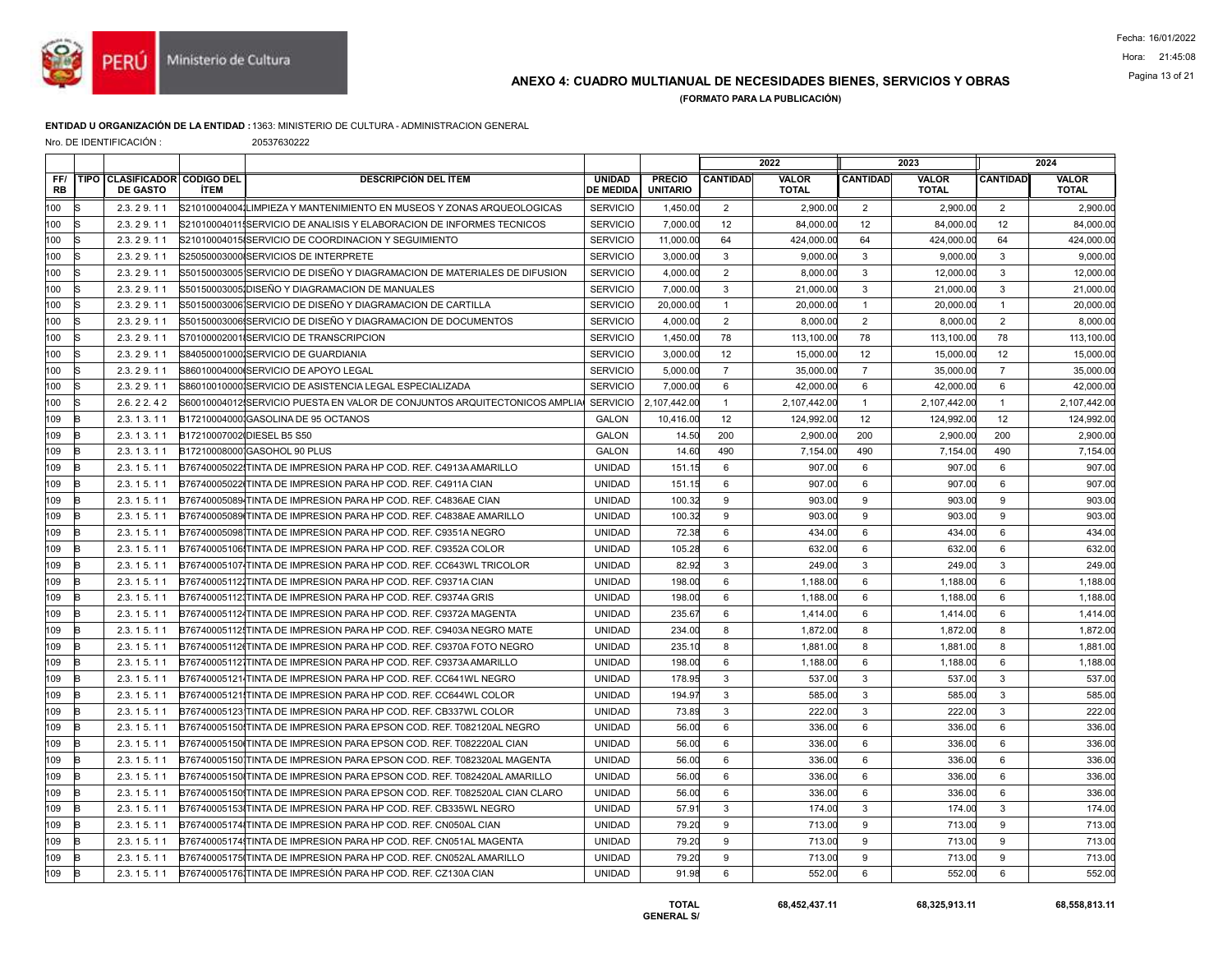

## ANEXO 4: CUADRO MULTIANUAL DE NECESIDADES BIENES, SERVICIOS Y OBRAS Pagina 14 of 21

(FORMATO PARA LA PUBLICACIÓN)

### ENTIDAD U ORGANIZACIÓN DE LA ENTIDAD :1363: MINISTERIO DE CULTURA - ADMINISTRACION GENERAL

Nro. DE IDENTIFICACIÓN : 20537630222

|                  |   |                                                 |             |                                                                              |                                   |                                  | 2022            |                              | 2023            |                              |                 | 2024                  |
|------------------|---|-------------------------------------------------|-------------|------------------------------------------------------------------------------|-----------------------------------|----------------------------------|-----------------|------------------------------|-----------------|------------------------------|-----------------|-----------------------|
| FF/<br><b>RB</b> |   | TIPO CLASIFICADOR CODIGO DEL<br><b>DE GASTO</b> | <b>İTEM</b> | <b>DESCRIPCIÓN DEL ÍTEM</b>                                                  | <b>UNIDAD</b><br><b>DE MEDIDA</b> | <b>PRECIO</b><br><b>UNITARIO</b> | <b>CANTIDAD</b> | <b>VALOR</b><br><b>TOTAL</b> | <b>CANTIDAD</b> | <b>VALOR</b><br><b>TOTAL</b> | <b>CANTIDAD</b> | VALOR<br><b>TOTAL</b> |
| 109              | R | 2.3.15.11                                       |             | B76740005176 TINTA DE IMPRESIÓN PARA HP COD. REF. CZ132A AMARILLO            | <b>UNIDAD</b>                     | 88.50                            | 6               | 531.00                       | 6               | 531.00                       | 6               | 531.00                |
| 109              | B | 2.3.15.11                                       |             | B76740005176ITINTA DE IMPRESIÓN PARA HP COD. REF. CZ131A MAGENTA             | <b>UNIDAD</b>                     | 91.98                            | 6               | 552.00                       | 6               | 552.00                       | 6               | 552.00                |
| 109              |   | 2.3.15.11                                       |             | B76740005177 TINTA DE IMPRESIÓN PARA HP COD. REF. CZ133A NEGRO               | <b>UNIDAD</b>                     | 193.72                           | 3               | 581.00                       | 3               | 581.00                       | 3               | 581.00                |
| 109              | R | 2.3.15.11                                       |             | B76740005194 TINTA DE IMPRESION PARA HP COD, REF, C4810A NEGRO               | <b>UNIDAD</b>                     | 149.00                           | $\overline{7}$  | 1.043.00                     | $\overline{7}$  | 1.043.00                     | $\overline{7}$  | 1,043.00              |
| 109              | R | 2.3.15.11                                       |             | B767400051941TINTA DE IMPRESION PARA HP COD. REF. C4811A CYAN                | <b>UNIDAD</b>                     | 143.50                           | 6               | 861.00                       | 6               | 861.00                       | 6               | 861.00                |
| 109              |   | 2.3.15.11                                       |             | B76740005194 TINTA DE IMPRESION PARA HP COD. REF. C4812A MAGENTA             | <b>UNIDAD</b>                     | 143.50                           | 6               | 861.00                       | 6               | 861.00                       | 6               | 861.00                |
| 109              | R | 2.3.15.11                                       |             | B767400051941TINTA DE IMPRESION PARA HP COD. REF. C4813A AMARRILLO           | <b>UNIDAD</b>                     | 143.50                           | 6               | 861.00                       | 6               | 861.00                       | 6               | 861.00                |
| 109              | R | 2.3.15.11                                       |             | B76740005207 TINTA DE IMPRESION PARA EPSON COD. REF. T774120 NEGRO           | <b>UNIDAD</b>                     | 67.34                            | 3               | 202.00                       | 3               | 202.00                       | 3               | 202.00                |
| 109              |   | 2.3.15.11                                       |             | B76740005209 TINTA DE IMPRESION PARA HP MAGENTA C4837AE                      | <b>UNIDAD</b>                     | 142.20                           | 9               | 1,280.00                     | 9               | 1,280.00                     | 9               | 1,280.00              |
| 109              |   | 2.3.15.11                                       |             | B76740005210 CARTUCHO DE TINTA PARA HEWLETT-PACKARD NEGRO - 51645AE          | <b>UNIDAD</b>                     | 190.00                           | 3               | 570.00                       | $\mathbf{3}$    | 570.00                       | 3               | 570.00                |
| 109              | R | 2.3.15.11                                       |             | B76740005210ICARTUCHO DE TINTA PARA HEWLETT-PACKARD NEGRO - C4844AE          | <b>UNIDAD</b>                     | 204.00                           | 3               | 612.00                       | 3               | 612.00                       | $\mathbf{3}$    | 612.00                |
| 109              |   | 2.3.15.11                                       |             | B76740005210 CARTUCHO DE TINTA PARA HEWLETT-PACKARD TIRCOLOR C6578AE         | <b>UNIDAD</b>                     | 250.00                           | 3               | 750.00                       | 3               | 750.00                       | 3               | 750.00                |
| 109              |   | 2.3.15.11                                       |             | B76740005211(CARTUCHO DE TINTA PARA HEWLETT-PACKARD NEGRO - CC641W           | <b>UNIDAD</b>                     | 187.25                           | 3               | 562.00                       | 3               | 562.00                       | 3               | 562.00                |
| 109              | B | 2.3.15.11                                       |             | B76740006035 TONER DE IMPRESION PARA HP COD. REF. Q2612A NEGRO               | <b>UNIDAD</b>                     | 200.85                           | 6               | 1,205.00                     | 6               | 1,205.00                     | 6               | 1,205.00              |
| 109              |   | 2.3.15.11                                       |             | B767400060521TONER DE IMPRESION PARA HP COD. REF. 16A Q7516A NEGRO           | <b>UNIDAD</b>                     | 708.85                           | 3               | 2.127.00                     | 3               | 2,127.00                     | 3               | 2,127.00              |
| 109              |   | 2.3.15.11                                       |             | B76740006053 TONER DE IMPRESION PARA HP COD. REF. Q7553A NEGRO               | <b>UNIDAD</b>                     | 248.01                           | $\overline{7}$  | 1,736.00                     | $\overline{7}$  | 1,736.00                     | $\overline{7}$  | 1,736.00              |
| 109              | B | 2.3.15.11                                       |             | B76740006063 TONER DE IMPRESION PARA HP COD. REF. 36A CB436A NEGRO           | <b>UNIDAD</b>                     | 248.35                           | 3               | 745.00                       | $\mathbf{3}$    | 745.00                       | $\mathbf{3}$    | 745.00                |
| 109              |   | 2.3.15.11                                       |             | B76740006103 TONER DE IMPRESION PARA HP COD, REF, 85A CE285A NEGRO           | <b>UNIDAD</b>                     | 219.70                           | 5               | 1,099.00                     | 5               | 1.099.00                     | 5               | 1,099.00              |
| 109              | R | 2.3.15.11                                       |             | B76740006104 TONER DE IMPRESION PARA HP COD. REF. 650A CE270A NEGRO          | <b>UNIDAD</b>                     | 815.91                           | 6               | 4,895.00                     | 6               | 4,895.00                     | 6               | 4,895.00              |
| 109              | R | 2.3.15.11                                       |             | B76740006104 TONER DE IMPRESION PARA HP COD. REF. 650A CE271A CIAN           | <b>UNIDAD</b>                     | 1,327.75                         | 6               | 7,967.00                     | 6               | 7,967.00                     | 6               | 7,967.00              |
| 109              |   | 2.3.15.11                                       |             | B76740006104ITONER DE IMPRESION PARA HP COD. REF. 650A CE272A AMARILLO       | <b>UNIDAD</b>                     | 1,327.75                         | 6               | 7.967.00                     | 6               | 7.967.00                     | 6               | 7,967.00              |
| 109              |   | 2.3.15.11                                       |             | B76740006104 TONER DE IMPRESION PARA HP COD. REF. 650A CE273A MAGENTA        | <b>UNIDAD</b>                     | 1,397.46                         | 6               | 8,385.00                     | 6               | 8,385.00                     | 6               | 8,385.00              |
| 109              | R | 2.3.15.11                                       |             | B76740006142 TONER DE IMPRESION PARA HP COD. REF. CF210A NEGRO               | <b>UNIDAD</b>                     | 221.29                           | $\overline{7}$  | 1,549.00                     | $\overline{7}$  | 1,549.00                     | $\overline{7}$  | 1,549.00              |
| 109              | R | 2.3.15.11                                       |             | B76740006142 TONER DE IMPRESION PARA HP COD. REF. CF211A CIAN                | <b>UNIDAD</b>                     | 278.92                           | $\overline{4}$  | 1.116.00                     | $\overline{4}$  | 1.116.00                     | $\overline{4}$  | 1.116.00              |
| 109              | R | 2.3.15.11                                       |             | B76740006142 TONER DE IMPRESION PARA HP COD. REF. CF212A AMARILLO            | <b>UNIDAD</b>                     | 293.16                           | $\overline{4}$  | 1,173.00                     | $\overline{4}$  | 1,173.00                     | $\overline{4}$  | 1,173.00              |
| 109              | R | 2.3.15.11                                       |             | B76740006142 TONER DE IMPRESION PARA HP COD. REF. CF213A MAGENTA             | <b>UNIDAD</b>                     | 295.09                           | $\overline{4}$  | 1,180.00                     | $\overline{4}$  | 1,180.00                     | $\overline{4}$  | 1,180.00              |
| 109              | R | 2.3.15.11                                       |             | B76740006215JTONER DE IMPRESION PARA HP COD. REF. CF331A CIAN                | <b>UNIDAD</b>                     | 1,240.06                         | 3               | 3.720.00                     | $\mathbf{3}$    | 3,720.00                     | $\mathbf{3}$    | 3,720.00              |
| 109              | R | 2.3.15.11                                       |             | B76740006219 TONER DE IMPRESION PARA HP COD. REF. 654A CF332A AMARILLO       | <b>UNIDAD</b>                     | 1,238.23                         | 3               | 3,715.00                     | 3               | 3,715.00                     | $\mathbf{3}$    | 3,715.00              |
| 109              | R | 2.3.15.11                                       |             | B767400062521TONER DE IMPRESION PARA CANNON COD.REF. GPR-39 NEGRO            | <b>UNIDAD</b>                     | 197.63                           | 20              | 3,953.00                     | 20              | 3,953.00                     | 20              | 3,953.00              |
| 109              |   | 2.3.15.11                                       |             | B76740006269 CARTUCHO DE TINTA L0R93AL                                       | <b>UNIDAD</b>                     | 279.50                           | 3               | 839.00                       | 3               | 839.00                       | $\mathbf{3}$    | 839.00                |
| 109              | R | 2.3.15.11                                       |             | B76740006269 CARTUCHO DE TINTA L0R87AL                                       | <b>UNIDAD</b>                     | 279.50                           | 3               | 839.00                       | 3               | 839.00                       | 3               | 839.00                |
| 109              |   | 2.3.15.11                                       |             | B76740006269 CARTUCHO DE TINTA L0R90AL                                       | <b>UNIDAD</b>                     | 279.50                           | 3               | 839.00                       | 3               | 839.00                       | $\mathbf{3}$    | 839.00                |
| 109              | R | 2.3.15.11                                       |             | B76740006270 CARTUCHO DE TINTA L0R96AL                                       | <b>UNIDAD</b>                     | 279.50                           | 3               | 839.00                       | $\mathbf{3}$    | 839.00                       | 3               | 839.00                |
| 109              | R | 2.3.15.11                                       |             | B76740006270 TINTA DE IMPRESION PARA HP COD. REF. B3P23A NEGRO FOTOGRAFICO   | <b>UNIDAD</b>                     | 232.77                           | 21              | 4.888.00                     | 21              | 4,888.00                     | 21              | 4,888.00              |
| 109              |   | 2.3.15.11                                       |             | B76740006270 TINTA DE IMPRESION PARA HP COD. REF. B3P24A GRIS                | <b>UNIDAD</b>                     | 232.77                           | 21              | 4,888.00                     | 21              | 4,888.00                     | 21              | 4,888.00              |
| 109              | R | 2.3.15.11                                       |             | B767500140111CABEZAL DE IMPRESION PARA HP COD. REF. C9380A GRIS NEGRO FOTO   | <b>UNIDAD</b>                     | 243.69                           | 6               | 1,462.00                     | 6               | 1,462.00                     | 6               | 1,462.00              |
| 109              | R | 2.3.15.11                                       |             | B767500140111CABEZAL DE IMPRESION PARA HP COD. REF. C9384A AMARILLO - NEGRO  | <b>UNIDAD</b>                     | 243.69                           | 6               | 1.462.00                     | 6               | 1.462.00                     | 6               | 1,462.00              |
| 109              |   | 2.3.15.11                                       |             | B76750014015ICABEZAL DE IMPRESION PARA HP COD. REF. 72 C9383A MAGENTA - CIAN | <b>UNIDAD</b>                     | 240.15                           | 6               | 1.441.00                     | 6               | 1.441.00                     | 6               | 1.441.00              |
| 109              | R | 2.3.15.11                                       |             | B76750023042 CONJUNTO DE FUSOR PARA HEWLETT-PACKARD - P3005                  | <b>UNIDAD</b>                     | 380.00                           | 3               | 1,140.00                     | 3               | 1,140.00                     | 3               | 1,140.00              |
| 109              | B | 2.3.15.12                                       |             | B71060010018 SOBRE MANILA TAMAÑO EXTRAOFICIO                                 | MPAQUE X 5                        | 12.59                            | 500             | 6.295.00                     | 500             | 6.295.00                     | 500             | 6,295.00              |
| 109              |   | 2.3.15.12                                       |             | B71060010023 SOBRE MANILA TAMAÑO A4                                          | MPAQUE X 5                        | 8.15                             | 600             | 4.890.00                     | 600             | 4,890.00                     | 600             | 4,890.00              |
| 109              | B | 2.3.15.12                                       |             | B71500012000IPERFORADOR DE 2 ESPIGAS PARA 50 HOJAS                           | <b>UNIDAD</b>                     | 19.69                            | 20              | 394.00                       | 20              | 394.00                       | 20              | 394.00                |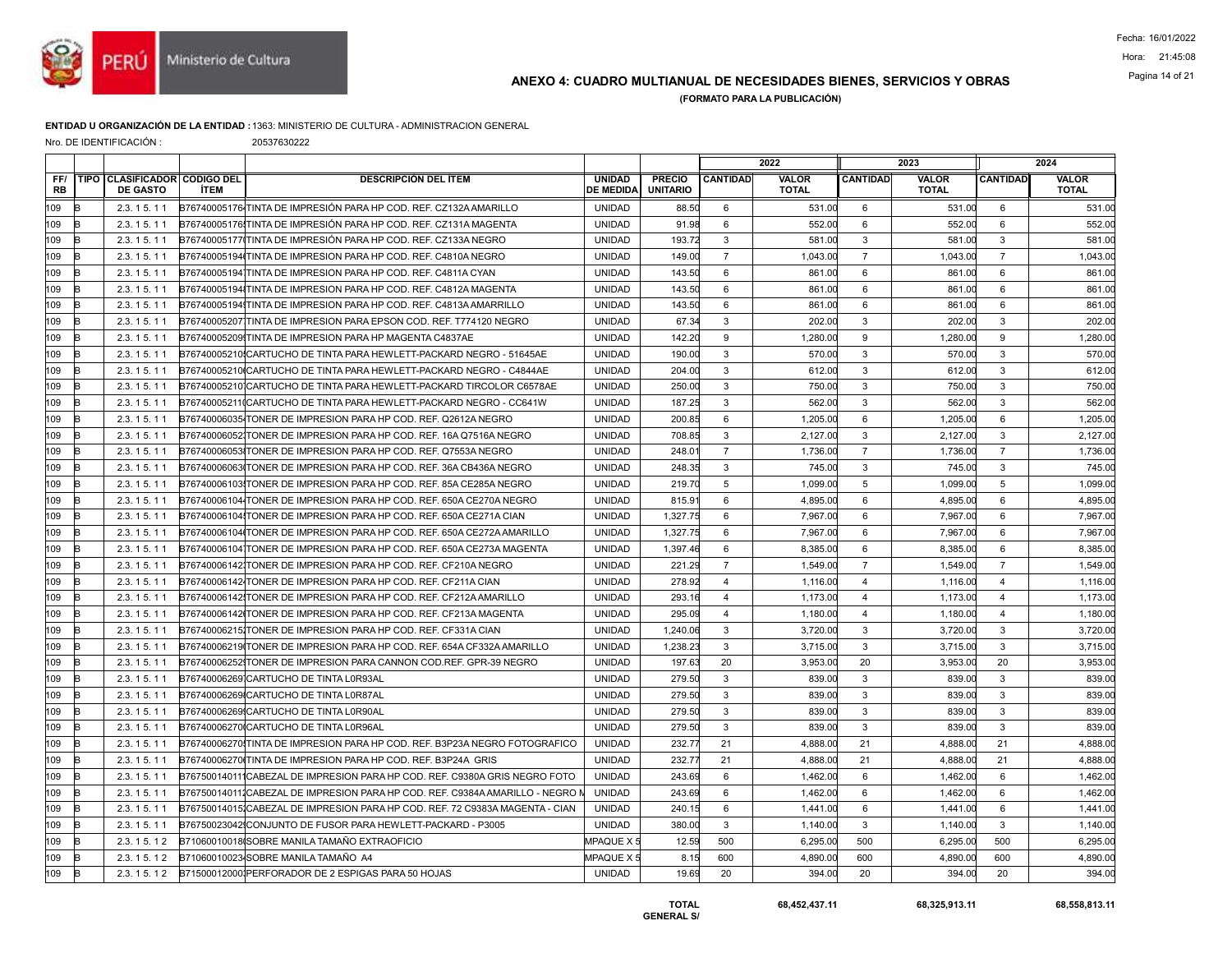

## ANEXO 4: CUADRO MULTIANUAL DE NECESIDADES BIENES, SERVICIOS Y OBRAS Pagina 15 of 21

(FORMATO PARA LA PUBLICACIÓN)

#### ENTIDAD U ORGANIZACIÓN DE LA ENTIDAD :1363: MINISTERIO DE CULTURA - ADMINISTRACION GENERAL

Nro. DE IDENTIFICACIÓN : 20537630222

|                  |             |                                                   |             |                                                                                     |                                   |                                  | 2022            |                              | 2023            |                              |                 | 2024                         |
|------------------|-------------|---------------------------------------------------|-------------|-------------------------------------------------------------------------------------|-----------------------------------|----------------------------------|-----------------|------------------------------|-----------------|------------------------------|-----------------|------------------------------|
| FF/<br><b>RB</b> | <b>TIPO</b> | <b>CLASIFICADOR CODIGO DEL</b><br><b>DE GASTO</b> | <b>İTEM</b> | <b>DESCRIPCIÓN DEL ÍTEM</b>                                                         | <b>UNIDAD</b><br><b>DE MEDIDA</b> | <b>PRECIO</b><br><b>UNITARIO</b> | <b>CANTIDAD</b> | <b>VALOR</b><br><b>TOTAL</b> | <b>CANTIDAD</b> | <b>VALOR</b><br><b>TOTAL</b> | <b>CANTIDAD</b> | <b>VALOR</b><br><b>TOTAL</b> |
| 109              | R           | 2.3.15.12                                         |             | B71500012003 PERFORADOR DE 2 ESPIGAS PARA 150 HOJAS                                 | <b>UNIDAD</b>                     | 216.96                           | 23              | 4,990.00                     | 23              | 4,990.00                     | 23              | 4,990.00                     |
| 109              | B           | 2.3.15.12                                         |             | B71500021002 TABLERO ACRILICO TAMAÑO OFICIO CON SUJETADOR DE METAL                  | <b>UNIDAD</b>                     | 5.99                             | 200             | 1,198.00                     | 200             | 1,198.00                     | 200             | 1,198.00                     |
| 109              | B           | 2.3.15.12                                         |             | B71500022002 TAJADOR DE MESA DE METAL                                               | <b>UNIDAD</b>                     | 30.06                            | 50              | 1.503.00                     | 50              | 1,503.00                     | 50              | 1,503.00                     |
| 109              | R           | 2.3.15.12                                         |             | B71500023004 TIJERA DE METAL DE 8 IN CON MANGO DE PLASTICO                          | <b>UNIDAD</b>                     | 2.30                             | 400             | 920.00                       | 400             | 920.00                       | 400             | 920.00                       |
| 109              | Þ           | 2.3.15.12                                         |             | B71600005000 NUMERADOR AUTOMATICO DE METAL DE 8 DIGITOS                             | <b>UNIDAD</b>                     | 110.96                           | 30              | 3,329.00                     | 30              | 3,329.00                     | 30              | 3,329.00                     |
| 109              | B           | 2.3.15.12                                         |             | B71600006044 PLUMON RESALTADOR PUNTA GRUESA BISELADA COLOR AMARILLO                 | <b>MPAQUE X</b>                   | 1.72                             | 400             | 688.00                       | 400             | 688.00                       | 400             | 688.00                       |
| 109              | B           | 2.3.15.12                                         |             | B71600006044 PLUMON RESALTADOR PUNTA GRUESA BISELADA COLOR ANARANJADO               | <b>MPAQUE X</b>                   | 1.72                             | 300             | 516.00                       | 300             | 516.00                       | 300             | 516.00                       |
| 109              | B           | 2.3.15.12                                         |             | B716000070001PORTAMINA 0.5 MM                                                       | <b>UNIDAD</b>                     | 4.09                             | 300             | 1.227.00                     | 300             | 1.227.00                     | 300             | 1,227.00                     |
| 109              | B           | 2.3.15.12                                         |             | B71600008004 SELLO FECHADOR AUTOMATICO                                              | <b>UNIDAD</b>                     | 39.50                            | 50              | 1,975.00                     | 50              | 1,975.00                     | 50              | 1,975.00                     |
| 109              | B           | 2.3.15.12                                         |             | B71720005020 PAPEL BOND 90 G DE 36 IN X 45 M PARA PLOTTER                           | <b>UNIDAD</b>                     | 28.00                            | 23              | 644.00                       | 23              | 644.00                       | 23              | 644.00                       |
| 109              | B           | 2.3.15.12                                         |             | B717200050221PAPEL BOND 80 G TAMAÑO A4.                                             | MILLAR                            | 22.63                            | 2000            | 45.260.00                    | 2000            | 45.260.00                    | 2000            | 45,260.00                    |
| 109              | R           | 2.3.15.12                                         |             | B71720008001 (PAPEL KRAFT 60 G DE 1.20 M X 90 CM                                    | <b>UNIDAD</b>                     | 0.19                             | 1000            | 190.00                       | 1000            | 190.00                       | 1000            | 190.00                       |
| 109              | B           | 2.3.15.12                                         |             | B76750012068IPAD PARA MOUSE ANATOMICO CON GEL                                       | <b>UNIDAD</b>                     | 7.89                             | 500             | 3,945.00                     | 500             | 3,945.00                     | 500             | 3,945.00                     |
| 109              | B           | 2.3.15.41                                         |             | B28500010013ITOMACORRIENTE DOBLE CON PLACA DE METAL                                 | <b>UNIDAD</b>                     | 32.00                            | 50              | 1,600.00                     | 50              | 1,600.00                     | 50              | 1,600.00                     |
| 109              | B           | 2.3.15.41                                         |             | B28540012027 PANEL LED 30X120 CM                                                    | <b>UNIDAD</b>                     | 193.00                           | 200             | 38,600.00                    | 200             | 38,600.00                    | 200             | 38,600.00                    |
| 109              | B           | 2.3.15.41                                         |             | B28540032003IPANEL DE LUCES LED 60CM X 60CM X 36W EMPOTRABLE                        | <b>UNIDAD</b>                     | 183.00                           | 300             | 54,900.00                    | 300             | 54,900.00                    | 300             | 54,900.00                    |
| 109              | B           | 2.3. 199. 199                                     |             | B64630009006 ESTANTE DE ANGULO RANURADO DE METAL DE 1 CUERPO 5 DIVISIONES           | <b>UNIDAD</b>                     | 250.00                           | 10              | 2,500.00                     | 10              | 2.500.00                     | 10              | 2,500.00                     |
| 109              | k           | 2.3.21.11                                         |             | S90100004000 PASAJES INTERNACIONALES                                                | <b>SERVICIO</b>                   | 10,000.00                        | $\overline{1}$  | 10,000.00                    | $\mathbf{1}$    | 10,000.00                    | $\overline{1}$  | 10,000.00                    |
| 109              | S           | 2.3.21.21                                         |             | S90100001000 PASAJES Y GASTOS DE TRANSPORTE                                         | <b>SERVICIO</b>                   | 7,606.14                         | 133             | 98,536.80                    | 133             | 98,536.80                    | 133             | 98,536.80                    |
| 109              | S           | 2.3.21.21                                         |             | S90100001000¦SERVICIO DE PASAJES NACIONALES E INTERNACIONALES                       | <b>SERVICIO</b>                   | 1,500.00                         | 20              | 30,000.00                    | 20              | 30,000.00                    | 20              | 30,000.00                    |
| 109              | k           | 2.3.21.299                                        |             | S90100006001TRANSPORTE Y TRASLADO DE PERSONAL                                       | <b>SERVICIO</b>                   | 5,000.00                         | $\overline{2}$  | 10,000.00                    | 2               | 10,000.00                    | 2               | 10,000.00                    |
| 109              | S           | 2.3.22.11                                         |             | S87010002000ISERVICIO DE ENERGIA ELECTRICA                                          | <b>SERVICIO</b>                   | 274,166.00                       | 23              | 1,049,992.00                 | 23              | 1,049,992.00                 | 23              | 1,049,992.00                 |
| 109              | lS          | 2.3.22.12                                         |             | S87010001000 SERVICIO DE AGUA POTABLE                                               | <b>SERVICIO</b>                   | 36,250.00                        | 23              | 150,000.00                   | 23              | 150,000.00                   | 23              | 150,000.00                   |
| 109              | k           | 2.3.22.23                                         |             | S87050003001ISERVICIO DE INTERNET                                                   | <b>SERVICIO</b>                   | 163.63                           | 11              | 1,799.93                     | 11              | 1,799.93                     | 11              | 1,799.93                     |
| 109              | lS.         | 2.3.23.12                                         |             | S84050001001ISERVICIO DE SEGURIDAD Y VIGILANCIA                                     | <b>SERVICIO</b>                   | 150,727.00                       | $\overline{1}$  | 150,727.00                   | $\overline{1}$  | 150,727.00                   | $\overline{1}$  | 150,727.00                   |
| 109              | lS          | 2.3.24.21                                         |             | S60010006000 SERVICIO DE MANTENIMIENTO DE INFRAESTRUCTURAS EN GENERAL               | <b>SERVICIO</b>                   | 100,000.00                       | $\mathbf{1}$    | 100,000.00                   | $\overline{1}$  | 100,000.00                   | $\overline{1}$  | 100,000.00                   |
| 109              | lS          | 2.3.24.51                                         |             | S60750007011IMANTENIMIENTO PREVENTIVO Y CORRECTIVO DE VEHICULOS DE TRANSI           | SERVICIO                          | 16,666.00                        | 12              | 199,992.00                   | 12              | 199,992.00                   | 12              | 199,992.00                   |
| 109              | lS.         | 2.3.24.71                                         |             | S17010003095ISERVICIO DE SOPORTE TÉCNICO Y MANTENIMIENTO PREVENTIVO PARA            | <b>SERVICIO</b>                   | 400,000.00                       | $\overline{1}$  | 400,000.00                   | $\overline{1}$  | 400,000.00                   | $\overline{1}$  | 400,000.00                   |
| 109              | ls          | 2.3.24.71                                         |             | S60010004012IMANTENIMIENTO PREVENTIVO Y CORRECTIVO DE ESCALERAS PRESURIZ            | <b>SERVICIO</b>                   | 35,000.00                        | $\overline{1}$  | 35,000.00                    | $\overline{1}$  | 35,000.00                    | $\overline{1}$  | 35,000.00                    |
| 109              | lS          | 2.3.24.71                                         |             | S60100001000!MANTENIMIENTO DE EQUIPOS DE AIRE ACONDICIONADO                         | <b>SERVICIO</b>                   | 117,398.00                       | $\mathbf{1}$    | 117.398.00                   | $\overline{1}$  | 117,398.00                   | $\overline{1}$  | 117,398.00                   |
| 109              | k           | 2.3.24.71                                         |             | S60100001002IMANTENIMIENTO PREVENTIVO DE EQUIPO DE AIRE ACONDICIONADO               | <b>SERVICIO</b>                   | 4,500.00                         | $\overline{1}$  | 4,500.00                     | $\overline{1}$  | 4,500.00                     | $\overline{1}$  | 4,500.00                     |
| 109              | lS          | 2.3.24.71                                         |             | S60100001003IMANTENIMIENTO Y SOPORTE INTEGRAL AL CENTRO DE DATOS                    | <b>SERVICIO</b>                   | 80,000.00                        | $\mathbf{1}$    | 80,000.00                    | $\overline{1}$  | 80,000.00                    | $\overline{1}$  | 80,000.00                    |
| 109              | S           | 2.3.24.71                                         |             | S60100003000IMANTENIMIENTO PREVENTIVO Y CORRECTIVO DE VENTILADORES MECAN            | <b>SERVICIO</b>                   | 35,000.00                        | $\overline{1}$  | 35,000.00                    | $\mathbf{1}$    | 35,000.00                    | $\overline{1}$  | 35,000.00                    |
| 109              | <b>Is</b>   | 2.3.24.71                                         |             | S60300005002 MANTENIMIENTO Y SOPORTE DE LA CENTRAL TELEFONICA                       | <b>SERVICIO</b>                   | 34,000.00                        | $\mathbf{1}$    | 34,000.00                    | $\overline{1}$  | 34,000.00                    | $\overline{1}$  | 34,000.00                    |
| 109              | lS          | 2.3.24.71                                         |             | S60300048006 MANTENIMIENTO PREVENTIVO DE CIRCUITO CERRADO DE VIDEO                  | <b>SERVICIO</b>                   | 8,000.00                         | 2               | 16,000.00                    | 2               | 16,000.00                    | $\overline{2}$  | 16,000.00                    |
| 109              | lS          | 2.3.24.71                                         |             | S60300048009IMANTENIMIENTO PREVENTIVO Y CORRECTIVO DE TOTEM                         | <b>SERVICIO</b>                   | 20,000.00                        | $\mathbf{1}$    | 20,000.00                    | $\overline{1}$  | 20,000.00                    | $\overline{1}$  | 20,000.00                    |
| 109              | ls          | 2.3.24.71                                         |             | S60550001007 MANTENIMIENTO PREVENTIVO DE SISTEMA DE ILUMINACION                     | <b>SERVICIO</b>                   | 20,000.00                        | $\mathbf{1}$    | 20,000.00                    | $\overline{1}$  | 20,000.00                    | $\overline{1}$  | 20,000.00                    |
| 109              | k           | 2.3.24.71                                         |             | S60560004000 MANTENIMIENTO PREVENTIVO DE LA SUB ESTACION DE ENERGIA ELECTR SERVICIO |                                   | 35,000.00                        | $\overline{1}$  | 35,000.00                    | $\mathbf{1}$    | 35,000.00                    | $\overline{1}$  | 35,000.00                    |
| 109              | lS          | 2.3.24.71                                         |             | S60560004000IMANTENIMIENTO PREVENTIVO DE GRUPO ELECTROGENO                          | <b>SERVICIO</b>                   | 20,000.00                        | $\overline{1}$  | 20,000.00                    | $\overline{1}$  | 20,000.00                    | $\overline{1}$  | 20,000.00                    |
| 109              | lS          | 2.3.24.71                                         |             | S60950001000 MANTENIMIENTO PREVENTIVO Y CORRECTIVO DE ASCENSORES                    | <b>SERVICIO</b>                   | 67,074.00                        | $\mathbf{1}$    | 67,074.00                    | $\mathbf{1}$    | 67,074.00                    | $\overline{1}$  | 67,074.00                    |
| 109              | R           | 2.3.24.71                                         |             | S609600010141MANTENIMIENTO PREVENTIVO DE BOMBA DE AGUA                              | <b>SERVICIO</b>                   | 30,000.00                        | $\mathbf{1}$    | 30,000.00                    | $\mathbf{1}$    | 30,000.00                    | $\overline{1}$  | 30,000.00                    |
| 109              | ls          | 2.3.24.71                                         |             | S60960001015 MANTENIMIENTO DE SISTEMA MECANICO PARA ESCENARIO TEATRAL               | <b>SERVICIO</b>                   | 415,528.00                       | $\mathbf{1}$    | 415,528.00                   | $\overline{1}$  | 415,528.00                   | $\overline{1}$  | 415,528.00                   |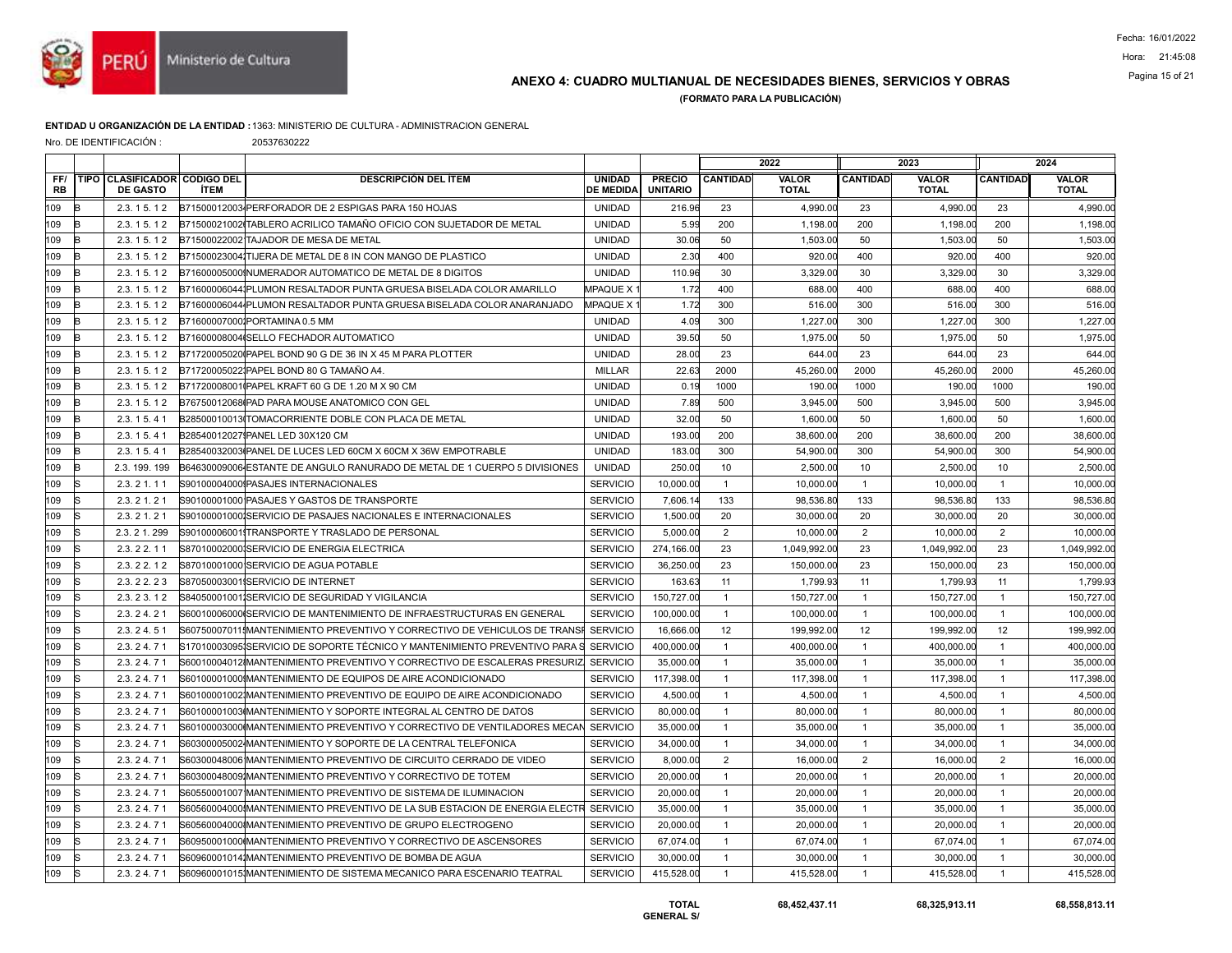

# Pagina 16 of 21 ANEXO 4: CUADRO MULTIANUAL DE NECESIDADES BIENES, SERVICIOS Y OBRAS

(FORMATO PARA LA PUBLICACIÓN)

#### ENTIDAD U ORGANIZACIÓN DE LA ENTIDAD :1363: MINISTERIO DE CULTURA - ADMINISTRACION GENERAL

Nro. DE IDENTIFICACIÓN : 20537630222

|                  |    |                                                        |             |                                                                             |                                   |                                  | 2022                    |                              | 2023            |                              |                 | 2024                         |
|------------------|----|--------------------------------------------------------|-------------|-----------------------------------------------------------------------------|-----------------------------------|----------------------------------|-------------------------|------------------------------|-----------------|------------------------------|-----------------|------------------------------|
| FF/<br><b>RB</b> |    | <b>TIPO CLASIFICADOR CODIGO DEL</b><br><b>DE GASTO</b> | <b>İTEM</b> | <b>DESCRIPCIÓN DEL ÍTEM</b>                                                 | <b>UNIDAD</b><br><b>DE MEDIDA</b> | <b>PRECIO</b><br><b>UNITARIO</b> | <b>CANTIDAD</b>         | <b>VALOR</b><br><b>TOTAL</b> | <b>CANTIDAD</b> | <b>VALOR</b><br><b>TOTAL</b> | <b>CANTIDAD</b> | <b>VALOR</b><br><b>TOTAL</b> |
| 109              | R  | 2.3.25.11                                              |             | S94050001000 ALQUILER DE OFICINA REMOTA                                     | <b>SERVICIO</b>                   | 891.00                           | 11                      | 9,801.00                     | 11              | 9,801.00                     | 11              | 9,801.00                     |
| 109              | ls | 2.3.25.11                                              |             | S94050004000 ALQUILER DE INMUEBLES                                          | <b>SERVICIO</b>                   | 24,613.00                        | 59                      | 153,290.00                   | 69              | 156,066.00                   | 67              | 171,366.00                   |
| 109              |    | 2.3.25.12                                              |             | S94200003000 ALQUILER DE AMBULANCIA                                         | <b>SERVICIO</b>                   | 36,000.00                        | $\overline{1}$          | 36,000.00                    | $\mathbf{1}$    | 36,000.00                    | $\overline{1}$  | 36,000.00                    |
| 109              |    | 2.3.25.199                                             |             | S940500040041ALQUILER DE BAÑOS PORTATILES                                   | <b>SERVICIO</b>                   | 2,800.00                         | 12                      | 33,600.00                    | 12              | 33,600.00                    | 12              | 33,600.00                    |
| 109              | IS | 2.3.25.199                                             |             | S94250001001IRENOVACION DE LICENCIA DE SOFTWARE                             | <b>SERVICIO</b>                   | 10.100.00                        | $\overline{2}$          | 10.100.00                    | $\overline{2}$  | 10.100.00                    | $\overline{2}$  | 10,100.00                    |
| 109              |    | 2.3.25.199                                             |             | S94250001003 SUSCRIPCION ANUAL A LICENCIA DE SOFTWARE                       | <b>SERVICIO</b>                   | 7,200.00                         | $\overline{4}$          | 28,800.00                    | 5               | 36,000.00                    | $\overline{4}$  | 28,800.00                    |
| 109              |    | 2.3.26.34                                              |             | S85050006001 SEGURO DE INCENDIO Y LINEAS ALIADAS (MULTIRIESGO)              | <b>SERVICIO</b>                   | 172,460.00                       | $\overline{1}$          | 172,460.00                   | $\overline{1}$  | 172,460.00                   | $\overline{1}$  | 172,460.00                   |
| 109              | R  | 2.3.26.399                                             |             | S85050006000 SEGUROS DE BIENES MUEBLES E INMUEBLES                          | <b>SERVICIO</b>                   | 500,000.00                       | $\mathbf{1}$            | 500,000.00                   | $\mathbf{1}$    | 500,000.00                   | $\overline{1}$  | 500,000.00                   |
| 109              |    | 2.3.26.399                                             |             | S85050008000 SEGURO DE CASCOS                                               | <b>SERVICIO</b>                   | 14,668.00                        | $\mathbf{1}$            | 14,668.00                    | $\mathbf{1}$    | 14,668.00                    | $\overline{1}$  | 14,668.00                    |
| 109              |    | 2.3.26.399                                             |             | S85050009000 SEGUROS DE RESPONSABILIDAD CIVIL PARA DRONES                   | <b>SERVICIO</b>                   | 54,763.00                        | $\overline{1}$          | 54,763.00                    | $\overline{1}$  | 54,763.00                    | $\overline{1}$  | 54,763.00                    |
| 109              | R  | 2.3.27.31                                              |             | S35050001000ICURSO GESTION POR PROCESOS                                     | <b>SERVICIO</b>                   | 9,000.00                         | $\overline{1}$          | 9.000.00                     | $\mathbf{1}$    | 9.000.00                     | $\overline{1}$  | 9,000.00                     |
| 109              |    | 2.3.27.31                                              |             | S35050002001ICURSO RELACIONADO A TEMAS DE CULTURA ORGANIZACIONAL            | <b>SERVICIO</b>                   | 6,000.00                         | $\overline{1}$          | 6.000.00                     | $\overline{1}$  | 6.000.00                     | $\overline{1}$  | 6,000.00                     |
| 109              |    | 2.3.27.31                                              |             | S35050003003 SERVICIO DE CAPACITACION EN TEMAS DE LA LEY DE CONTRATACIONES  | <b>SERVICIO</b>                   | 5,000.00                         | $\overline{1}$          | 5.000.00                     | $\mathbf{1}$    | 5,000.00                     | $\overline{1}$  | 5,000.00                     |
| 109              |    | 2.3.27.31                                              |             | S35050003003 SERVICIO DE CAPACITACION DE PRESERVACION DIGITAL DE DOCUMENTO  | <b>SERVICIO</b>                   | 5,000.00                         | $\overline{1}$          | 5,000.00                     | $\mathbf{1}$    | 5,000.00                     | $\overline{1}$  | 5,000.00                     |
| 109              |    | 2.3.27.31                                              |             | S35200001002ICAPACITACION EN DIVERSAS ESPECIALIDADES                        | <b>SERVICIO</b>                   | 4,000.00                         | $\overline{1}$          | 4.000.00                     | $\mathbf{1}$    | 4,000.00                     | $\overline{1}$  | 4,000.00                     |
| 109              |    | 2.3.27.31                                              |             | S35200001049 CAPACITACION EN GESTION PUBLICA                                | <b>SERVICIO</b>                   | 9,000.00                         | $\overline{1}$          | 9.000.00                     | $\mathbf{1}$    | 9,000.00                     | $\overline{1}$  | 9,000.00                     |
| 109              | s  | 2.3.27.31                                              |             | S35200001137tCAPACITACION EN TEMAS DE CULTURA                               | <b>SERVICIO</b>                   | 5,000.00                         | $\overline{1}$          | 5,000.00                     | $\mathbf{1}$    | 5,000.00                     | $\overline{1}$  | 5,000.00                     |
| 109              |    | 2.3.27.31                                              |             | S35200001229 CURSO DE CAPACITACION GESTION DE PATRIMONIO ARQUEOLOGICO MU    | <b>SERVICIO</b>                   | 7.000.00                         | $\mathbf{1}$            | 7.000.00                     | $\mathbf{1}$    | 7.000.00                     | $\overline{1}$  | 7.000.00                     |
| 109              |    | 2.3.27.31                                              |             | S35200001229 CURSO DE GESTION POR INDICADORES                               | <b>SERVICIO</b>                   | 9,000.00                         | $\overline{1}$          | 9,000.00                     | $\overline{1}$  | 9,000.00                     | $\overline{1}$  | 9,000.00                     |
| 109              |    | 2.3.27.31                                              |             | S35200001239 CURSO DE CAPACITACIÓN EN CALIDAD EN LA ATENCIÓN AL USUARIO     | <b>SERVICIO</b>                   | 9,500.00                         | $\overline{1}$          | 9,500.00                     | $\mathbf{1}$    | 9,500.00                     | $\overline{1}$  | 9,500.00                     |
| 109              |    | 2.3.27.31                                              |             | S35200001259ISERVICIO DE CAPACITACION DEL CURSO ARCHIVOS ELECTRONICOS       | <b>SERVICIO</b>                   | 5,000.00                         | $\overline{1}$          | 5.000.00                     | $\overline{1}$  | 5,000.00                     | $\overline{1}$  | 5,000.00                     |
| 109              |    | 2.3.27.31                                              |             | S35200001259ICURSO DE ACTUALIZACIÓN EN PATRIMONIO CULTURAL INMUEBLE         | <b>SERVICIO</b>                   | 5,000.00                         | $\overline{1}$          | 5,000.00                     | $\overline{1}$  | 5,000.00                     | $\overline{1}$  | 5,000.00                     |
| 109              |    | 2.3.27.31                                              |             | S35200001261ISERVICIO DE CAPACITACION DE QUECHUA                            | <b>SERVICIO</b>                   | 5,000.00                         | $\overline{1}$          | 5.000.00                     | $\overline{1}$  | 5,000.00                     | $\overline{1}$  | 5,000.00                     |
| 109              | R  | 2.3.27.31                                              |             | S35200001262 CAPACITACION MUSEOGRAFIA Y MUSEOLOGIA                          | <b>SERVICIO</b>                   | 5,000.00                         | $\overline{1}$          | 5,000.00                     | $\overline{1}$  | 5,000.00                     | $\overline{1}$  | 5,000.00                     |
| 109              |    | 2.3.27.31                                              |             | S35200001262ICAPACITACION TALLER DE INTEGRIDAD PUBLICA Y LUCHA CONTRA LA CO | <b>SERVICIO</b>                   | 5,000.00                         | $\overline{1}$          | 5.000.00                     | $\mathbf{1}$    | 5,000.00                     | $\overline{1}$  | 5,000.00                     |
| 109              |    | 2.3.27.31                                              |             | S35200001263IGESTION DOCUMENTAL Y SU RELACION CON LA NORMALIZACION          | <b>SERVICIO</b>                   | 6,500.00                         | $\overline{1}$          | 6,500.00                     | $\overline{1}$  | 6,500.00                     | $\overline{1}$  | 6,500.00                     |
| 109              | IS | 2.3.27.95                                              |             | S27150002000 ORGANIZACION DE EVENTOS CULTURALES                             | <b>SERVICIO</b>                   | 25,000.00                        | $\overline{4}$          | 100,000.00                   | $\overline{4}$  | 100,000.00                   | $\overline{4}$  | 100,000.00                   |
| 109              | ls | 2.3.27.101                                             |             | S10010001000ISERVICIO DE ATENCION PARA EVENTOS DIVERSOS                     | <b>SERVICIO</b>                   | 11,250.00                        | $\overline{\mathbf{A}}$ | 45.000.00                    | $\overline{4}$  | 45,000.00                    | $\overline{4}$  | 45,000.00                    |
| 109              |    | 2.3.27.101                                             |             | S35200001263 SERVICIO DE SEMINARIOS Y TALLERES                              | <b>SERVICIO</b>                   | 4,500.00                         | 3                       | 13,500.00                    | 3               | 13,500.00                    | 3               | 13,500.00                    |
| 109              |    | 2.3.27.116                                             |             | S50010005056 SERVICIO DE IMPRESIONES EN GENERAL                             | <b>SERVICIO</b>                   | 18,800.00                        | $\overline{4}$          | 37,600.00                    | $\overline{4}$  | 37,600.00                    | $\overline{4}$  | 37,600.00                    |
| 109              | lS | 2.3.27.116                                             |             | S50150003001 SERVICIO DE DIAGRAMACIÓN, DISEÑO E IMPRESIÓN                   | <b>SERVICIO</b>                   | 6,800.00                         | 3                       | 20,400.00                    | 3               | 20,400.00                    | $\mathbf{3}$    | 20,400.00                    |
| 109              |    | 2.3.27.1199                                            |             | S07050004001 SERVICIO ESPECIALIZADO EN EDUCACION                            | <b>SERVICIO</b>                   | 5,000.00                         | 3                       | 15,000.00                    | 3               | 15,000.00                    | 3               | 15,000.00                    |
| 109              |    | 2.3.27.1199                                            |             | S07110038295 <sup>1</sup> SERVICIO DE DISEÑO Y ELABORACION DE CATALOGO      | <b>SERVICIO</b>                   | 2,000.00                         | $\overline{1}$          | 2,000.00                     | $\mathbf{1}$    | 2,000.00                     | $\overline{1}$  | 2,000.00                     |
| 109              | R  | 2.3.27.1199                                            |             | S071100387524SERVICIO DE IMPLEMENTACION DE SEÑALETICA INSTITUCIONAL         | <b>SERVICIO</b>                   | 3,000.00                         | 5                       | 15.000.00                    | 5               | 15,000.00                    | 5               | 15,000.00                    |
| 109              |    | 2.3.27.1199                                            |             | S07110038772 SERVICIO DE CORRECCION DE ESTILO PARA PUBLICACION DE LA INVEST | <b>SERVICIO</b>                   | 3,000.00                         | 3                       | 9,000.00                     | 3               | 9,000.00                     | 3               | 9,000.00                     |
| 109              |    | 2.3.27.1199                                            |             | S10010004001ISERVICIO DE PRODUCCION DE EVENTOS                              | <b>SERVICIO</b>                   | 37,500.00                        | $\overline{2}$          | 37,500.00                    | $\overline{2}$  | 37,500.00                    | 2               | 37,500.00                    |
| 109              | R  | 2.3.27.1199                                            |             | S17010003004 SERVICIO DE APOYO EN SISTEMAS INFORMATICOS                     | <b>SERVICIO</b>                   | 3,000.00                         | 12                      | 36,000.00                    | 12              | 36,000.00                    | 12              | 36,000.00                    |
| 109              |    | 2.3.27.1199                                            |             | S17010003010IELABORACION Y MANTENIMIENTO DE PAGINA WEB                      | <b>SERVICIO</b>                   | 10,000.00                        | $\overline{1}$          | 10.000.00                    | $\mathbf{1}$    | 10,000.00                    | $\overline{1}$  | 10,000.00                    |
| 109              |    | 2.3.27.1199                                            |             | S17010003032ISERVICIO DE DESARROLLO E IMPLEMENTACION DE PORTAL WEB          | <b>SERVICIO</b>                   | 4,000.00                         | $\overline{1}$          | 4.000.00                     | $\overline{1}$  | 4,000.00                     | $\overline{1}$  | 4,000.00                     |
| 109              | IS | 2.3.27.1199                                            |             | S19010002000ISERVICIO DE TRADUCCION DE DOCUMENTOS OFICIALES                 | <b>SERVICIO</b>                   | 3,000.00                         | 2                       | 6,000.00                     | $\overline{2}$  | 6,000.00                     | 2               | 6,000.00                     |
| 109              |    | 2.3.27.1199                                            |             | S21010001014 SERVICIO DE PROTOCOLO                                          | <b>SERVICIO</b>                   | 2,500.00                         | $\overline{1}$          | 2.500.00                     | $\overline{1}$  | 2,500.00                     | $\overline{1}$  | 2,500.00                     |
| 109              | ls | 2.3.27.1199                                            |             | S21010001018 SERVICIO DE APOYO LOGISTICO                                    | <b>SERVICIO</b>                   | 150,727.00                       | $\overline{1}$          | 150,727.00                   | $\overline{1}$  | 150,727.00                   | $\overline{1}$  | 150,727.00                   |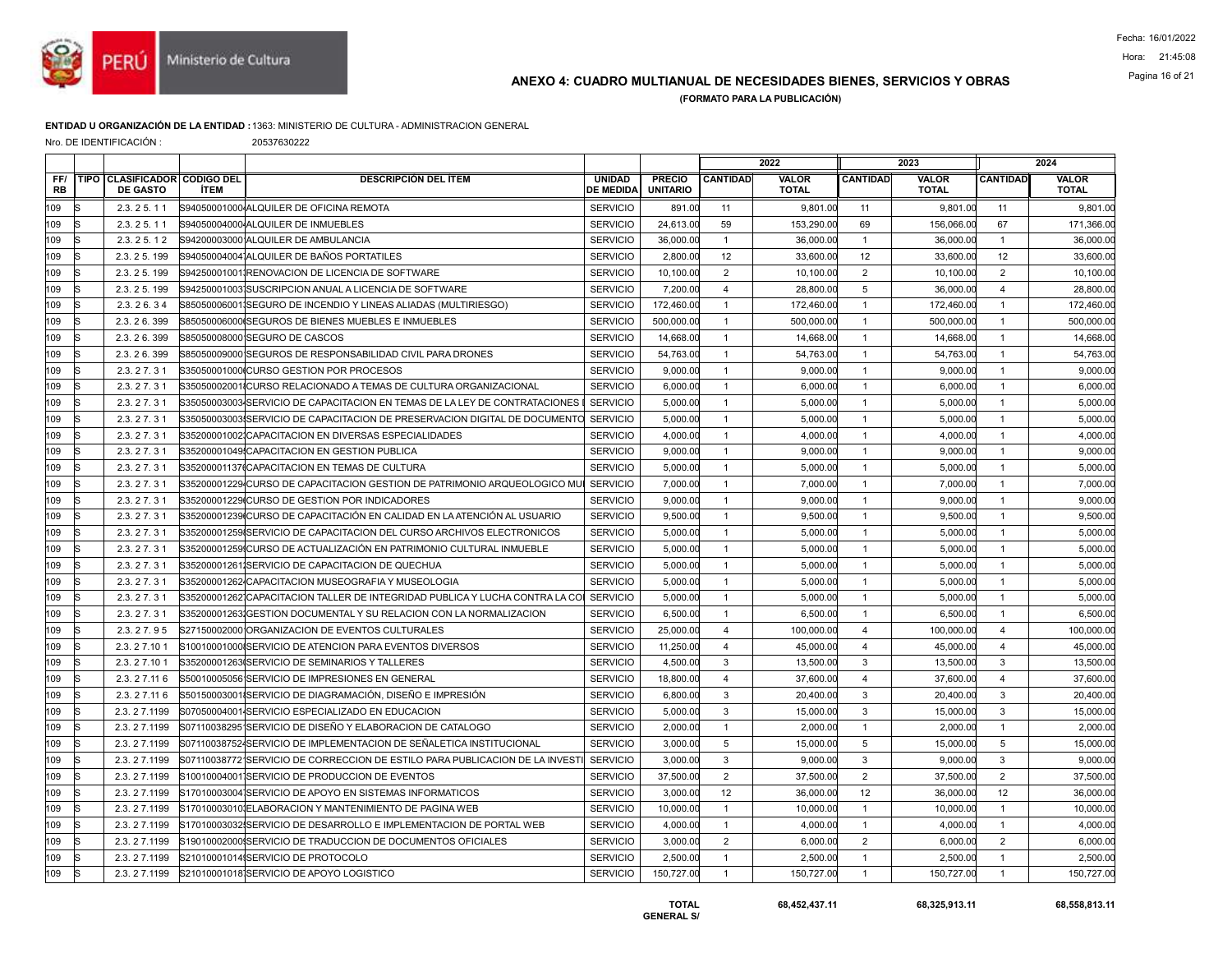

# Pagina 17 of 21 ANEXO 4: CUADRO MULTIANUAL DE NECESIDADES BIENES, SERVICIOS Y OBRAS

(FORMATO PARA LA PUBLICACIÓN)

### ENTIDAD U ORGANIZACIÓN DE LA ENTIDAD :1363: MINISTERIO DE CULTURA - ADMINISTRACION GENERAL

Nro. DE IDENTIFICACIÓN : 20537630222

|                  |    |                                                 |             |                                                                                       |                                   |                                  | 2022                    |                       | 2023            |                              |                 |                              |
|------------------|----|-------------------------------------------------|-------------|---------------------------------------------------------------------------------------|-----------------------------------|----------------------------------|-------------------------|-----------------------|-----------------|------------------------------|-----------------|------------------------------|
| FF/<br><b>RB</b> |    | TIPO CLASIFICADOR CODIGO DEL<br><b>DE GASTO</b> | <b>İTEM</b> | <b>DESCRIPCIÓN DEL ÍTEM</b>                                                           | <b>UNIDAD</b><br><b>DE MEDIDA</b> | <b>PRECIO</b><br><b>UNITARIO</b> | <b>CANTIDAD</b>         | VALOR<br><b>TOTAL</b> | <b>CANTIDAD</b> | <b>VALOR</b><br><b>TOTAL</b> | <b>CANTIDAD</b> | <b>VALOR</b><br><b>TOTAL</b> |
| 109              | R  | 2.3.27.1199                                     |             | S21010004017IDERECHO DE AUTOR POR USO TEMPORAL DE OBRAS AUDIOVISUALES                 | <b>SERVICIO</b>                   | 4,000.00                         | 3                       | 12,000.00             | 3               | 12,000.00                    | 3               | 12,000.00                    |
| 109              | lS | 2.3.27.1199                                     |             | S21020004002ISERVICIO COMO OPERADOR LOGISTICO Y COORDINACION DE EVENTOS               | <b>SERVICIO</b>                   | 46,000.00                        | 2                       | 46,000.00             | $\overline{2}$  | 46,000.00                    | $\overline{2}$  | 46,000.00                    |
| 109              |    | 2.3.27.1199                                     |             | S25100003001 DERECHOS DE APDAYC                                                       | <b>SERVICIO</b>                   | 20,000.00                        | $\mathbf{1}$            | 20,000.00             | $\mathbf{1}$    | 20,000.00                    | $\overline{1}$  | 20,000.00                    |
| 109              |    | 2.3.27.1199                                     |             | S25100003001 DERECHOS DE UNIMPRO                                                      | <b>SERVICIO</b>                   | 3,000.00                         | $\mathbf{1}$            | 3,000.00              | $\overline{1}$  | 3,000.00                     | $\overline{1}$  | 3,000.00                     |
| 109              | lS | 2.3.27.1199                                     |             | S27150002000 SERVICIO DE VENTA DE ENTRADAS EN LÍNEA Y PRESENCIALES                    | <b>SERVICIO</b>                   | 57.00                            | $\mathbf{1}$            | 57.00                 | $\mathbf{1}$    | 57.00                        | $\overline{1}$  | 57.0                         |
| 109              |    | 2.3.27.1199                                     |             | S35200001057 SERVICIO DE PLANIFICACION Y ORGANIZACION DE TALLERES                     | <b>SERVICIO</b>                   | 11,500.00                        | $\mathbf{1}$            | 11,500.00             | $\mathbf{1}$    | 11,500.00                    | $\mathbf{1}$    | 11,500.00                    |
| 109              | IS | 2.3.27.1199                                     |             | S35200001264¦CURSO DE CAPACITACIÓN ORIENTADO A LA INNOVACIÓN Y DIGITALIZACIĆ          | <b>SERVICIO</b>                   | 30,000.00                        | $\mathbf{1}$            | 30,000.00             | $\mathbf{1}$    | 30,000.00                    | $\overline{1}$  | 30,000.00                    |
| 109              | ls | 2.3.27.1199                                     |             | S50050003000 IMPRESIONES DE AFICHES                                                   | <b>SERVICIO</b>                   | 8,550.00                         | $\mathbf{1}$            | 8,550.00              | $\overline{1}$  | 8,550.00                     | $\overline{1}$  | 8,550.00                     |
| 109              |    | 2.3.27.1199                                     |             | S50150001000IDISEÑO Y DIAGRAMACION DE LIBRO                                           | <b>SERVICIO</b>                   | 5,000.00                         | $\mathbf{1}$            | 5,000.00              | $\mathbf{1}$    | 5,000.00                     | $\mathbf{1}$    | 5,000.00                     |
| 109              |    | 2.3.27.1199                                     |             | S50150003001 SERVICIO DE DIAGRAMACION E IMPRESION DE PUBLICACION                      | <b>SERVICIO</b>                   | 1,500.00                         | $\mathbf{1}$            | 1,500.00              | $\mathbf{1}$    | 1,500.00                     | $\overline{1}$  | 1,500.00                     |
| 109              | IS | 2.3.27.1199                                     |             | S50150003012ISERVICIO DE DISEÑO GRAFICO                                               | <b>SERVICIO</b>                   | 1.00                             | 9000                    | 9,000.00              | 9000            | 9,000.00                     | 9000            | 9,000.00                     |
| 109              |    | 2.3.27.1199                                     |             | S52600013018İSERVICIO DE INSTALACION DE ROTULADOS EN VINIL                            | <b>SERVICIO</b>                   | 3.000.00                         | 5                       | 15,000.00             | 5               | 15,000.00                    | 5               | 15,000.00                    |
| 109              |    | 2.3.27.1199                                     |             | S70100002006 SERVICIO DE DIGITALIZACION Y SISTEMATIZACION DE PLANOS                   | <b>SERVICIO</b>                   | 7,500.00                         | $\overline{2}$          | 15,000.00             | $\overline{2}$  | 15,000.00                    | 2               | 15,000.00                    |
| 109              | IS | 2.3.27.1199                                     |             | S90150007003 SERVICIO DE ABASTECIMIENTO DE AGUA POTABLE MEDIANTE CISTERNA             | <b>SERVICIO</b>                   | 2,000.00                         | 10                      | 20,000.00             | 10              | 20,000.00                    | 10              | 20,000.00                    |
| 109              |    | 2.3.29.11                                       |             | S050200030001SERVICIO DE GUIAS TURISTICOS                                             | <b>SERVICIO</b>                   | 2,000.00                         | $\overline{2}$          | 4,000.00              | $\overline{2}$  | 4,000.00                     | 2               | 4,000.00                     |
| 109              |    | 2.3.29.11                                       |             | S06200001001 SERVICIO DE MANTENIMIENTO Y LIMPIEZA PARA INSTALACIONES                  | <b>SERVICIO</b>                   | 5,620.00                         | 30                      | 44,440.00             | 30              | 44,440.00                    | 30              | 44,440.00                    |
| 109              |    | 2.3.29.11                                       |             | S07010026000 SERVICIO DE ASISTENCIA LEGAL ESPECIALIZADA EN GESTIÓN PÚBLICA            | <b>SERVICIO</b>                   | 10,000.00                        | 3                       | 30,000.00             | 3               | 30,000.00                    | 3               | 30,000.00                    |
| 109              |    | 2.3.29.11                                       |             | S07050003074 SERVICIO DE PARAMEDICO                                                   | <b>SERVICIO</b>                   | 10,500.00                        | $\mathbf{1}$            | 10,500.00             | $\mathbf{1}$    | 10,500.00                    | $\mathbf{1}$    | 10,500.00                    |
| 109              |    | 2.3.29.11                                       |             | S07050004010 INTERVENCION ESPECIALIZADA EN ACTIVIDADES CULTURALES                     | <b>SERVICIO</b>                   | 4,000.00                         | 10                      | 40,000.00             | 10              | 40,000.00                    | 10              | 40,000.00                    |
| 109              |    | 2.3.29.11                                       |             | S07050004025 SERVICIO DE CURADOR DE EXPOSICION                                        | <b>SERVICIO</b>                   | 9,000.00                         | 12                      | 108,000.00            | 12              | 108,000.00                   | 12              | 108,000.00                   |
| 109              |    | 2.3.29.11                                       |             | S07050004026 SERVICIO ESPECIALIZADO EN SOCIOLOGIA                                     | <b>SERVICIO</b>                   | 1,400.00                         | 3                       | 4,200.00              | 3               | 4,200.00                     | 3               | 4,200.00                     |
| 109              |    | 2.3.29.11                                       |             | S071100380101SERVICIO DE GUIA Y/O AYUDANTE DE CAMPO                                   | <b>SERVICIO</b>                   | 1,500.00                         | 6                       | 9,000.00              | 6               | 9,000.00                     | 6               | 9,000.00                     |
| 109              |    | 2.3.29.11                                       |             | S07110038018 REGISTRO DE PIEZAS ENCONTRADAS EN EXCAVACIONES ARQUEOLOGIC               | <b>SERVICIO</b>                   | 3,500.00                         | 3                       | 10,500.00             | 3               | 10,500.00                    | $\mathbf{3}$    | 10,500.00                    |
| 109              | lS | 2.3.29.11                                       |             | S07110038023(SERVICIO DE SISTEMATIZACION DE INFORMACION                               | <b>SERVICIO</b>                   | 3,500.00                         | 12                      | 42,000.00             | 12              | 42,000.00                    | 12              | 42,000.00                    |
| 109              |    | 2.3.29.11                                       |             | S07110038030!SERVICIO DE ASISTENCIA TECNICA ADMINISTRATIVA                            | <b>SERVICIO</b>                   | 3,500.00                         | 4                       | 14,000.00             | $\overline{4}$  | 14,000.00                    | $\overline{4}$  | 14,000.00                    |
| 109              |    | 2.3.29.11                                       |             | S071100380311SERVICIO ESPECIALIZADO EN CIENCIAS DE LA COMUNICACION                    | <b>SERVICIO</b>                   | 25,500.00                        | $\mathbf{1}$            | 25,500.00             | $\mathbf{1}$    | 25,500.00                    | $\overline{1}$  | 25,500.00                    |
| 109              |    | 2.3.29.11                                       |             | S071100380401SERVICIO DE APOYO TECNICO EN TEMAS ARQUEOLOGICOS                         | <b>SERVICIO</b>                   | 4,000.00                         | 6                       | 24,000.00             | 6               | 24,000.00                    | 6               | 24,000.00                    |
| 109              |    | 2.3.29.11                                       |             | S071100380411SERVICIO ESPECIALIZADO DE APOYO EN INGENIERIA DE SISTEMAS                | <b>SERVICIO</b>                   | 7,000.00                         | 5                       | 35,000.00             | 5               | 35,000.00                    | 5               | 35,000.00                    |
| 109              |    | 2.3.29.11                                       |             | S071100380441SERVICIO DE ASISTENCIA TECNICA EN ORGANIZACION DE EVENTOS                | <b>SERVICIO</b>                   | 4,000.00                         | 18                      | 72,000.00             | 18              | 72,000.00                    | 18              | 72,000.00                    |
| 109              |    | 2.3.29.11                                       |             | S07110038052ISERVICIO ESPECIALIZADO DE ASISTENCIA EN SUPERVISION Y CONTROL            | <b>L</b> SERVICIO                 | 13,000.00                        | 3                       | 39,000.00             | 3               | 39,000.00                    | 3               | 39,000.00                    |
| 109              |    | 2.3.29.11                                       |             | S071100380584SERVICIO DE COORDINACION DE PROYECTOS                                    | <b>SERVICIO</b>                   | 15.000.00                        | 8                       | 60,000,00             | 8               | 60.000.00                    | 8               | 60,000.00                    |
| 109              |    | 2.3.29.11                                       |             | S071100380625SERVICIO DE APOYO TECNICO ARQUITECTURA                                   | <b>SERVICIO</b>                   | 8,500.00                         | $\overline{4}$          | 34,000.00             | $\overline{4}$  | 34,000.00                    | $\overline{4}$  | 34,000.00                    |
| 109              |    | 2.3.29.11                                       |             | lS07110038066∮SERVICIO ESPECIALIZADO DESARROLLO DEL PLAN OPERATIVO Y PRESUFİ SERVICIO |                                   | 5,000.00                         | 6                       | 30,000.00             | 6               | 30,000.00                    | 6               | 30,000.00                    |
| 109              | lS | 2.3.29.11                                       |             | S071100380801SERVICIO DE ASISTENCIA ESPECIALIZADA EN GESTION EDUCATIVA                | <b>SERVICIO</b>                   | 5,500.00                         | 3                       | 16,500.00             | 3               | 16,500.00                    | 3               | 16,500.00                    |
| 109              |    | 2.3.29.11                                       |             | S07110038080 SERVICIO DE ASISTENCIA ESPECIALIZADA EN INTERCULTURALIDAD                | <b>SERVICIO</b>                   | 150.00                           | 12                      | 1,800.00              | 12              | 1,800.00                     | 12              | 1,800.00                     |
| 109              |    | 2.3.29.11                                       |             | S071100381159SERVICIO ESPECIALIZADO EN ANTROPOLOGIA                                   | <b>SERVICIO</b>                   | 6,500.00                         | $\overline{4}$          | 13,000.00             | $\overline{4}$  | 13,000.00                    | $\overline{4}$  | 13,000.00                    |
| 109              | lS | 2.3.29.11                                       |             | S071100381711SERVICIO ESPECIALIZADO EN TEMAS DE PATRIMONIO Y ARQUEOLOGIA              | <b>SERVICIO</b>                   | 5,000.00                         | 3                       | 15,000.00             | 3               | 15,000.00                    | 3               | 15,000.00                    |
| 109              |    | 2.3.29.11                                       |             | S07110038245 SERVICIO DE APOYO TÉCNICO EN MANTENIMIENTO                               | <b>SERVICIO</b>                   | 9,000.00                         | $\mathbf{1}$            | 9,000.00              | $\overline{1}$  | 9,000.00                     | $\mathbf{1}$    | 9,000.00                     |
| 109              |    | 2.3.29.11                                       |             | S071100382461SERVICIO DE ASISTENCIA TECNICA EN COMUNICACIONES                         | <b>SERVICIO</b>                   | 4,000.00                         | 6                       | 24,000.00             | 6               | 24,000.00                    | 6               | 24,000.00                    |
| 109              | lS | 2.3.29.11                                       |             | S071100382951SERVICIO ESPECIALIZADO EN REDES DE COMUNICACION                          | <b>SERVICIO</b>                   | 13,500.00                        | $\mathbf{1}$            | 13,500.00             | $\mathbf{1}$    | 13,500.00                    | $\overline{1}$  | 13,500.00                    |
| 109              |    | 2.3.29.11                                       |             | S071100383984SERVICIO DE GESTION Y MONITOREO DE REDES SOCIALES                        | <b>SERVICIO</b>                   | 2,000.00                         | 3                       | 6,000.00              | 3               | 6,000.00                     | 3               | 6,000.00                     |
| 109              |    | 2.3.29.11                                       |             | S07110038407 SERVICIO ESPECIALIZADO EN INGENIERIA ELECTRICA                           | <b>SERVICIO</b>                   | 6,500.00                         | $\overline{\mathbf{A}}$ | 26,000.00             | $\overline{4}$  | 26,000.00                    | $\overline{4}$  | 26,000.00                    |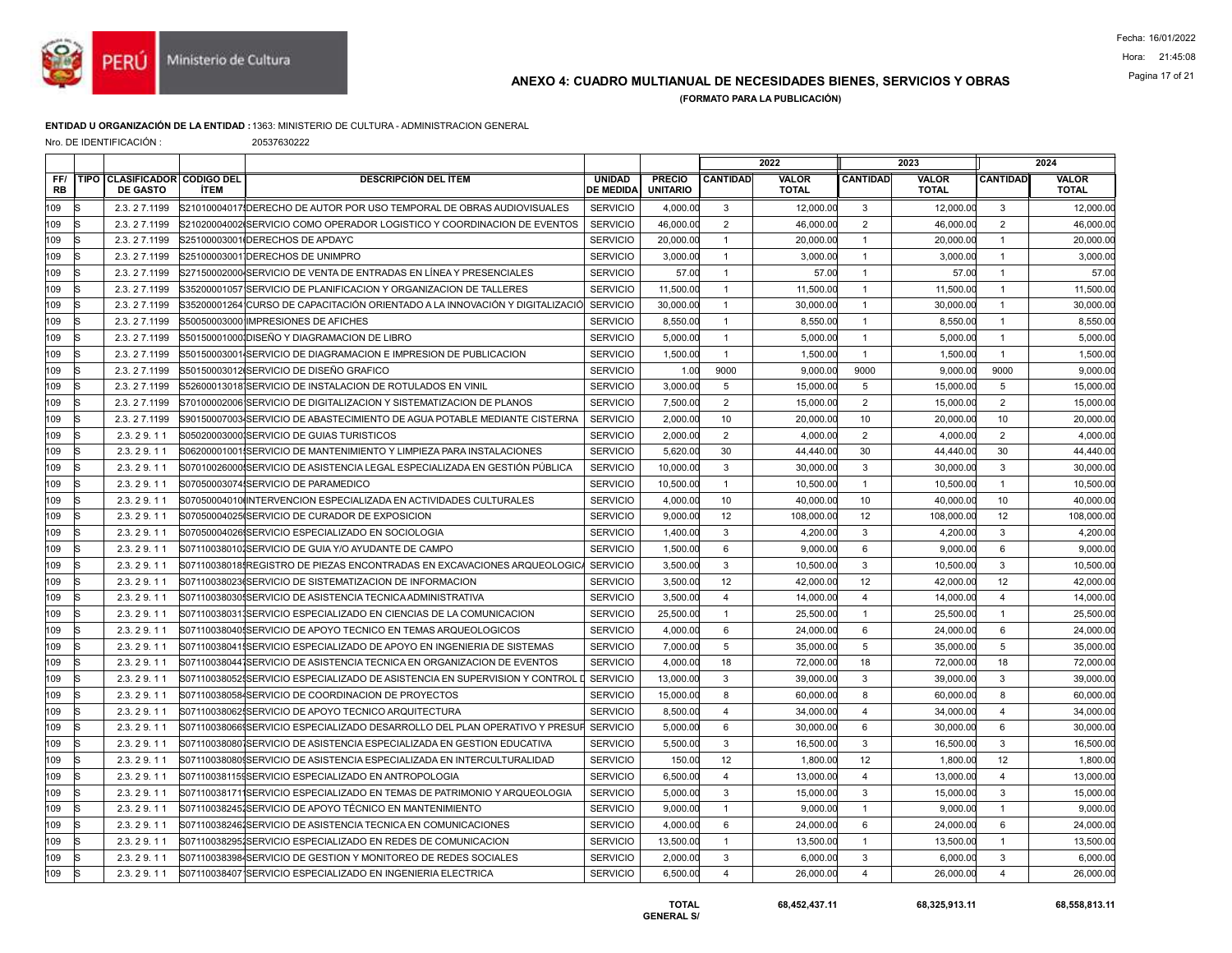

# Pagina 18 of 21 ANEXO 4: CUADRO MULTIANUAL DE NECESIDADES BIENES, SERVICIOS Y OBRAS

(FORMATO PARA LA PUBLICACIÓN)

### ENTIDAD U ORGANIZACIÓN DE LA ENTIDAD :1363: MINISTERIO DE CULTURA - ADMINISTRACION GENERAL

Nro. DE IDENTIFICACIÓN : 20537630222

|                  |    |                                                 |             |                                                                                                 |                                  | 2022            |                              | 2023            |                              |                 | 2024                         |
|------------------|----|-------------------------------------------------|-------------|-------------------------------------------------------------------------------------------------|----------------------------------|-----------------|------------------------------|-----------------|------------------------------|-----------------|------------------------------|
| FF/<br><b>RB</b> |    | TIPO CLASIFICADOR CODIGO DEL<br><b>DE GASTO</b> | <b>İTEM</b> | <b>DESCRIPCIÓN DEL ÍTEM</b><br><b>UNIDAD</b><br><b>DE MEDIDA</b>                                | <b>PRECIO</b><br><b>UNITARIO</b> | <b>CANTIDAD</b> | <b>VALOR</b><br><b>TOTAL</b> | <b>CANTIDAD</b> | <b>VALOR</b><br><b>TOTAL</b> | <b>CANTIDAD</b> | <b>VALOR</b><br><b>TOTAL</b> |
| 109              | R  | 2.3.29.11                                       |             | S07110038577(SERVICIO DE COORDINACION, GESTIÓN Y APOYO EN LA FORMULACIÓN DI_SERVICIO            | 6,500.00                         | $\overline{4}$  | 26,000.00                    | $\overline{4}$  | 26,000.00                    | $\overline{4}$  | 26,000.00                    |
| 109              | lS | 2.3.29.11                                       |             | <b>SERVICIO</b><br>S07110038579ISERVICIO DE APOYO EN GABINETE EN LABORES ARQUEOLOGICOS          | 1,000.00                         | 6               | 6,000.00                     | 6               | 6,000.00                     | 6               | 6,000.00                     |
| 109              |    | 2.3.29.11                                       |             | <b>SERVICIO</b><br>S071100385800SERVICIO DE ASISTENTE EN GESTION SOCIAL                         | 1,800.00                         | 3               | 5,400.00                     | 3               | 5,400.00                     | 3               | 5,400.00                     |
| 109              |    | 2.3.29.11                                       |             | S071100385824SERVICIO ESPECIALIZADO EN COMUNICACIÓN COMUNITARIA<br><b>SERVICIO</b>              | 15,600.00                        | $\overline{1}$  | 15,600.00                    | $\mathbf{1}$    | 15,600.00                    | $\overline{1}$  | 15,600.00                    |
| 109              |    | 2.3.29.11                                       |             | S071100385831SERVICIO DE JURADO PARA EVENTOS CULTURALES<br><b>SERVICIO</b>                      | 30,000.00                        | $\overline{1}$  | 30,000.00                    | $\mathbf{1}$    | 30,000.00                    | $\overline{1}$  | 30,000.00                    |
| 109              |    | 2.3.29.11                                       |             | S071100385831SERVICIO DE ASISTENTE DE GESTION<br><b>SERVICIO</b>                                | 6,500.00                         | $\overline{4}$  | 26,000.00                    | $\overline{4}$  | 26,000.00                    | $\overline{4}$  | 26,000.00                    |
| 109              | R  | 2.3.29.11                                       |             | S07110038584(SERVICIO DE REGISTRO GRAFICO DE LA ARQUITECTURA DE ELEMENTOS<br><b>SERVICIO</b>    | 4.000.00                         | 6               | 24,000.00                    | 6               | 24,000.00                    | 6               | 24,000.00                    |
| 109              | lS | 2.3.29.11                                       |             | <b>SERVICIO</b><br>S07110038585(SERVICIO DE ELABORACION DE INFORMES TECNICOS ARQUEOLOGICOS      | 13,000.00                        | 15              | 67,000.00                    | 15              | 67,000.00                    | 15              | 67,000.00                    |
| 109              |    | 2.3.29.11                                       |             | S071100385854SERVICIO ESPECIALISTA EN ARQUEOLOGIA<br><b>SERVICIO</b>                            | 5,000.00                         | $\overline{7}$  | 35,000.00                    | $\overline{7}$  | 35,000.00                    | $\mathbf{3}$    | 15,000.00                    |
| 109              |    | 2.3.29.11                                       |             | <b>SERVICIO</b><br>S07110038586(SERVICIO DE VERIFICACIÓN DE BIENES CULTURALES  HISTORICOS ARTIS | 3,500.00                         | 6               | 21,000.00                    | 6               | 21,000.00                    | 6               | 21,000.00                    |
| 109              | lS | 2.3.29.11                                       |             | S07110038586 SERVICIO DE ASISTENTE PARA LA DIFUSIÓN DE LA PROGRAMACIÓN ARTÍS SERVICIO           | 16,500.00                        | $\mathbf{1}$    | 16,500.00                    | $\mathbf{1}$    | 16,500.00                    | $\overline{1}$  | 16,500.00                    |
| 109              |    | 2.3.29.11                                       |             | <b>SERVICIO</b><br>S07110038586ISERVICIO DE FISIOTERAPEUTA                                      | 5,100.00                         | 6               | 30.600.00                    | 6               | 30,600.00                    | 6               | 30,600.00                    |
| 109              |    | 2.3.29.11                                       |             | <b>SERVICIO</b><br>S07110038732 SERVICIO DE COORDINACIÓN Y SEGUIMIENTO AL PROGRAMA DE PROYEC    | 8,000.00                         | 12              | 96,000.00                    | 12              | 96,000.00                    | 12              | 96,000.00                    |
| 109              | R  | 2.3.29.11                                       |             | S07110038734{SERVICIO DE COORDINACIÓN Y PLANEAMIENTO DE ACTIVIDADES PÚBLICA<br><b>SERVICIO</b>  | 9,000.00                         | 10              | 46,000.00                    | 10              | 46,000.00                    | 10              | 46,000.00                    |
| 109              |    | 2.3.29.11                                       |             | S071100387351SERVICIO DE APOYO TECNICO<br><b>SERVICIO</b>                                       | 25,500.00                        | $\overline{2}$  | 25,500.00                    | 2               | 25,500.00                    | 2               | 25,500.00                    |
| 109              |    | 2.3.29.11                                       |             | S071100387361SERVICIO DE ANALISTA LEGAL<br><b>SERVICIO</b>                                      | 3,300.00                         | 5               | 16,500.00                    | 5               | 16,500.00                    | 5               | 16,500.00                    |
| 109              | IS | 2.3.29.11                                       |             | S071100387384SERVICIO COMO ESPECIALISTA LEGAL<br><b>SERVICIO</b>                                | 10,000.00                        | 3               | 30,000.00                    | 3               | 30,000.00                    | 3               | 30,000.00                    |
| 109              |    | 2.3.29.11                                       |             | S071100387386ESPECIALISTA EN ELABORACION DE INFORMES LEGALES<br><b>SERVICIO</b>                 | 16,000.00                        | 11              | 45.000.00                    | 11              | 45.000.00                    | 11              | 45,000.00                    |
| 109              |    | 2.3.29.11                                       |             | <b>SERVICIO</b><br>S07110038739(ESPECIALISTA EN ELABORACION DE DOCUMENTOS ADMINISTRATIVOS Y     | 5,500.00                         | 6               | 33,000.00                    | 6               | 33,000.00                    | 6               | 33,000.00                    |
| 109              |    | 2.3.29.11                                       |             | <b>SERVICIO</b><br>S071100387409ESPECIALISTA EN DOCUMENTOS DE GESTION ADMINISTRATIVA Y FINANCI  | 1,000.00                         | 3               | 3,000.00                     | 3               | 3,000.00                     | $\mathbf{3}$    | 3,000.00                     |
| 109              |    | 2.3.29.11                                       |             | <b>SERVICIO</b><br>S071100387425SERVICIO DE ASISTENCIA LEGAL ESPECIALIZADA                      | 24,000.00                        | $\overline{1}$  | 24.000.00                    | $\overline{1}$  | 24,000.00                    | $\overline{1}$  | 24,000.00                    |
| 109              |    | 2.3.29.11                                       |             | <b>SERVICIO</b><br>S07110038743 APOYO ADMINISTRATIVO EN MESA DE PARTES                          | 10,116.67                        | 48              | 70,600.00                    | 48              | 70,600.00                    | 48              | 70,600.00                    |
| 109              |    | 2.3.29.11                                       |             | <b>SERVICIO</b><br>S071100387435SERVICIO DE RECAUDACION DE INGRESOS                             | 2,000.00                         | 6               | 12,000.00                    | 6               | 12,000.00                    | 6               | 12,000.00                    |
| 109              |    | 2.3.29.11                                       |             | <b>SERVICIO</b><br>S071100387436APOYO EN ARCHIVO Y ATENCION DE BIBLIOTECA                       | 2.000.00                         | 3               | 6.000.00                     | 3               | 6.000.00                     | 3               | 6.000.00                     |
| 109              |    | 2.3.29.11                                       |             | S071100387441SERVICIO DE UN PROFESIONAL EN ARQUITECTURA<br><b>SERVICIO</b>                      | 23,300.00                        | 40              | 202,600.00                   | 40              | 202,600.00                   | 40              | 202,600.00                   |
| 109              |    | 2.3.29.11                                       |             | <b>SERVICIO</b><br>S071100387441SERVICIO DE UN PROFESIONAL EN TEMAS DE ARQUEOLOGIA              | 13,500.00                        | 12              | 52,500.00                    | 12              | 52,500.00                    | 12              | 52,500.00                    |
| 109              |    | 2.3.29.11                                       |             | <b>SERVICIO</b><br>S071100387450SERVICIO PROFESIONAL DE CADISTA                                 | 3,000.00                         | 6               | 9.000.00                     | 6               | 9.000.00                     | 6               | 9.000.00                     |
| 109              |    | 2.3.29.11                                       |             | <b>SERVICIO</b><br>S071100387455SERVICIO PROFESIONAL PARA LA ELABORACION DE DIAGNOSTICO DE HE   | 2,500.00                         | 3               | 7,500.00                     | 3               | 7,500.00                     | 3               | 7,500.00                     |
| 109              |    | 2.3.29.11                                       |             | <b>SERVICIO</b><br>S07110038747{SERVICIO DE ASISTENCIA DE SISTEMA DE ILUMINACION                | 10,500.00                        | $\overline{1}$  | 10,500.00                    | $\overline{1}$  | 10,500.00                    | $\overline{1}$  | 10,500.00                    |
| 109              | R  | 2.3.29.11                                       |             | S071100387479SERVICIO DE COORDINADOR DE ACTIVIDADES CULTURALES<br><b>SERVICIO</b>               | 22,500.00                        | $\overline{7}$  | 30,000,00                    | $\overline{7}$  | 30,000.00                    | $\overline{7}$  | 30,000.00                    |
| 109              |    | 2.3.29.11                                       |             | S07110038748(SERVICIO DE ESPECIALISTA EN CONSERVACION<br><b>SERVICIO</b>                        | 8,500.00                         | 16              | 70,000.00                    | 16              | 70,000.00                    | 16              | 70,000.00                    |
| 109              |    | 2.3.29.11                                       |             | <b>SERVICIO</b><br>S071100387491SERVICIO DE COORDINACION DE VESTUARIO                           | 5,100.00                         | 3               | 15,300.00                    | $\mathbf{3}$    | 15,300.00                    | $\mathbf{3}$    | 15,300.00                    |
| 109              | R  | 2.3.29.11                                       |             | S071100387501SERVICIO DE APOYO EN MUSEOGRAFIA<br><b>SERVICIO</b>                                | 6,500.00                         | $\overline{7}$  | 21,500.00                    | $\overline{7}$  | 21,500.00                    | $\overline{7}$  | 21,500.00                    |
| 109              | lS | 2.3.29.11                                       |             | <b>SERVICIO</b><br>S071100387504SERVICIO DE OPERADOR DE SONIDO                                  | 4,000.00                         | 5               | 20,000.00                    | 5               | 20,000.00                    | 5               | 20,000.00                    |
| 109              |    | 2.3.29.11                                       |             | <b>SERVICIO</b><br>S071100387506SERVICIOS DE INVENTARIO DE BIENES CULTURALES                    | 2,800.00                         | $\overline{1}$  | 2.800.00                     | $\mathbf{1}$    | 2,800.00                     | $\overline{1}$  | 2.800.00                     |
| 109              |    | 2.3.29.11                                       |             | S07110038751{SERVICIO ESPECIALIZADO EN ANALISIS DE INFORMACION GEOGRAFICA<br><b>SERVICIO</b>    | 5,000.00                         | $\overline{7}$  | 35,000.00                    | $\overline{7}$  | 35,000.00                    | $\overline{7}$  | 35,000.00                    |
| 109              | lS | 2.3.29.11                                       |             | <b>SERVICIO</b><br>S07110038751 SERVICIO DE PLANEAMIENTO Y GESTIÓN                              | 8,500.00                         | 10              | 36,500.00                    | 10              | 36,500.00                    | 10              | 36,500.00                    |
| 109              |    | 2.3.29.11                                       |             | S071100387529SERVICIO DE UN INGENIERO CIVIL<br><b>SERVICIO</b>                                  | 15,000.00                        | $\overline{7}$  | 52,000.00                    | $\overline{7}$  | 52,000.00                    | $\overline{7}$  | 52,000.00                    |
| 109              |    | 2.3.29.11                                       |             | <b>SERVICIO</b><br>S07110038755 SERVICIO ESPECIALIZADO EN LA EJECUCION DE INSTRUMENTO DE VIENT  | 1,000.00                         | 32              | 32,000.00                    | 32              | 32,000.00                    | 32              | 32,000.00                    |
| 109              | lS | 2.3.29.11                                       |             | S071100387604SERVICIO DE COORDINACION DE ACTIVIDADES DEL DEPARTAMENTO DE E SERVICIO             | 15,600.00                        | $\mathbf{1}$    | 15,600.00                    | $\mathbf{1}$    | 15,600.00                    | $\overline{1}$  | 15,600.00                    |
| 109              |    | 2.3.29.11                                       |             | <b>SERVICIO</b><br>S07110038761(SERVICIO DE CREACION DE CONTENIDOS ESCENICOS Y MEDIACION CULT   | 2,000.00                         | $\overline{4}$  | 8,000.00                     | $\overline{4}$  | 8,000.00                     | $\overline{4}$  | 8,000.00                     |
| 109              | lS | 2.3.29.11                                       |             | S07110038761 SERVICIO DE DANZANTE DE BALLET EN EL PUESTO PRINCIPAL 2<br><b>SERVICIO</b>         | 5,100.00                         | 6               | 30,600.00                    | $\mathbf{3}$    | 15,300.00                    | 6               | 30,600.00                    |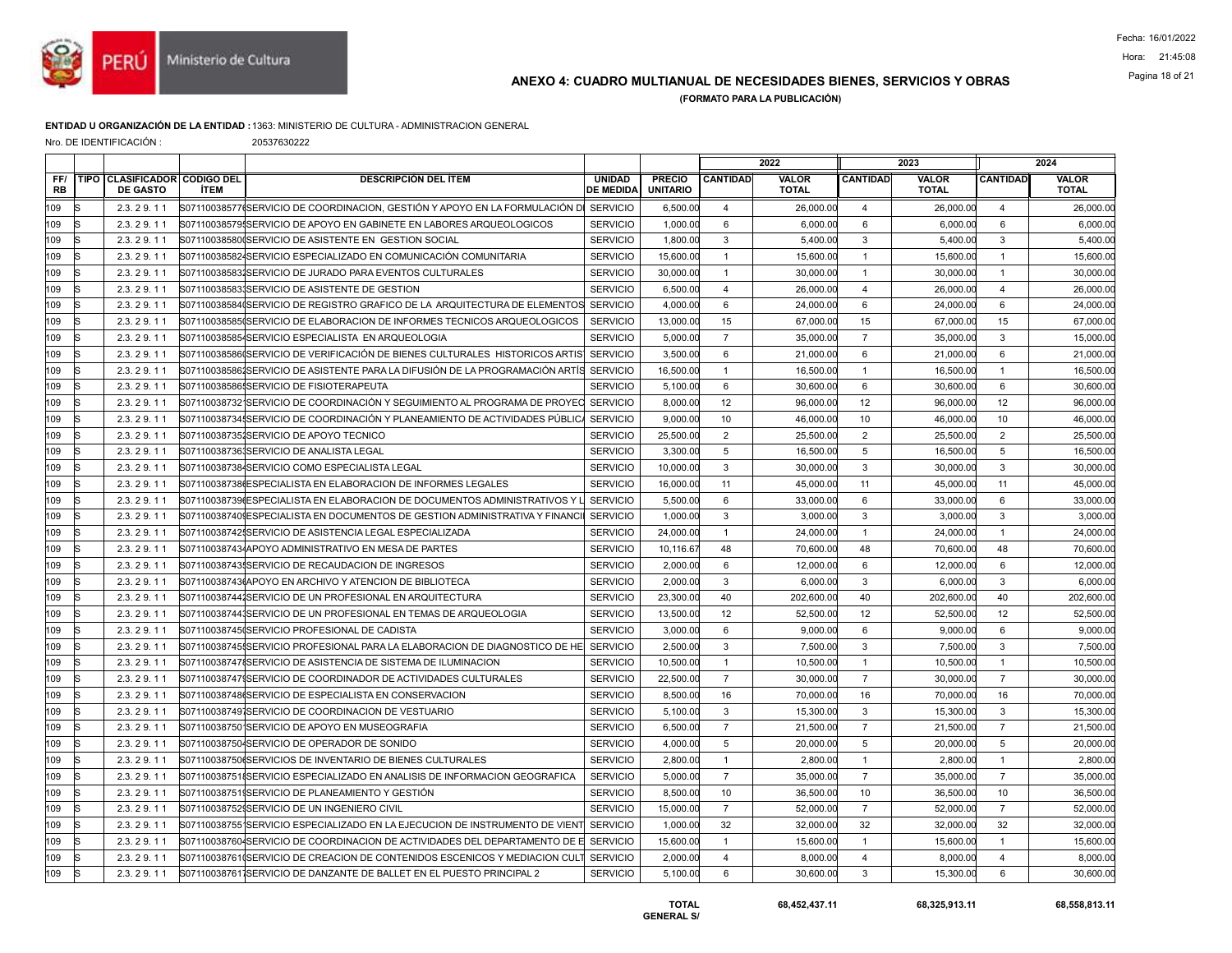

## ANEXO 4: CUADRO MULTIANUAL DE NECESIDADES BIENES, SERVICIOS Y OBRAS Pagina 19 of 21

(FORMATO PARA LA PUBLICACIÓN)

### ENTIDAD U ORGANIZACIÓN DE LA ENTIDAD :1363: MINISTERIO DE CULTURA - ADMINISTRACION GENERAL

| Nro. DE IDENTIFICACIÓN : |  |  |
|--------------------------|--|--|
|--------------------------|--|--|

20537630222

|                  |                                                 |             |                                                                                      |                                   |                                  |                 | 2022                  |                 | 2023                         |                 | 2024                  |
|------------------|-------------------------------------------------|-------------|--------------------------------------------------------------------------------------|-----------------------------------|----------------------------------|-----------------|-----------------------|-----------------|------------------------------|-----------------|-----------------------|
| FF/<br><b>RB</b> | TIPO CLASIFICADOR CODIGO DEL<br><b>DE GASTO</b> | <b>ÍTEM</b> | <b>DESCRIPCIÓN DEL ÍTEM</b>                                                          | <b>UNIDAD</b><br><b>DE MEDIDA</b> | <b>PRECIO</b><br><b>UNITARIO</b> | <b>CANTIDAD</b> | VALOR<br><b>TOTAL</b> | <b>CANTIDAD</b> | <b>VALOR</b><br><b>TOTAL</b> | <b>CANTIDAD</b> | VALOR<br><b>TOTAL</b> |
| 109              | 2.3.29.11                                       |             | S071100387618SERVICIO DE DANZANTE DE BALLET EN EL PUESTO PRINCIPAL 1                 | <b>SERVICIO</b>                   | 5,100.00                         | 6               | 30,600.00             | 6               | 30,600.00                    | 6               | 30,600.0              |
| 109              | 2.3.29.11                                       |             | S071100387619SERVICIO DE DANZANTE DE BALLET EN EL PUESTO CORIFEO 1                   | <b>SERVICIO</b>                   | 1,300.00                         | 18              | 23,400.00             | 18              | 23,400.00                    | 18              | 23,400.00             |
| 109              | 2.3.29.11                                       |             | S071100387621SERVICIO DE DANZANTE DE BALLET EN EL PUESTO CUERPO DE BAILE 2           | <b>SERVICIO</b>                   | 2,600.00                         | 9               | 23,400.00             | 9               | 23,400.00                    | 9               | 23,400.00             |
| 109              | 2.3.29.11                                       |             | S07110038762ISERVICIO DE DANZANTE DE BALLET EN EL PUESTO DE SOLISTA 1                | <b>SERVICIO</b>                   | 3,800.00                         | 9               | 34,200.00             | 9               | 34,200.00                    | 9               | 34,200.00             |
| 109              | 2.3.29.11                                       |             | S071100387623SERVICIO DE DANZANTE DE BALLET EN EL PUESTO DE SOLISTA 3                | <b>SERVICIO</b>                   | 3,800.00                         | 9               | 34,200.00             | 9               | 34,200.00                    | 9               | 34,200.00             |
| 109              | 2.3.29.11                                       |             | S071100387624SERVICIO DE DANZANTE DE BALLET EN EL PUESTO CUERPO DE BAILE 1           | <b>SERVICIO</b>                   | 2,600.00                         | 9               | 23,400.00             | 9               | 23,400.00                    | 9               | 23,400.00             |
| 109              | 2.3.29.11                                       |             | S07110038762ISERVICIO DE DANZANTE DE BALLET EN EL PUESTO SOLISTA 2                   | <b>SERVICIO</b>                   | 3,800.00                         | 9               | 34,200.00             | 9               | 34,200.00                    | 9               | 34,200.00             |
| 109              | 2.3.29.11                                       |             | S071100387641ASISTENCIA EN MONITOREO DE EJEC. DE BIENES Y SERVICIOS Y CUMPLIN        | <b>SERVICIO</b>                   | 3,500.00                         | 9               | 31,500.00             | 9               | 31,500.00                    | 9               | 31,500.00             |
| 109              | 2.3.29.11                                       |             | S07110038764 SERVICIO DE ESPECIALISTA EN INVESTIGACION                               | <b>SERVICIO</b>                   | 18,000.00                        | 14              | 83,000.00             | 14              | 83,000.00                    | 14              | 83,000.00             |
| 109              | 2.3.29.11                                       |             | S07110038764(SERVICIO DE ESPECIALISTA LEGAL EN INDUSTRIAS CULTURALES                 | <b>SERVICIO</b>                   | 10,000.00                        | 3               | 30,000.00             | 3               | 30,000.00                    | 3               | 30,000.0              |
| 109              | 2.3.29.11                                       |             | S071100387641SERVICIO DE DIAGNOSTICO DE AREAS DE EDUCACION DE MUSEOS Y LA E          | <b>UNIDAD</b>                     | 5.500.00                         | 12              | 66,000.00             | 12              | 66,000.00                    | 12              | 66,000.00             |
| 109              | 2.3.29.11                                       |             | S07110038764{SERVICIO DE PRODUCCION DE ACTIVIDADES ARTISTICAS PARA EL BALLE          | <b>SERVICIO</b>                   | 4,000.00                         | $\overline{7}$  | 28,000.00             | $\overline{7}$  | 28,000.00                    | $\overline{7}$  | 28,000.00             |
| 109              | 2.3.29.11                                       |             | S07110038765ISERVICIO PROFESIONAL EN MATERIA LEGAL PARA LA REVISION Y ELABOR         | <b>SERVICIO</b>                   | 12,500.00                        | 8               | 45,000.00             | 8               | 45,000.00                    | 8               | 45,000.00             |
| 109              | 2.3.29.11                                       |             | S07110038765 SERVICIO DE PLANEAMIENTO Y REALIZACION DE ACTIVIDADES ARTISTICA         | <b>SERVICIO</b>                   | 4,000.00                         | 5               | 20,000.00             | $\overline{5}$  | 20,000.00                    | 5               | 20,000.00             |
| 109              | 2.3.29.11                                       |             | S071100387731SERVICIO DE ABOGADO PARA REVISION. ANALISIS. PROYECCION Y SEGUI         | <b>SERVICIO</b>                   | 3,700.00                         | 5               | 18,500.00             | 5               | 18,500.00                    | 5               | 18,500.00             |
| 109              | 2.3.29.11                                       |             | S07110038773(SERVICIO DE UN TECNICO ELECTRICISTA                                     | <b>SERVICIO</b>                   | 10,500.00                        | $\overline{1}$  | 10,500.00             | $\overline{1}$  | 10,500.00                    | $\overline{1}$  | 10,500.0              |
| 109              | 2.3.29.11                                       |             | S07110038777 SERVICIO DE PROFESIONAL PARA LA DIFUSION Y COMUNICACION INFORM SERVICIO |                                   | 25,000.00                        | $\mathbf{1}$    | 25,000.00             | $\overline{1}$  | 25,000.00                    | $\overline{1}$  | 25,000.00             |
| 109              | 2.3.29.11                                       |             | S071100387784SERVICIO DE ELABORACION DE INFORME TECNICO LEGAL                        | <b>SERVICIO</b>                   | 5,000.00                         | 6               | 30,000.00             | 6               | 30,000.00                    | 6               | 30,000.00             |
| 109              | 2.3.29.11                                       |             | S07110038778ISERVICIO PROFESIONAL EN DERECHO                                         | <b>SERVICIO</b>                   | 2,000.00                         | 6               | 12,000.00             | 6               | 12,000.00                    | 6               | 12,000.0              |
| 109              | 2.3.29.11                                       |             | S071100387788SERVICIO ESPECIALIZADO EN TEMAS DE PATRIMONIO CULTURAL, INDUST          | <b>SERVICIO</b>                   | 3,600.00                         | 11              | 19,500.00             | 11              | 19,500.00                    | 11              | 19,500.00             |
| 109              | 2.3.29.11                                       |             | S071100387811SERVICIO DE CHOFER PARA TRANSPORTE TERRESTRE                            | <b>SERVICIO</b>                   | 6,750.00                         | 18              | 21,150.00             | 18              | 21,150.00                    | 18              | 21,150.00             |
| 109              | 2.3.29.11                                       |             | S071100387825SERVICIO DE UN ESPECIALISTA CULTURAL                                    | <b>SERVICIO</b>                   | 3,000.00                         | $\overline{4}$  | 12,000.00             | $\overline{4}$  | 12,000.00                    | $\overline{4}$  | 12,000.00             |
| 109              | 2.3.29.11                                       |             | S071100387839SERVICIO DE COMUNICADOR                                                 | <b>SERVICIO</b>                   | 360.00                           | $\mathbf{1}$    | 360.00                | $\overline{1}$  | 360.00                       | $\overline{1}$  | 360.00                |
| 109              | 2.3.29.11                                       |             | S071100388051SERVICIO DE ESPECIALISTA EN RECAUDACIÓN                                 | <b>SERVICIO</b>                   | 2,000.00                         | 6               | 12.000.00             | 6               | 12,000.00                    | 6               | 12,000.00             |
| 109              | 2.3.29.11                                       |             | S071100388061SERVICIO DE IMPLEMENTACIÓN DE ESTRATEGIAS DE GESTIÓN EN LA INF          | <b>SERVICIO</b>                   | 4,000.00                         | 6               | 24,000.00             | 6               | 24,000.00                    | 6               | 24,000.00             |
| 109              | 2.3.29.11                                       |             | S071100388061SERVICIO DE ELABORACIÓN DE ILUSTRACIONES PARA MATERIALES COMI           | <b>SERVICIO</b>                   | 3,000.00                         | 6               | 18,000.00             | 6               | 18,000.00                    | 6               | 18,000.00             |
| 109              | 2.3.29.11                                       |             | S071100388064SERVICIO DE ELABORACIÓN DE LINEAMIENTOS Y CONTENIDO DE MATERI           | <b>SERVICIO</b>                   | 4,000.00                         | 6               | 24.000.00             | 6               | 24,000.00                    | 6               | 24,000.00             |
| 109              | 2.3.29.11                                       |             | S07110038807\$SERVICIO TECNICO EN ILUMINACION Y MECANICA TEATRAL                     | <b>SERVICIO</b>                   | 7,500.00                         | $\overline{1}$  | 7,500.00              | $\overline{1}$  | 7,500.00                     | $\overline{1}$  | 7,500.0               |
| 109              | 2.3.29.11                                       |             | S07110038813 SERVICIO DE APOYO EN MUSEOGRAFIA Y GUIADO A VISITANTES DE MUSE SERVICIO |                                   | 1,500.00                         | 3               | 4,500.00              | 3               | 4,500.00                     | 3               | 4,500.00              |
| 109              | 2.3.29.11                                       |             | S07110038814(SERVICIO DE APOYO EN ORDENAMIENTO DE ACERVO DOCUMENTARIO                | <b>SERVICIO</b>                   | 1,100.00                         | 2               | 2.200.00              | 2               | 2,200.00                     | $\overline{2}$  | 2,200.0               |
| 109              | 2.3.29.11                                       |             | S071100388141APOYO EN REGISTRO DE INVENTARIO DE BIENES CULTURALES                    | <b>SERVICIO</b>                   | 4,800.00                         | 6               | 12,800.00             | 6               | 12,800.00                    | 6               | 12,800.00             |
| 109              | 2.3.29.11                                       |             | S071100388141SERVICIO DE GUIADO TURISTICO Y APOYO EN EL PROGRAMA EDUCATIVO           | <b>SERVICIO</b>                   | 2,000.00                         | 6               | 12,000.00             | 6               | 12.000.00                    | 6               | 12,000.00             |
| 109              | 2.3.29.11                                       |             | S071100388141ENCARGADO DE BIBLIOTECA                                                 | <b>SERVICIO</b>                   | 2,000.00                         | 3               | 6,000.00              | 3               | 6,000.00                     | 3               | 6,000.00              |
| 109              | 2.3.29.11                                       |             | S07110038824(SERVICIO PROFESIONAL DE ABOGADO                                         | <b>SERVICIO</b>                   | 2,222.22                         | 9               | 20,000.00             | 9               | 20,000.00                    | 9               | 20,000.00             |
| 109              | 2.3.29.11                                       |             | S071100430010SERVICIO DE VERIFICACION DE BIENES MUEBLES                              | <b>SERVICIO</b>                   | 4,000.00                         | $\overline{7}$  | 28,000.00             | $\overline{7}$  | 28,000.00                    | $\overline{7}$  | 28,000.0              |
| 109              | 2.3.29.11                                       |             | S08010009000ICONTRATACION DE PROFESIONAL EN ARQUEOLOGIA                              | <b>SERVICIO</b>                   | 8.120.00                         | 51              | 107.880.00            | 51              | 107.880.00                   | 51              | 107,880.00            |
| 109              | 2.3.29.11                                       |             | S110500030001SERVICIO DE RESTAURACION DE BIENES MUEBLES                              | <b>SERVICIO</b>                   | 4,000.00                         | $\overline{2}$  | 8,000.00              | $\overline{2}$  | 8,000.00                     | $\overline{2}$  | 8,000.00              |
| 109              | 2.3.29.11                                       |             | S111100020004SERVICIO DE OPERARIOS                                                   | <b>SERVICIO</b>                   | 10,500.00                        | 9               | 31,500.00             | 9               | 31,500.00                    | 9               | 31,500.00             |
| 109              | 2.3.29.11                                       |             | S15150003001 SERVICIO DE REDACCION DE NOTAS DE PRENSA                                | <b>SERVICIO</b>                   | 12,000.00                        | $\mathbf{1}$    | 12,000.00             | $\overline{1}$  | 12,000.00                    | $\overline{1}$  | 12,000.00             |
| 109              | 2.3.29.11                                       |             | S17010001000 SERVICIO DE PROCESAMIENTO DE DATOS                                      | <b>SERVICIO</b>                   | 4,000.00                         | 6               | 24,000.00             | 6               | 24,000.00                    | 6               | 24,000.00             |
| 109              | 2.3.29.11                                       |             | S17010001001 SERVICIO DE ANALISIS DE INFORMACION Y PROCESAMIENTO DE DATOS            | <b>SERVICIO</b>                   | 3,000.00                         | 10              | 30,000.00             | 10              | 30,000.00                    | 10              | 30,000.00             |
| 109              | 2.3.29.11                                       |             | S17010001001ISERVICIO DE ADMINISTRACION DE BASE DE DATOS                             | <b>SERVICIO</b>                   | 18,500.00                        | 10              | 37,500.00             | 10              | 37,500.00                    | 10              | 37,500.00             |
|                  |                                                 |             |                                                                                      |                                   |                                  |                 |                       |                 |                              |                 |                       |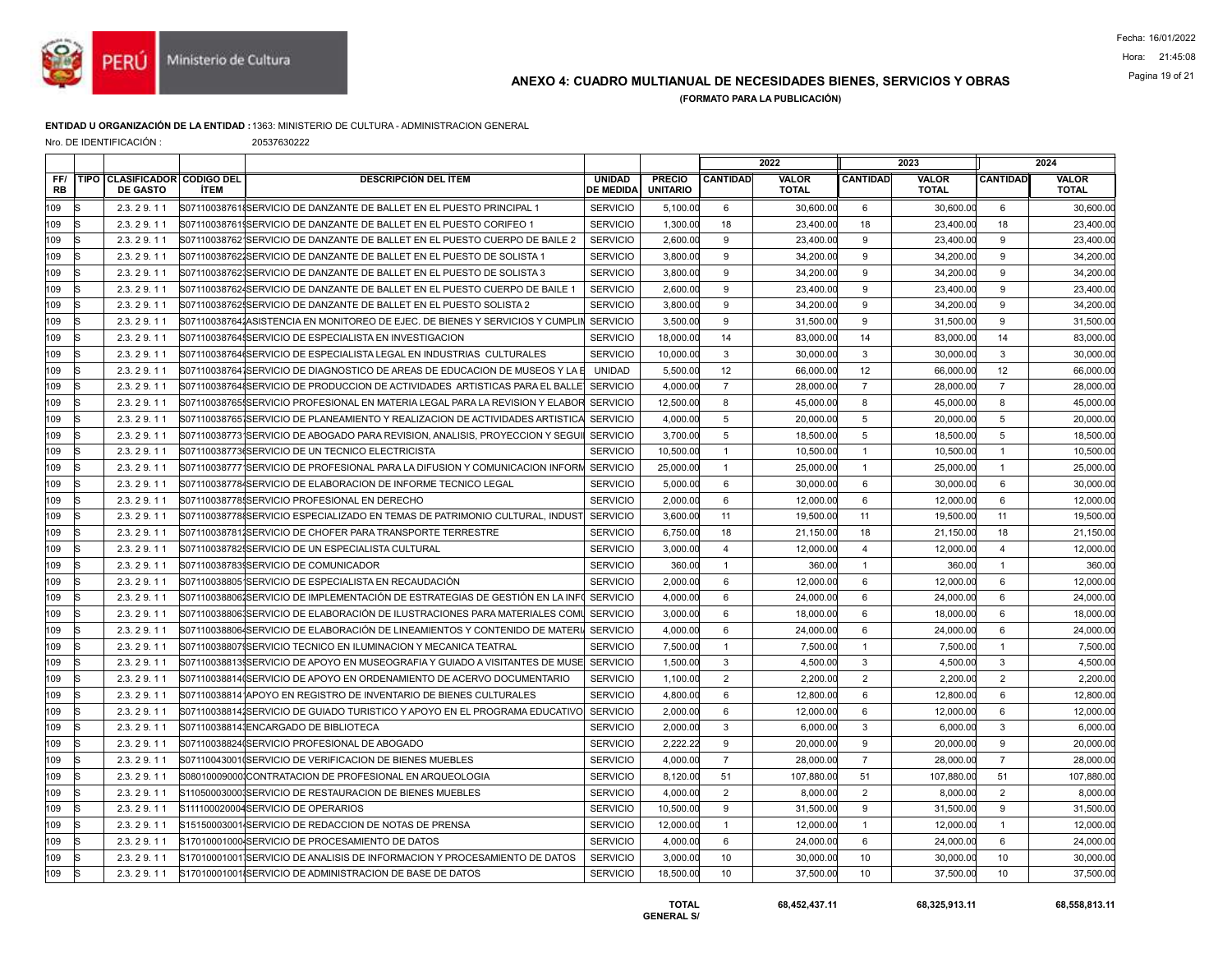

# Pagina 20 of 21 ANEXO 4: CUADRO MULTIANUAL DE NECESIDADES BIENES, SERVICIOS Y OBRAS

(FORMATO PARA LA PUBLICACIÓN)

#### ENTIDAD U ORGANIZACIÓN DE LA ENTIDAD :1363: MINISTERIO DE CULTURA - ADMINISTRACION GENERAL

Nro. DE IDENTIFICACIÓN : 20537630222

| <b>CANTIDAD</b><br><b>VALOR</b><br><b>TOTAL</b>                                                                                                                                                         |
|---------------------------------------------------------------------------------------------------------------------------------------------------------------------------------------------------------|
| 50,000.00                                                                                                                                                                                               |
| 18,000.00                                                                                                                                                                                               |
| 2,700.00                                                                                                                                                                                                |
| 18,000.00                                                                                                                                                                                               |
| 21,600.00                                                                                                                                                                                               |
| 12,000.00                                                                                                                                                                                               |
| 28,000.00                                                                                                                                                                                               |
| 51,200.00                                                                                                                                                                                               |
| 10,500.00                                                                                                                                                                                               |
| 15,000.00                                                                                                                                                                                               |
| 96,000.00                                                                                                                                                                                               |
| 36,000.00                                                                                                                                                                                               |
| 61,550.00                                                                                                                                                                                               |
| 6,000.00                                                                                                                                                                                                |
| 21,500.00                                                                                                                                                                                               |
| 25.400.00                                                                                                                                                                                               |
| 46,600.00                                                                                                                                                                                               |
| 9,000.00                                                                                                                                                                                                |
| 30,000.00                                                                                                                                                                                               |
| 18,000.00                                                                                                                                                                                               |
| 28,000.00                                                                                                                                                                                               |
| 13,500.00                                                                                                                                                                                               |
| 8,000.00                                                                                                                                                                                                |
| 60,000.00                                                                                                                                                                                               |
| 24,000.00                                                                                                                                                                                               |
| 22,800.00                                                                                                                                                                                               |
| 60,000.00                                                                                                                                                                                               |
| 48,500.00                                                                                                                                                                                               |
| 1,800.00                                                                                                                                                                                                |
| 21,000.00                                                                                                                                                                                               |
| 18,000.00                                                                                                                                                                                               |
| 5.100.00                                                                                                                                                                                                |
| 30,600.00                                                                                                                                                                                               |
| 49,500.00                                                                                                                                                                                               |
| 34,200.00                                                                                                                                                                                               |
| 20,400.00                                                                                                                                                                                               |
| 23,400.00                                                                                                                                                                                               |
| 30,600.00                                                                                                                                                                                               |
| 11,116.00                                                                                                                                                                                               |
| 5,100.00                                                                                                                                                                                                |
| 110,000.00                                                                                                                                                                                              |
| 15,000.00                                                                                                                                                                                               |
| 24<br>12<br>11<br>$\overline{2}$<br>8<br>45<br>24<br>3<br>$6\phantom{1}$<br>3<br>8<br>12<br>$\mathbf{3}$<br>12<br>8<br>11<br>12<br>$\overline{1}$<br>6<br>6<br>12<br>9<br>$\overline{4}$<br>9<br>6<br>3 |